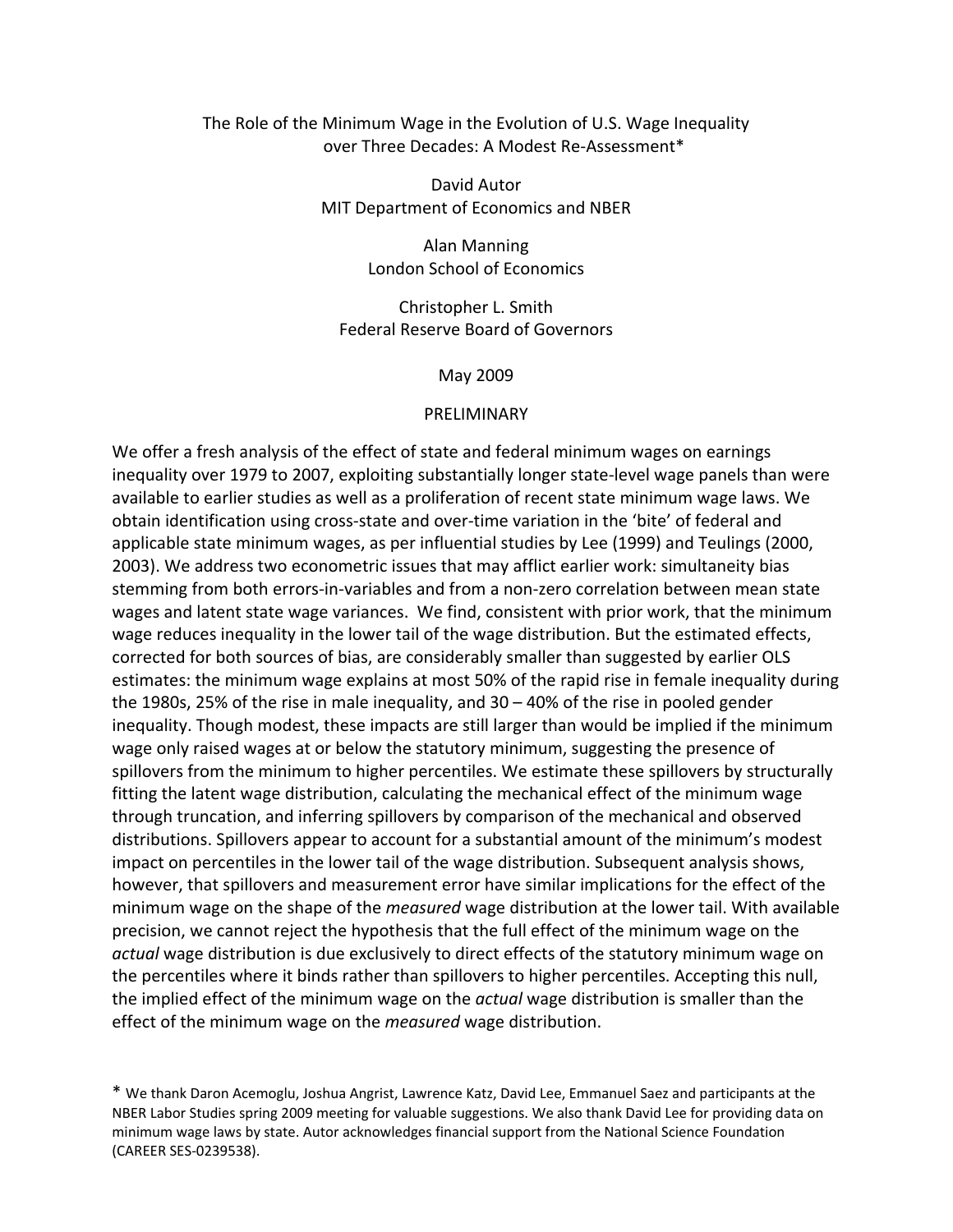### **Introduction**

While economists have vigorously debated the effect of the minimum wage on employment levels for at least six decades (cf. Stigler, 1946), its contribution to the evolution of earnings inequality—that is, the shape of the earnings distribution—was largely overlooked prior to the seminal 1996 contribution of DiNardo, Fortin and Lemieux (DFL hereafter). Using kernel density techniques, DFL produced overwhelming visual evidence that the minimum wage substantially 'held up' the lower tail of the US earnings distribution in 1979, yielding a pronounced spike in hourly earnings at the nominal minimum value, particularly for females. By 1988, however, this spike had virtually disappeared. Simultaneously, the inequality of hourly earnings increased markedly in both the upper and lower halves of the wage distribution. Most relevant to this paper, the female 10/50 ('lower tail') log hourly earnings ratio expanded by 23 log points (two thirds) between 1979 and 1988, while male and pooled‐gender 10/50 ratios grew by 5.7 and 10.5 log points in the same interval (Table 1). To assess the causes of this rise, DFL constructed counterfactual wage distributions that potentially account for the impact of changing worker characteristics, labor demand, union penetration, and minimum wages on the shape of the wage distribution. Comparing counterfactual with observed wage densities, DFL conclude that the erosion of the federal minimum wage—which declined in real terms by 30 log points between 1979 and 1988—was the predominant cause of rising lower tail inequality between 1979 and 1988, explaining two-thirds of the growth of the 10/50 for both males and females.<sup>1</sup>

Though striking, a well‐understood limitation of the DFL findings is that the counterfactual wage distributions derive exclusively from reweighting of observed wage densities rather than controlled comparisons. As such, the DFL exercise is closer in spirit to simulation than inference. Cognizant of this limitation, DFL highlight in their conclusion that the expansion of lower tail inequality during 1979 to 1988 was noticeably more pronounced in 'low‐wage' than 'high‐wage states,' consistent with the hypothesis that the falling federal minimum caused a differential increase in lower tail equality in states where the minimum wage was initially more binding.

 $1$  DFL attribute 62 percent of the growth of the female 10/50 and 65 percent of the growth of the male 10/50 to the declining value of the minimum wage (Table III).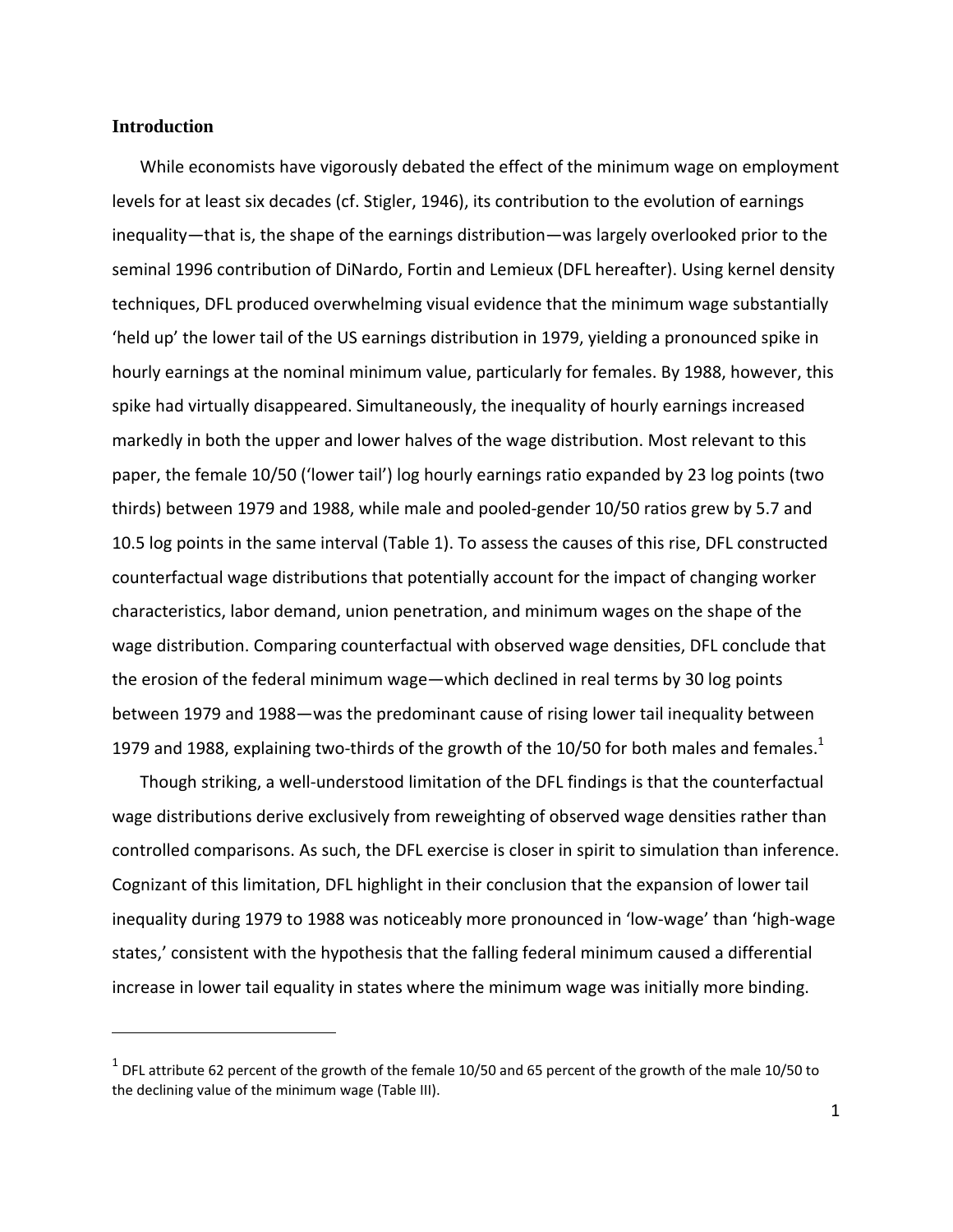Building on this observation, Lee (1999) exploited cross‐state variation in the gap between state median wages and the applicable federal or state minimum wage (the 'effective minimum') to estimate what the share of the observed rise wage inequality during 1979 through 1991 was due to the falling minimum rather than changes in underlying ('latent') wage inequality. Amplifying the conclusions of DFL, Lee estimated that *more than* the entire rise of lower tail earnings inequality between 1979 and 1989 was due to the falling federal minimum wage; had the minimum been constant throughout this period, observed wage inequality would have fallen. $^2$ 

These influential findings present a number of puzzles. First, the rise in *lower tail* inequality during the 1980s was accompanied by an equally pronounced increase in dispersion in the *upper‐half* (90/50) of the distribution (Figure 1B), an area where the minimum is unlikely to be relevant. Though the contemporaneous rises in upper and lower tail inequality need not have identical causes, it would be surprising if they had no causes in common. Second, at no time between 1979 and 2007 were more than six percent of male hours paid at or below the federal (or applicable state) minimum wage (Table 1). If the falling minimum wage explains the bulk of the rise in male wage lower-tail inequality, this implies extremely large spillovers from the minimum wage to non‐covered workers. Finally, the Lee analysis uncovers, and scrupulously reports, a number of puzzling results that cast some doubt on the validity of the exercise. Most surprisingly, the main estimates imply that the declining federal minimum wage substantially reduced the growth of upper-tail inequality in both the male and pooled-gender wage distributions during 1979 to 1991, a finding that appears implausible on a priori grounds.<sup>3</sup>

Spurred by these puzzles, we offer a fresh analysis of the impact of state and federal minimum wages on the shape of the US earnings distribution. Our work benefits from substantially longer state‐level wage panels than were available to earlier studies, and from a

<sup>&</sup>lt;sup>2</sup> Using cross-region rather than cross-state variation in the 'bindingness' of minimum wages, Teulings (2000 and 2003) reaches similar conclusions. See also Mishel, Bernstein and Allegretto (2006, chapter 3) for an assessment of the minimum wage's effect on wage inequality.

 $3$  See Lee (1999) Table II. The large, positive and highly significant coefficients in this table imply that a 1 log point in the effective minimum wage (defined as the difference between the log state minimum wage and the log state median wage), reduces male and pooled‐gender 90/50 log wage inequality by 0.16 to 0.44 log points.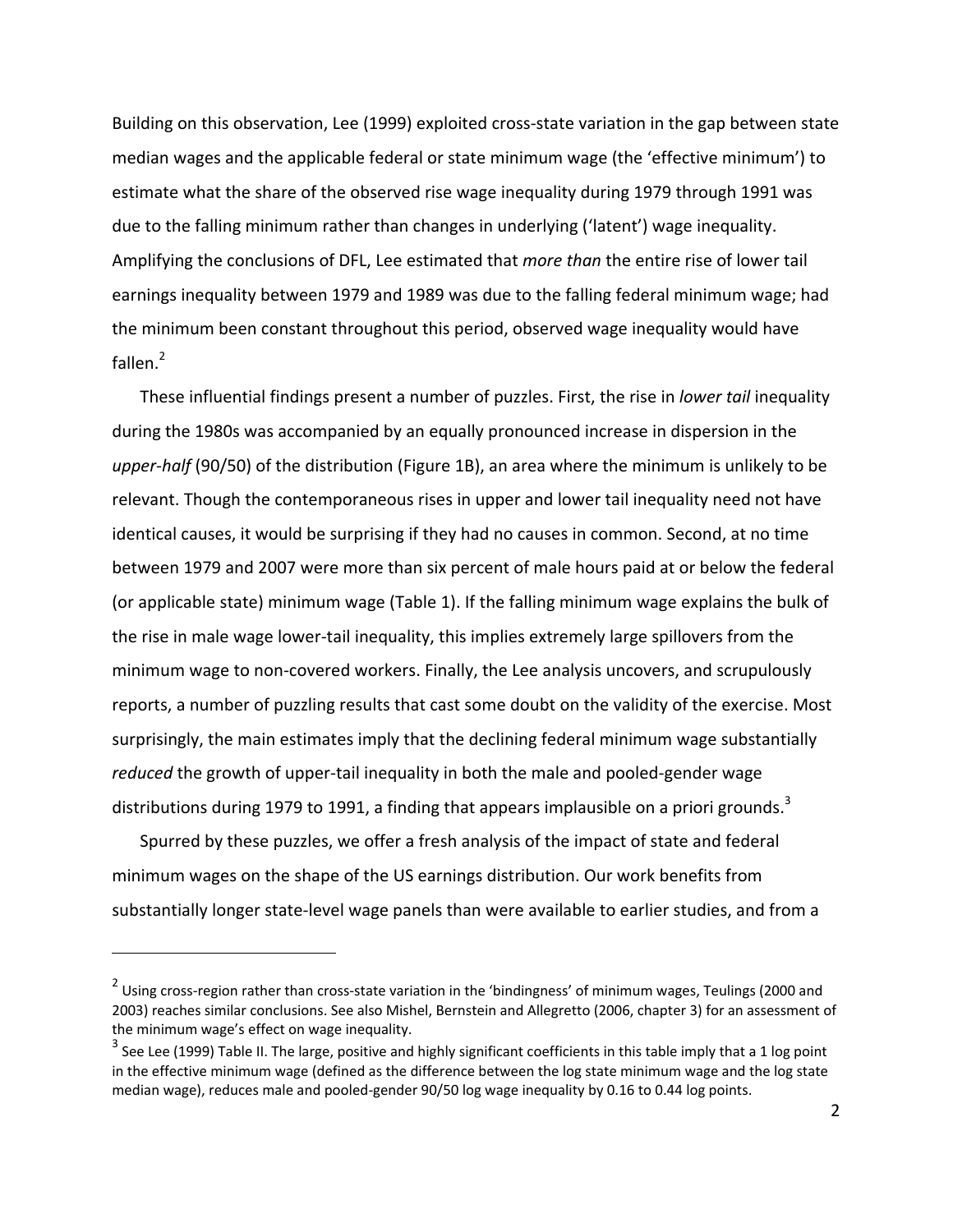proliferation of state minimum wage laws enacted after 2000 that generate usable state variation in wage floors.<sup>4</sup> Our statistical approach follows closely the model of Lee and Teulings; we obtain identification by using cross-state and over-time variation in the 'bindingness' of federal and applicable state minimum wages. The main advance of our approach is in estimation. Because the impact of the minimum wage will in part depend upon where in the wage distribution the statutory minimum falls, it is necessary to scale the statutory minimum by some measure of expected 'bindingness.' Lee (1999) proposes a natural scaling: the gap between the log state minimum and log state median wage, which Lee labels the 'effective minimum.'

This approach introduces two potential confounds. The first arises if state median wages levels are correlated with the latent variance (i.e., absent the minimum wage) of state wage distributions, i.e., if states with high median wages have relatively high (or low) underlying wage variances.<sup>5</sup> In this case, the use of the state median to calculate the 'effective minimum wage' measure will bias estimates of the effect of the minimum on wage inequality upward or downward, depending on the nature of the mean‐variance correlation. The second, more mundane, concern with using the median to calculate the effect minimum is that the median wage appears on both sides of the estimating equation, i.e., in the effective minimum wage and in the 10/50 earnings ratio and other inequality metrics. This is problematic inasmuch as sampling variation in the median wage may generate simultaneity bias in OLS models that leads to inflated estimates of the effect of the minimum on state wage distributions.<sup>6</sup>

We find that both of these confounds are empirically important. In particular, median state log wages and log wage variances are strongly positively correlated, even in portions of the distribution where the variance of wages is unlikely to be affected by the minimum wage (such as the log(60)-log(40) gap). This pattern indicates that states with high median wages have

 $4$  As of 2007, 30 states had established state minimum wages that exceeded the federal level (Table 1).

 $<sup>5</sup>$  Lee (1999) is explicit on this point: The estimation assumes that the scale (variance) of state wage distributions is</sup> independent of state medians conditional on year effects.

 $6$  Cognizant of the possibility of simultaneity bias, Lee takes a number of steps to minimize its impact. These steps do not appear to fully resolve the problem, as we show below.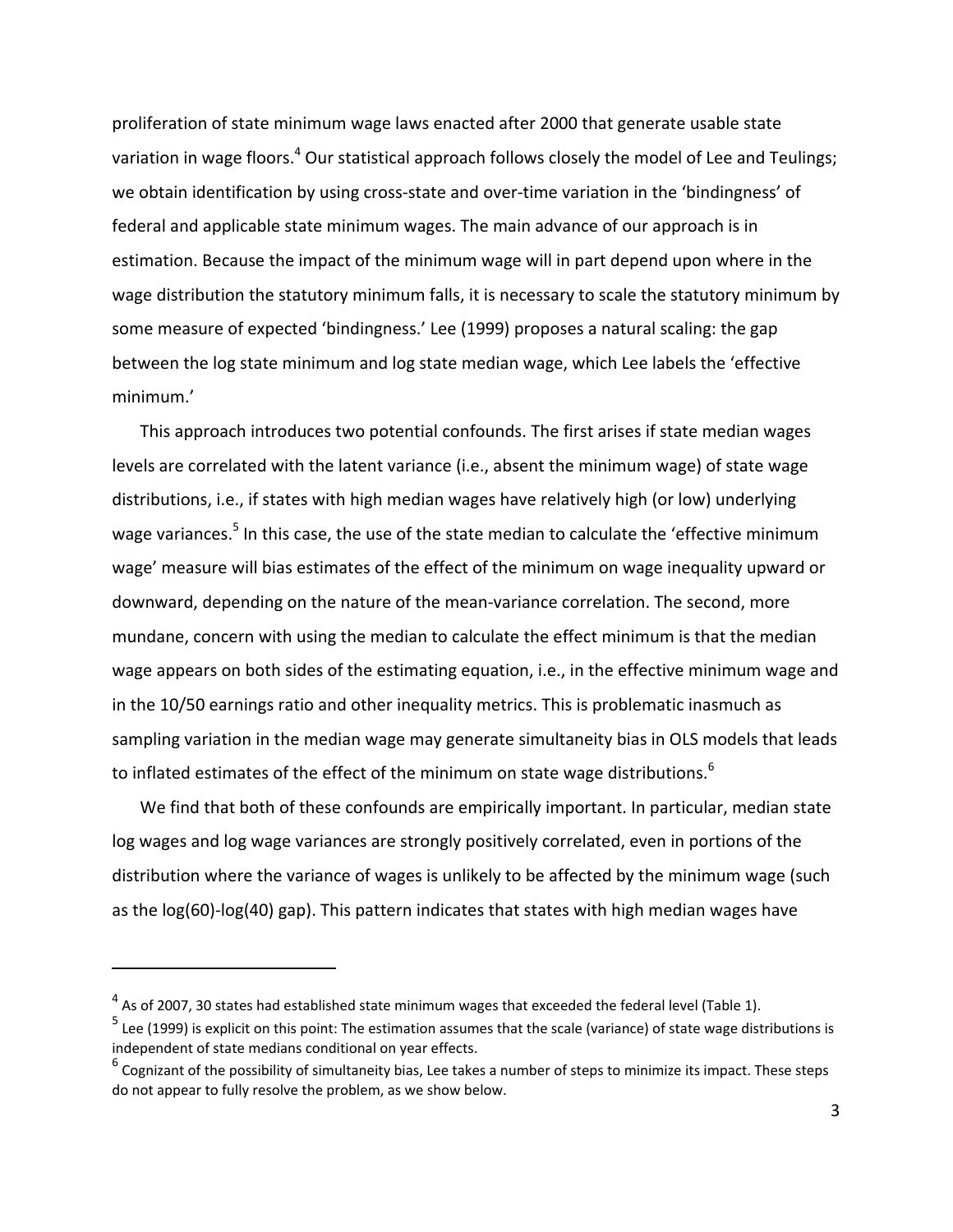relatively high and persistent levels of latent wage inequality, necessitating inclusion of state fixed effects (and in some cases trends) in our primary models. State effects exacerbate the problem of simultaneity bias resulting from errors‐invariables, however. The reason is that more of the remaining variation in the effective minimum wage is the result of sampling variation.

To purge this simultaneity bias, we apply the canonical (Durbin, 1954) technique of instrumenting the error‐ridden measure with a set of variables that do not share common measurement error with the error‐ridden variable. Our first instrumental variables strategy is to instrument the effective minimum wage (statutory minimum minus state median) with the statutory minimum wage in each state and year. This follows an approach first used by Card, Katz and Krueger (1993) in their reanalysis of the employment effects of minimum wage laws. A second approach is to employ split‐sample instrumental variables ('SSIV,' cf. Angrist and Krueger, 1995). We use half of the estimation sample (chosen at random) to compute the effective minimum and wage percentiles, while using the other half to form a second estimate of the effective minimum wage that serves as an instrumental variable for the first. For purposes of comparison to these IV estimates, we also replicate the OLS models used in Lee (1999) and extend them to 2007.

Our main results are as follows. In partial confirmation of prior work, we find that the minimum wage significantly affects the shape of the US wage distribution during the 1980s, particularly for females. However, OLS estimates substantially overestimate the contribution of the minimum wage to inequality due to violation of the identification assumptions discussed above. The bias is most severe for the male and pooled‐gender wage distributions, but is also pronounced for the female distribution.<sup>7</sup> During the period of 1979 through 1988, when the erosion of the minimum wage was most rapid, OLS estimates suggest that latent wage inequality was mostly unchanged during 1979 to 1988 or increased modestly. By contrast, 2SLS models indicate that the minimum wage explains less than half of the substantial increase in

 $<sup>7</sup>$  The problem is likely more severe for the male and the pooled distributions because the minimum wage is largely</sup> non‐binding in these samples. Hence, the significant minimum wage coefficient in OLS models appears primarily due to a combination of the two identification issues outlined above.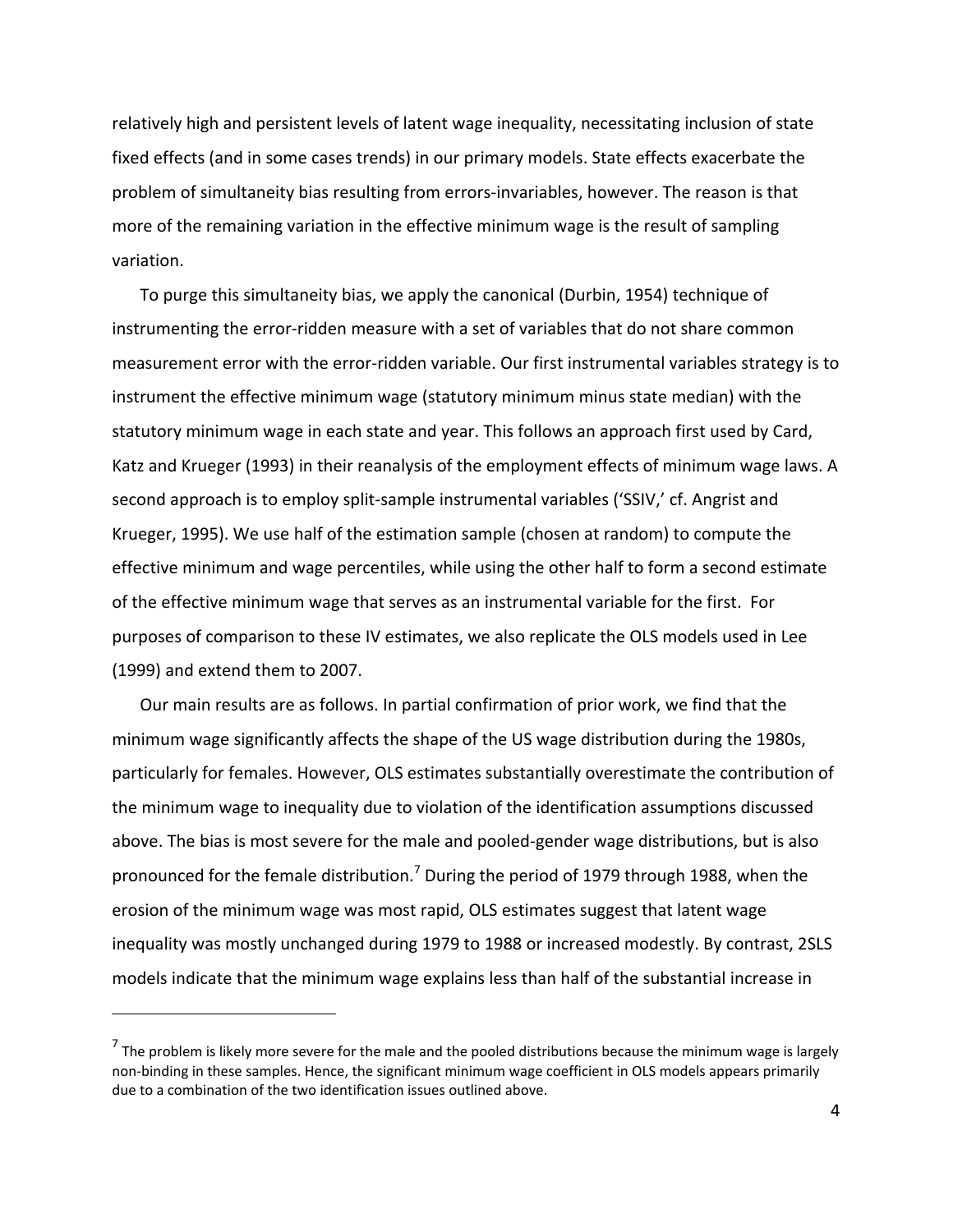female inequality during this period, about one quarter of the increase for males, and about 40% of the increase for the pooled gender distribution. Graphical comparisons of OLS and 2SLS estimates reinforce the conclusion that OLS estimates are unlikely to be reliable.

To benchmark the applicability of these findings outside of the closely studied period of 1979 through 1988, we also calculate the contribution of the minimum wage to inequality during 1998 to 2007. During this time, the employment‐weighted average of state minimum wages fell by 10.6 log points. 2SLS estimates indicate that the falling minimum contributed modestly to male, female, and pooled‐gender wage inequality during both periods. By contrast, OLS models generally suggest that the declining minimum either masked compressions of (latent) inequality or that latent growth in inequality was not as great as suggested by 2SLS estimates—a result that likely derives from simultaneity bias.

The modest effects of the minimum on inequality that we identify may arise through two channels: a direct (mechanical) impact whereby wages below the minimum are increased:<sup>8</sup> and an indirect (spillover) effect whereby earnings above the minimum are also pushed upward (due perhaps to incentive or equity considerations). While our 2SLS models capture the net of these two effects, it is also of interest to analyze their separate contributions since any usable forecast of the effect of the minimum on wage inequality must account for spillovers (if present).

Identifying these spillovers requires an empirical model of the full latent distribution of wages (or at least its lower tail), purged of both direct and indirect minimum wage effects. We model each state's latent wage distribution as log‐normal. We estimate the parameters of these distributions using wage observations from higher percentiles of the distribution, where the minimum wage is unlikely to be relevant. We then calculate the mechanical impact of the minimum wage by truncating the lower tail of the (estimated) latent distribution, and we infer spillovers by comparing the 'mechanical' distribution with the observed distribution.

 $8$  We assume no disemployment effects at the modest minimum wage levels mandated in the US, an assumption that is supported by a large recent literature.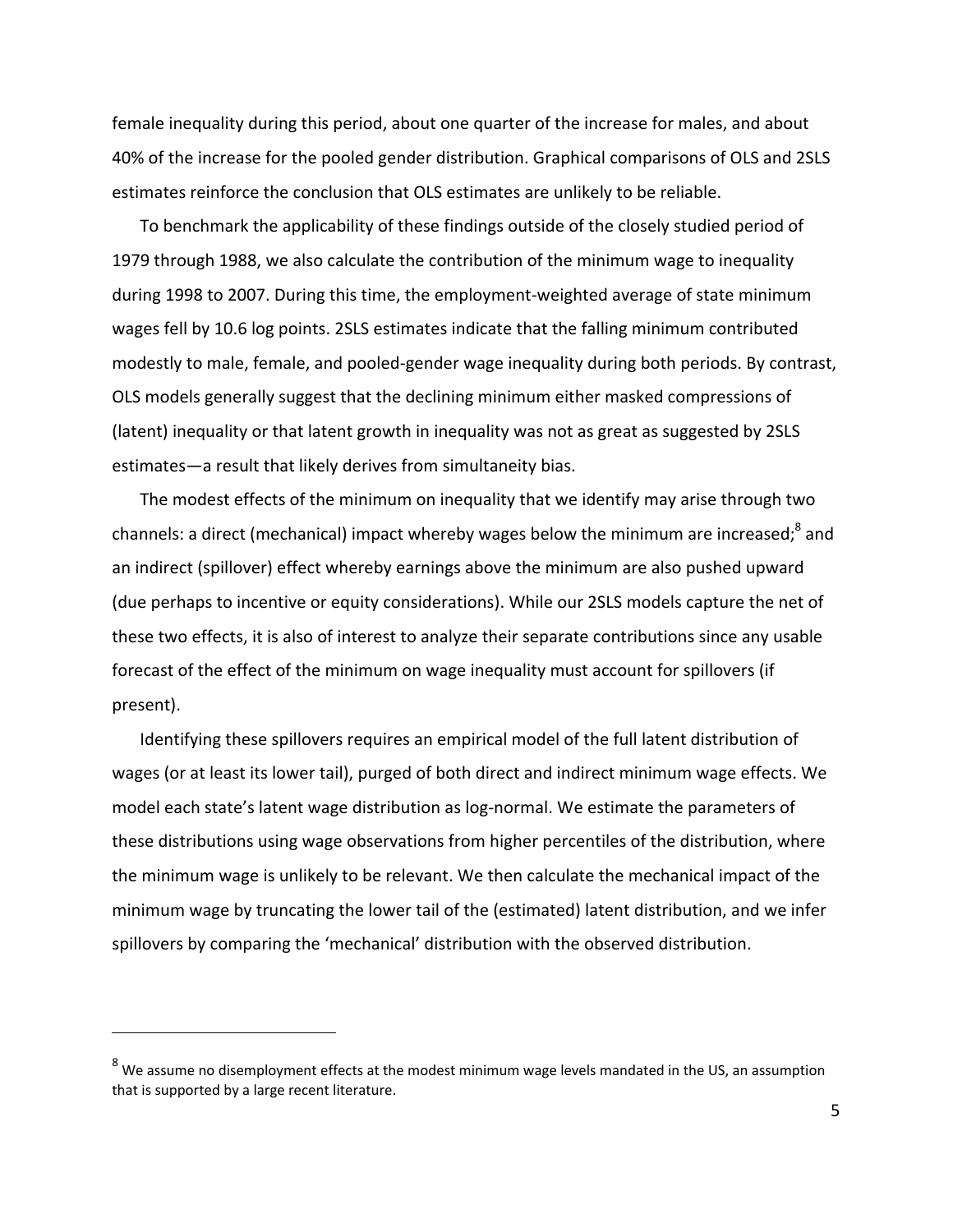Though the minimum wage had only a modest effect on inequality over 1979 to 2007, spillovers were a significant component of this impact. At its highest level (in 1979), the minimum wage mechanically raised the  $10^{th}$  percentiles of the female distribution by 20 log points, and spillovers raised percentiles by an additional 2 log points. Both the direct and spillover effects were considerably smaller for males and for the pooled distribution. As the real minimum eroded between 1979 and 2007, the direct impact of the minimum wage on observed 50/10 inequality fell substantially, so that by the mid‐2000s, the majority of the observed minimum wage effect on the 50/10 was due to spillovers of the minimum wage onto percentiles above where it bound.

A drawback of these spillover estimates is that they may be in part be driven by measurement error in wage reporting rather true wage spillovers. In particular, if a subset of workers that are paid the minimum wage tends to report wage values that are modestly above or below the true minimum—and if the central tendency of this reporting error moves in tandem with the minimum wage—this may create the appearance of spillovers where none are present. Thus, despite the apparent existence of substantial spillovers in the *measured* wage distribution, it's possible that the spillovers to the *actual* wage distribution are smaller or non‐ existent.

To explore this possibility, we perform a bounding exercise that compares the estimated effect of the minimum wage on *mean* wages (which should *not* be biased by measurement error) with the magnitude of the spike in the wage distribution at the statutory minimum, corrected for measurement error. Under the null hypothesis that the minimum wage has direct effects but no spillovers, we show that the elasticity of the mean log wage with respect to the log minimum is equal to the size of this spike. For most years, the estimated mean effect remains within the upper and lower bounds of the estimated spike. Based on this analysis, we are unable to reject the hypothesis that all of the apparent effect of the minimum wage on percentiles above the minimum is the consequence of measurement error. Accepting this null, the implied effects of the minimum wage on the actual wage distribution are even smaller than the effects of the minimum wage on the measured wage distribution.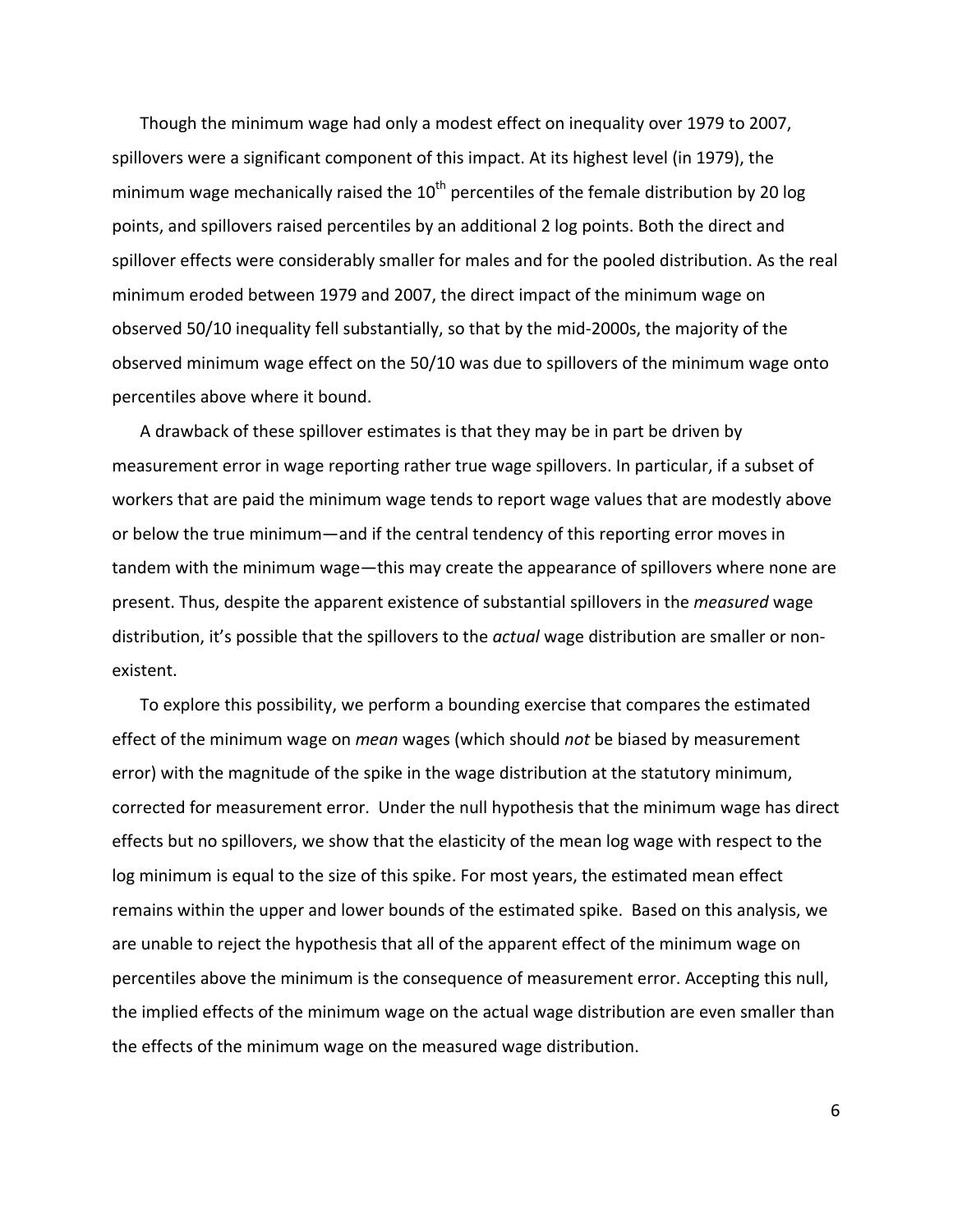The remainder of the paper proceeds as follows. Section I describes the data and presents simple, reduced‐form estimates of the relationship between the statutory minimum wage and inequality throughout the distribution. Section II presents more fully parameterized models that, like Lee (1999), explicitly account for the bite of the minimum wage in estimating its effect on the wage distribution. This section compares parameterized OLS and 2SLS models, and documents the pitfalls that arise in the OLS estimation. Section III summarizes our counterfactual exercise in which, following Lee, we use point estimates from the main regression models to calculate counterfactual changes in wage inequality holding the real minimum wage constant. Section IV presents estimates of the magnitude of spillovers from the minimum wage onto percentiles above where it directly binds, derived from parametric estimates of the latent wage distribution that provide a full accounting of mechanical and spillover effects. Section V describes results from an exercise explores the potential contribution of measurement error to the identification of spillover effects. The final section concludes.

#### **I. Change in the federal minimum wage and variation in state minimum wages**

The Federal minimum wage remained constant in nominal terms over the nine‐year period between 1981 and 1990. Similarly, the Federal minimum wage remained at \$5.15 between September 1997 and July 2007, and by July 2007, the real value of the Federal minimum was lower than it had been at any point in the past fifty years (Figure 1). The difference between the two periods is that by the late 1980s, only 15 states minimum wages exceeded the federal minimum wage; by 2007, 30 state minimum wages did. As a result, the average real value of the minimum wage applicable to workers in 2007 was not much lower than it was in 1997, and was significantly higher than if states had not enacted their own minimum wages. Appendix Table 1 illustrates the extent of state minimum wage variation between 1979 and 2007.

We use these differences in minimum wages across states and over time as one source of variation for identifying the impact of the minimum wage on the wage distribution. As an additional form of variation, we use the notion that the wage distribution of lower wage states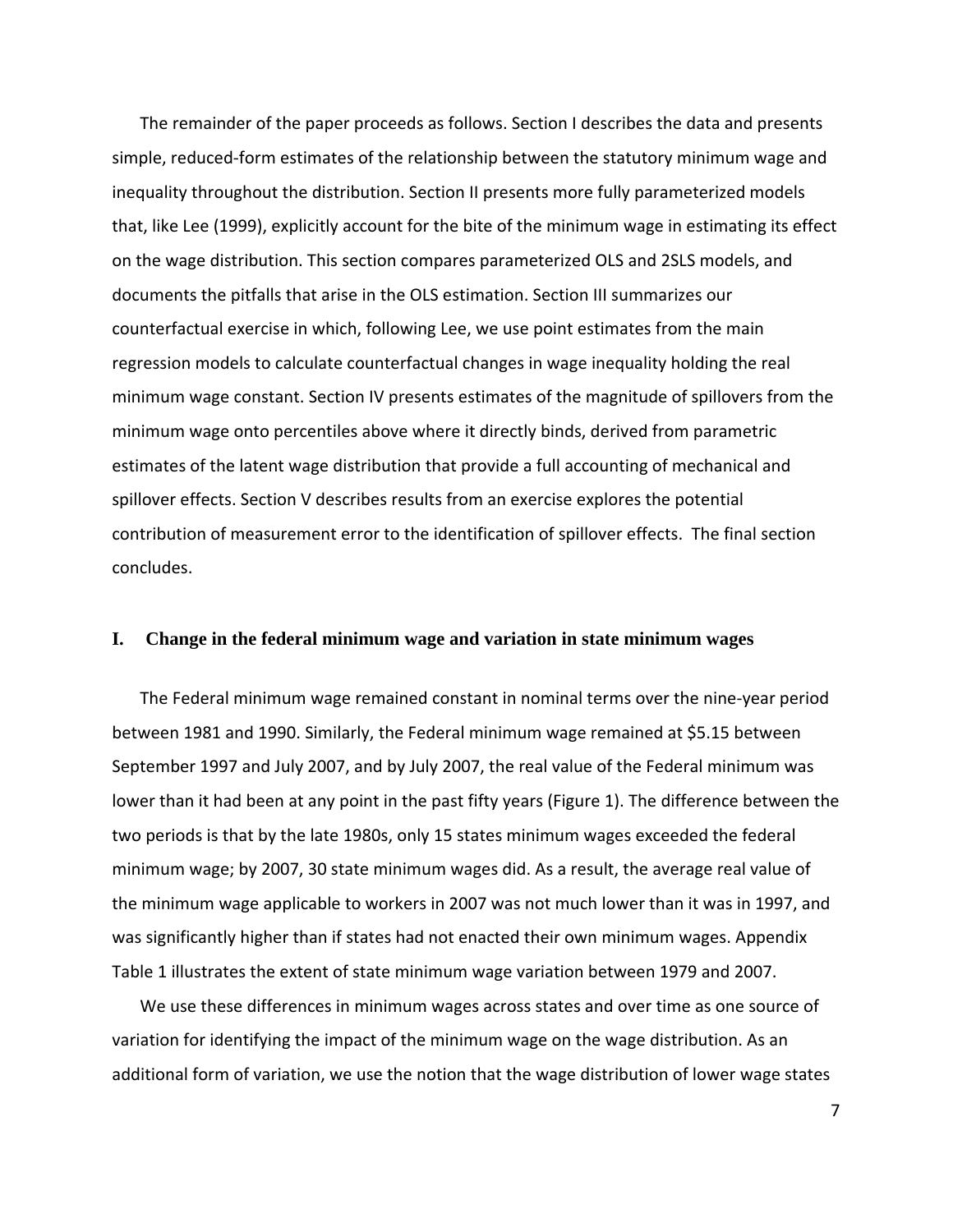should be more affected for a given value of the real minimum wage. Table 1 provides examples of this. For each year, there is significant variation in the percentile of the state wage distribution where the state or federal minimum wage "binds." For instance, in 1979 the minimum wage was equal to the  $3<sup>rd</sup>$  percentile of the female wage distribution in Nevada, equal to the 31 $^{\text{st}}$  percentile in Mississippi, and the median percentile at which it bound, across all states, was around the 12<sup>th</sup> percentile. In 1979, this variation in the "bite" or "bindingness" of the minimum wage is due mainly to cross‐state differences in wage levels, since only Alaska had a state minimum wage that exceeded the federal minimum. In later years—particularly 2000 and after—this variation is also due to differences in the value of state minimum wages.

### *A. Sample and variable construction*

Our analysis uses the percentiles of states' annual wage distributions as the primary outcomes of interest. We form these by pooling all individual responses from the Current Population Survey Merged Outgoing Rotation Group (CPS MORG) for each year. An individual's wage is taken to be his reported hourly wage, if the individual reports being paid by the hour, and is otherwise calculated as weekly earnings divided by weekly hours worked. We limit the sample to individuals age 18 through 64, and we multiply top-coded values by 1.5. We exclude self-employed individuals and those with wages imputed by the BLS. We make no adjustment for individuals with particularly low wages (i.e. sub‐minimum wages). We then take these individual wage data and calculate all percentiles of the male, female, and pooled state wage distributions for 1979‐2007, weighting individual observations by their CPS sampling weight multiplied by their weekly hours worked.

Our primary analysis is at the state‐year level. However, minimum wages often change during the middle of a year. We resolve this by assigning the value of the minimum wage that was in effect the longest throughout the calendar year to the state-year observation. For those states and years in which a different minimum wage was in effect for six months in the year, the maximum of the two is used. Alternatively, we have tried assigning the maximum of the minimum wage within a year as the applicable minimum wage, and this leaves our conclusions unchanged.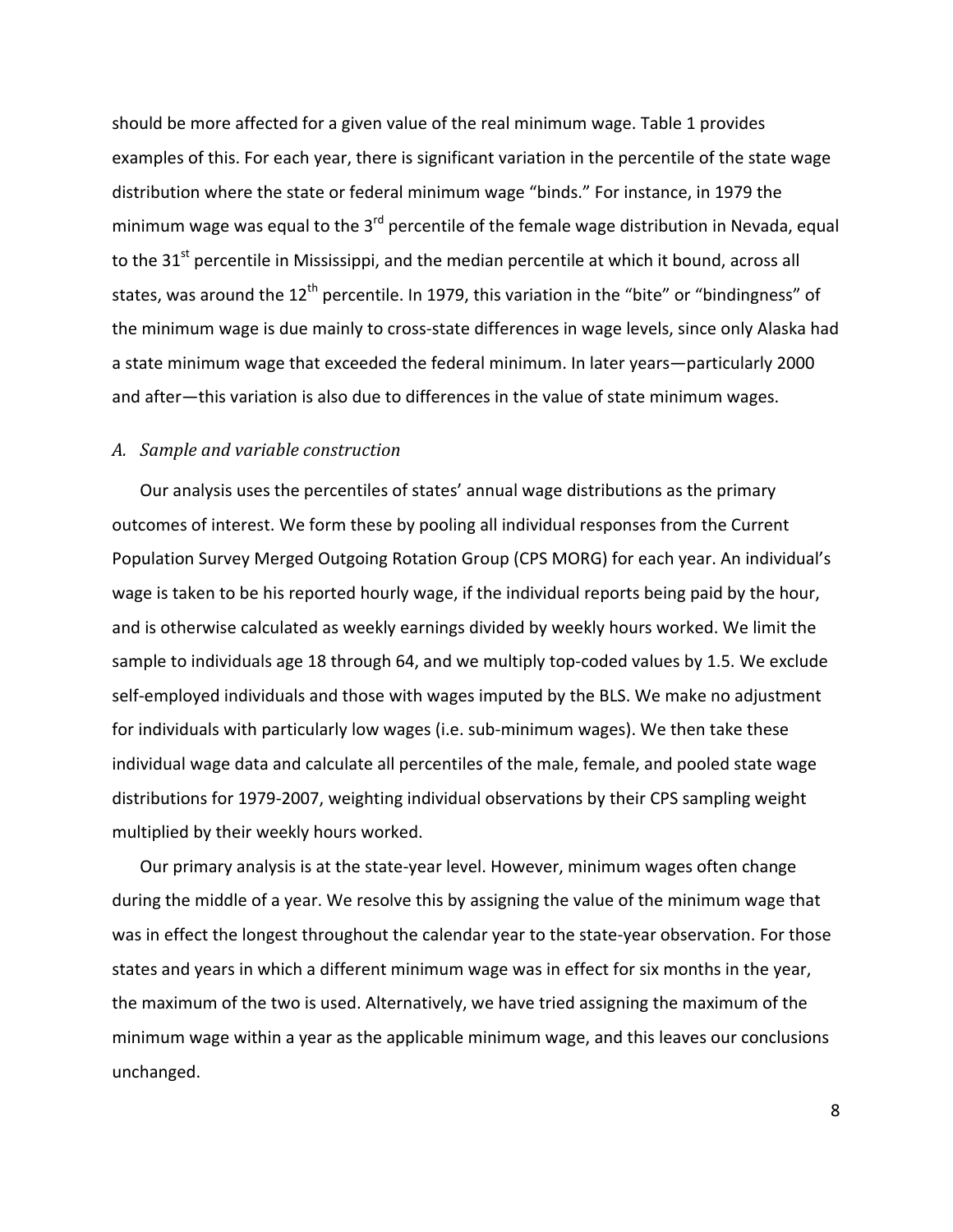#### **II. Parametric estimation of minimum wage effects on the wage distribution**

#### *A. Econometric framework*

To properly make inference about the impact of the minimum wage at all percentiles of the wage distribution, we are interested in estimating specifications for which the impact of the minimum wage is a function of not only the real value of the minimum wage, but is also a function of the overall shape or location of the wage distribution. One way to do this is to scale the minimum wage by some measure of the general level of wages. Lee (1999) estimated minimum wage effects in this spirit, and used the log of the minimum relative to the median as his measure of the 'bite' of the minimum wage. We will also use this measure and refer to it as the effective minimum.

Use of the effective minimum can be justified in the following way, which fleshes out the arguments used by Lee (1999). Denote by  $w(p)_{st}^*$  the log wage in state *s* at time *t* for percentile *p* in the absence of the minimum wage—call this the latent wage distribution. With a minimum wage, denoted in log form by  $w_{st}^m$ , the actual log wage at percentile p, which we will denote by  $w_{st}(p)$  will deviate from the latent distribution for at least some percentiles. If, for example, the minimum wage had no effect on employment rates, and no spillovers then we would have the relationship:

$$
w_{st}(p) = max[w_{st}^*(p), w_{st}^m]
$$
\n(1)

However, if there are spillovers or some employment effects, then the minimum wage will have an effect on percentiles above where it binds (see Lee, 1999, for more discussion of these arguments, or Teulings, 2000, for an explicit supply and demand model with this feature). So, let us generalize (1) to the form:

$$
w_{st}(p) = \phi[w_{st}^*(p), w_{st}^m]
$$
 (2)

What are plausible restrictions on the function  $\phi$ [...]? We would expect it to be increasing in both its arguments and that it also satisfies a homogeneity property—that if the latent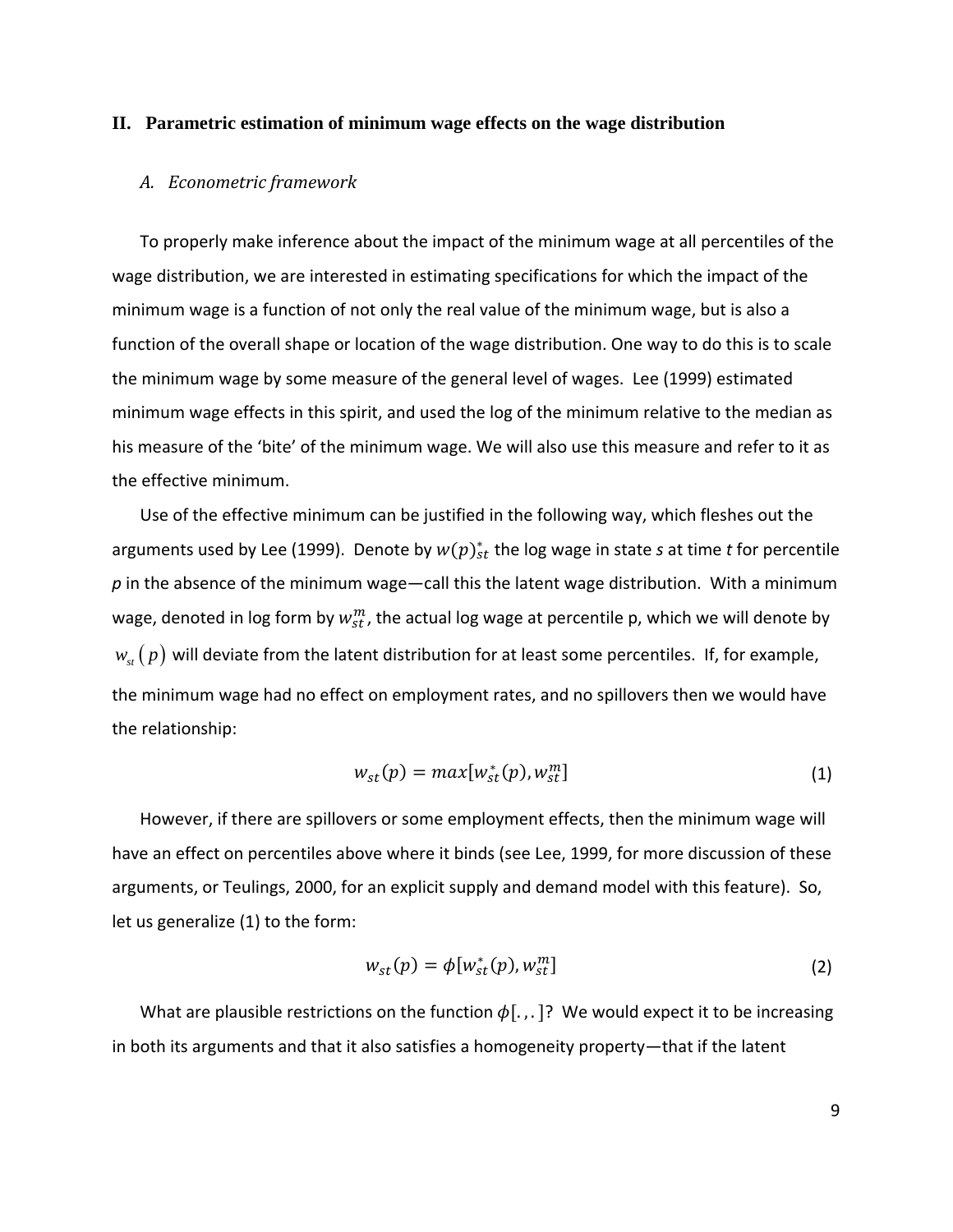percentile and the minimum wages both rise in the same proportion, the actual percentile also rises in that proportion. As the model is expressed in logs this restriction can be written as:

$$
\phi[w_{st}^*(p) + a, w_{st}^m + a] = a + \phi[w_{st}^*(p), w_{st}^m]
$$
\n(3)

Now set  $a = -w_{st}^*(p)$  and applying (3) to (2) we have that:

$$
w_{st}(p) = w_{st}^*(p) + \phi[0, w_{st}^m - w_{st}^*(p)] = w_{st}^*(p) + \psi(w_{st}^m - w_{st}^*(p))
$$
\n(4)

i.e., the deviation of the actual percentile from the latent percentile depends on the gap between the minimum and the latent percentile. What are the plausible restrictions on the function  $\psi(.)$ ? We would expect it to be positive everywhere (otherwise the minimum wage would reduce wages at some percentiles) and to have a positive first derivative. In addition, if the minimum wage is very low (or non‐existent) we would expect the actual percentile to be very close to the latent percentile so that we have  $\psi(-\infty) = 0$ . On the other hand, if the minimum wage gets very high we would expect the actual percentile to be very close to the minimum wage so that we have  $\lim_{x\to\infty} \psi(x) = x$ . Graphically, we might expect that the relationship between deviations of the actual from the latent percentile and the difference between the minimum wage and the latent percentile looks something like that presented in Figure 2. In this figure, the x-axis plots the difference between the minimum and the latent value of percentile *p*. The y‐axis plots the difference between the observed and latent values of percentile *p*. For low values of the minimum wage relative to the latent percentile, the minimum wage has no effect on the wage distribution so the observed value of the percentile is the latent value. For percentiles for which the minimum wage exceeds the latent percentile, the observed percentile will be equal to the minimum wage.

Figure 2 also allows for the possibility of 'spillovers' where the minimum either raises wages that are latently below the minimum to a value exceeding the minimum, or raises wages that are latently above the minimum to a value exceeding their latent level. If present, such spillovers would be largest at the location where the minimum wage exactly equals the latent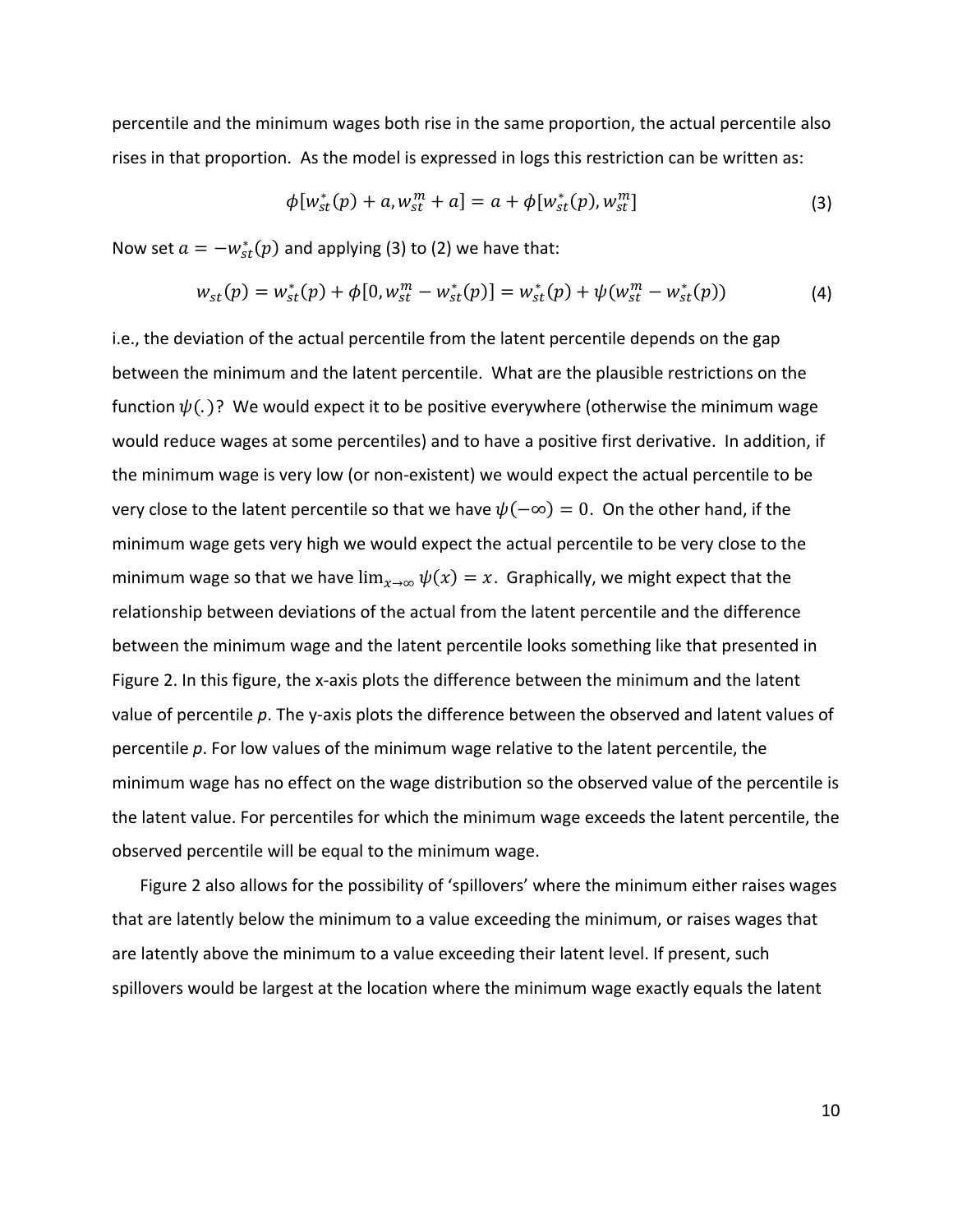wage value (in Figure 2, this is the intersection of the *x* and *y* axes).<sup>9</sup> Spillovers would be expected to attenuate in either direction from this point: further down the wage distribution, the minimum becomes extremely binding and so the mechanical effect dominates; further upward, the minimum wage becomes increasingly less relevant.

This discussion should make it clear that non‐linearity is likely to be an important feature of (4) so that some thought needs to be given to the functional form of the estimating equation. In what follows, our main specification uses a quadratic approximation (as does Lee, 1999), and we approximate (4) by:

$$
w_{st}(p) = w_{st}^*(p) + \alpha_0 + \alpha_1 \big( w_{st}^m - w_{st}^*(p) \big) + \alpha_2 (w_{st}^m - w_{st}^*(p))^2 \tag{5}
$$

However, it should be noted that a quadratic cannot have a shape similar to that drawn in Figure 2 over the whole of its range so that we have to exercise caution in estimating minimum wage effects outside the observed sample. In particular, this specification cannot be used for an assessment of what the distribution of wages would be like if there was no minimum wage.

To make (5) into an estimable equation wage we need to put some additional structure on the form taken by the latent wage distribution. We follow Lee (1999) in assuming that the latent wage distribution can be summarized by 2 parameters – the median and the variance – so that we can write:

$$
w_{st}^*(p) = \mu_{st} + \sigma_{st} F^{-1}(p)
$$
\n(6)

We have the normalization  $F^{-1}(50) = 0$  so that  $\mu_{st}$  is the median log wage in state s at time t. Plugging (6) into (5) and collecting terms we have that:

$$
w_{st}(p) - \mu_{st} = \alpha_0 + \sigma_{st}(1 - \alpha_1)F^{-1}(p) + \alpha_2[\sigma_{st}F^{-1}(p)]^2
$$
  
+  $[\alpha_1 - 2\alpha_2\sigma_{st}F^{-1}(p)](w_{st}^m - \mu_{st}) + \alpha_2(w_{st}^m - \mu_{st})^2$  (7)

The first two terms are related to the overall evolution of wage inequality and last two terms to the effect of the effective minimum. Note that the coefficients in (7) will vary with the

<sup>&</sup>lt;sup>9</sup> Any effect of the minimum at this location is a pure spillover since the minimum wage is non-binding at  $w^m =$  $w^*$ .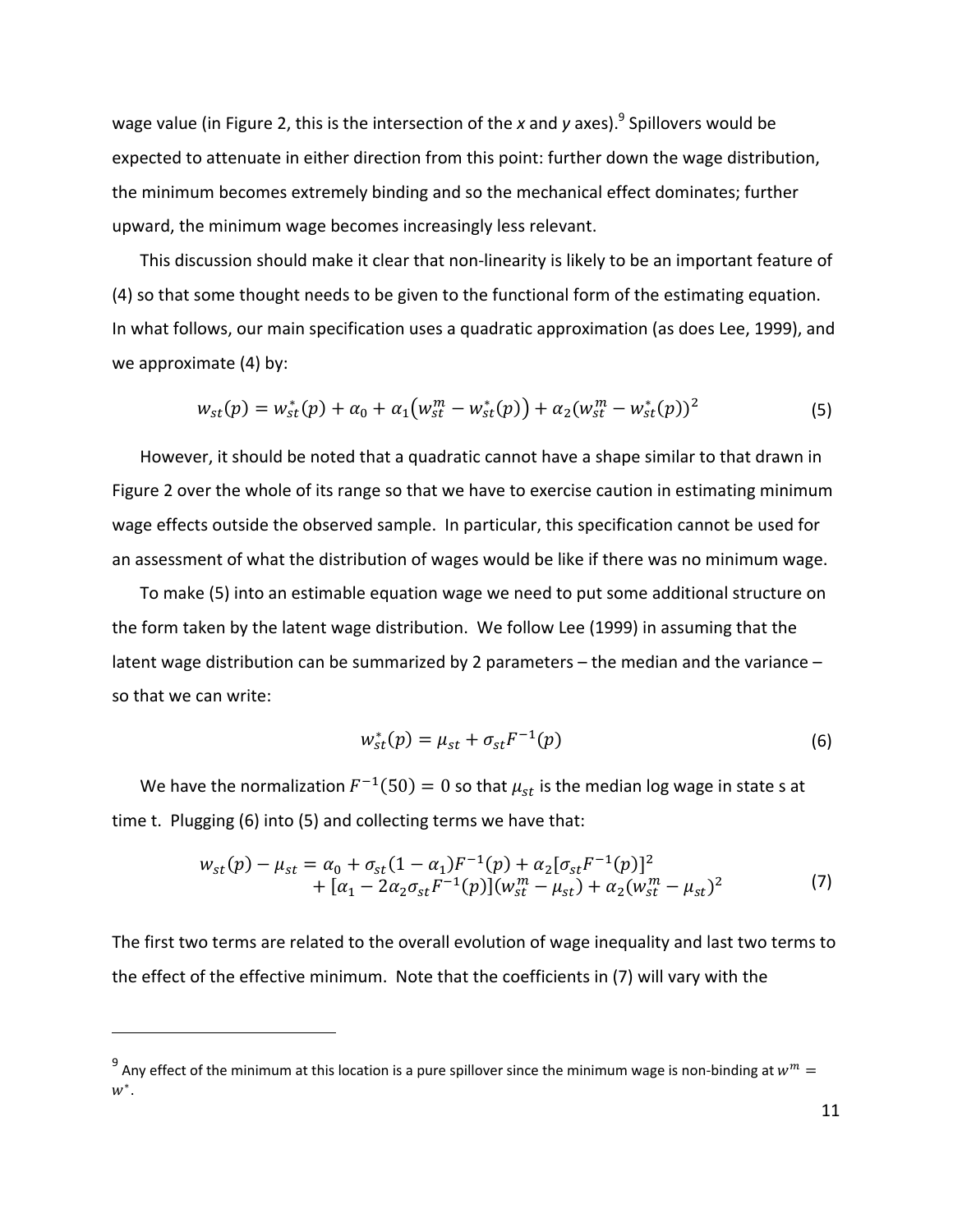percentile, not just because *p* appears in the linear term of the effective minimum but also because, as pointed out by White (1980), the coefficients  $\alpha$  will vary with the data. Intuitively we would expect that a rise in latent wage inequality leads to a larger impact on lower percentiles for a given effective minimum.

For (7) to be estimable one also needs models for the median and variance. There are a number of potential options, and we start our discussion with the choices made by Lee. Lee replaces  $\mu_{st}$  by the observed median,  $\sigma_{st}$  by a set of time dummies and assumes that any crossstate variation in latent wage inequality is uncorrelated with the median and can therefore be subsumed into the error without causing bias in the estimated impact of the minimum wage. Hence, equation (7) can be written as:

$$
w_{st}(p) - w_{st}(50) = \alpha_t + \beta_1 \big( w_{st}^m - w_{st}(50) \big) + \beta_2 (w_{st}^m - w_{st}(50))^2 + \varepsilon_{st}
$$
(8)

In columns (1), (6), and (11) of Table 2 we present estimates of the marginal effects of the effective minimum when estimated at the weighted average of the effective minimum over all states and all years between 1979‐2007 for selected percentiles. If we look at the lower percentiles, we find, as Lee did, large significant effects of the minimum wage extending throughout *all* percentiles below the median for the male, female and pooled wage distributions. Additionally, we estimate modest effects of the minimum wage at the top of the male and pooled wage distributions. Figures 3A, 4A, and 5A plot the estimated marginal effects of the minimum wage at each percentile. Taking these results at face value would seemingly suggest that the minimum wage affects the entirety of the wage distribution, and implies a systematic relationship between the effective minimum wage and upper wage percentiles of the male and pooled distributions.

One possible form of misspecification is that the identifying assumption that state latent wage inequality is uncorrelated with the median is false. Indeed if we regress the log(60)-log (40) on the median (which should be uncorrelated if the density function is symmetric around the median) and time dummies (to capture the controls put in equation (8)), the log median has a t-statistic of 16 for females, 3.7 for men and 13.6 for the combined sample. This suggests that those states with high median wages have high levels of latent wage inequality. Since this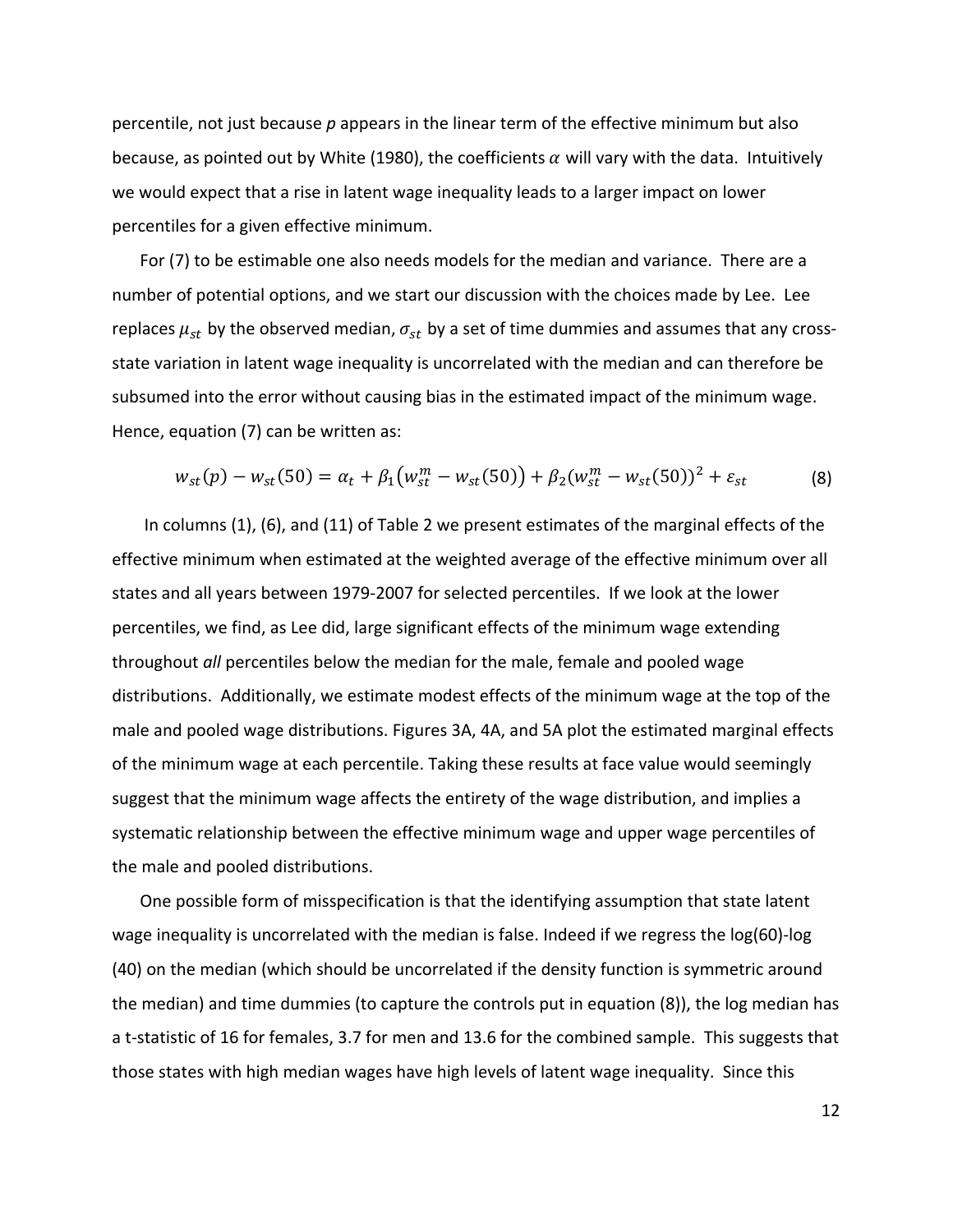seemingly indicates permanent differences in latent wage inequality across states, state fixed effects should be included in estimation of (8). Lee also reports this type of specification (Tables II and III), and we display estimates from OLS estimation of (8) with state fixed effects in columns (2), (7), and (12) of Table 2. Columns (3), (8), and (13) add state‐specific time trends, and the marginal effects as implied by these estimates are plotted in Figures 3B, 4B, and 5B. The inclusion of state fixed effects or state‐specific time trends yields a large and positive relationship between the effective minimum wage and upper tail percentiles for all samples. The last two columns in panels A, B, and C estimate first-differenced analogues to equation (8). Estimated marginal effects remain similar to what is observed when estimating the equation in levels.

The explanation for this problem is almost certainly a point made by Lee (1999)—the presence of the median in both the dependent and independent variables in (8) induces an artificial positive correlation caused by sampling variation. This potentially gets worse when state fixed effects are included, as more of the remaining variation is the result of sampling variation.

Lee (1999) is aware of this problem and, as a potential solution, uses two different measures of central tendency in the dependent and independent variables: the median in the dependent variable, but trimmed mean on the right‐hand side (i.e. the mean after excluding the bottom and top 30 percentiles). Although this does reduce the correlation, it does not eliminate it. In fact, one can show that if the latent log wage distribution is normal, the correlation between the trimmed mean and the median will be about 0.93—i.e. not one, but very high (see the derivation in the Appendix). So, this method does not necessarily solve the problem.

Here, we use another method to estimate the relationship represented by (8). Instead of estimating with OLS, we instrument the effective minimum terms. We use two distinct sets of instruments. For the first set, we use the legislated minimum wage (the maximum of the federal minimum wage and the state's minimum wage) and its square, and the minimum wage interacted with a measure of the average wage in the state between 1979 and 2007 (we use the average of each state's median). This latter instrument is to give us instruments which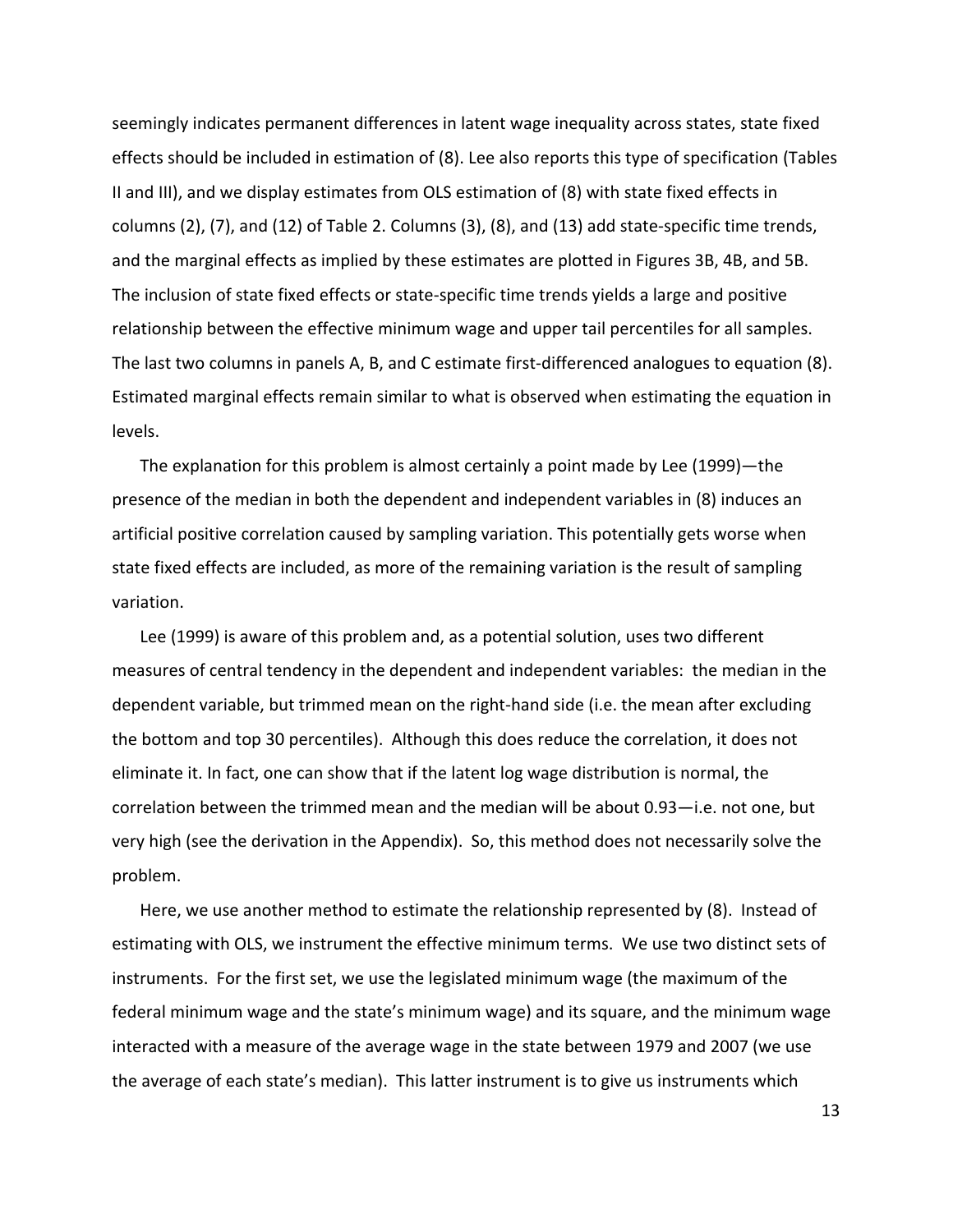differ in their ability to discriminate between the linear and quadratic terms<sup>10</sup>. Since legislated minimum wages provide identification using changes to state minimum wage laws, the instrument identifies minimum wage effects for the wage distribution of states which increase their minimum wages above the federal minimum. A shortcoming of this instrument is that there is quite limited cross‐state variation in the legislated minimum wage during the 1980s. This makes identification based on the legislated minimum wage instrument tenuous in this period.

As an alternative instrument, which provides broad identification for all states and all years, we use a variant on split sample instrumental variables (Angrist and Krueger 1995). In particular, we split the sample in two halves (choosing observations at random). We use the first half to calculate wage percentiles and the effective minima by state and by year. We use the second half to produce a second estimate of the effective minima (again, by state and by year), which then serve as instrumental variables for the first set. We repeat this procedure 50 times (each time drawing a new random division of the data), and average the resulting coefficients. The bottom two rows of Table 3 provide F‐statistics from testing the joint significance of the five instruments—the legislated minimum wage and the legislated minimum squared, the interaction term, and the effective minimum and its square as estimated in the other half of the sample. Jointly, the instruments are highly significant across all specifications.

Columns (1), (6), and (11) of Table 3 present estimates of the marginal effect of the effective minimum wage from equation (8) with 2SLS. The estimated impact of the minimum wage is large and significant throughout the lower half of the female, male, and pooled wage distributions. Adding state fixed effects reduces the magnitude of minimum wage effects everywhere throughout the distribution, though also results in a significant positive relationship between the effective minimum wage and upper tail inequality in all samples. This correlation

 $^{10}$  More precisely, the instruments for equation (8) are  $w_{st}^m$  ,  $(w_{st}^m)^2$ ,  $w_{st}^m \cdot \overline{w_s(50)}$ ,  $w_{st}^m - \widetilde{w_{st}}(50)$  , and  $(w_{st}^m - \widetilde{w_{st}}(50))^2$ , where  $\overline{w_s(50)}$  is the average median within a state between 1979 and 2007, and the last two expressions are the effective minimum and its square as estimated from the second half of the sample. The instruments for the first-differenced analogue, which we describe more fully below, are  $\Delta w_{st}^m$ ,  $\Delta(w_{st}^m)^2$ ,  $\overline{w_s(50)}$   $\cdot$ ∆wstm, ∆(wstm–wst50), and ∆(wstm–wst50) 2, where ∆wstm represents the annual change in the log of the legislated minimum wage.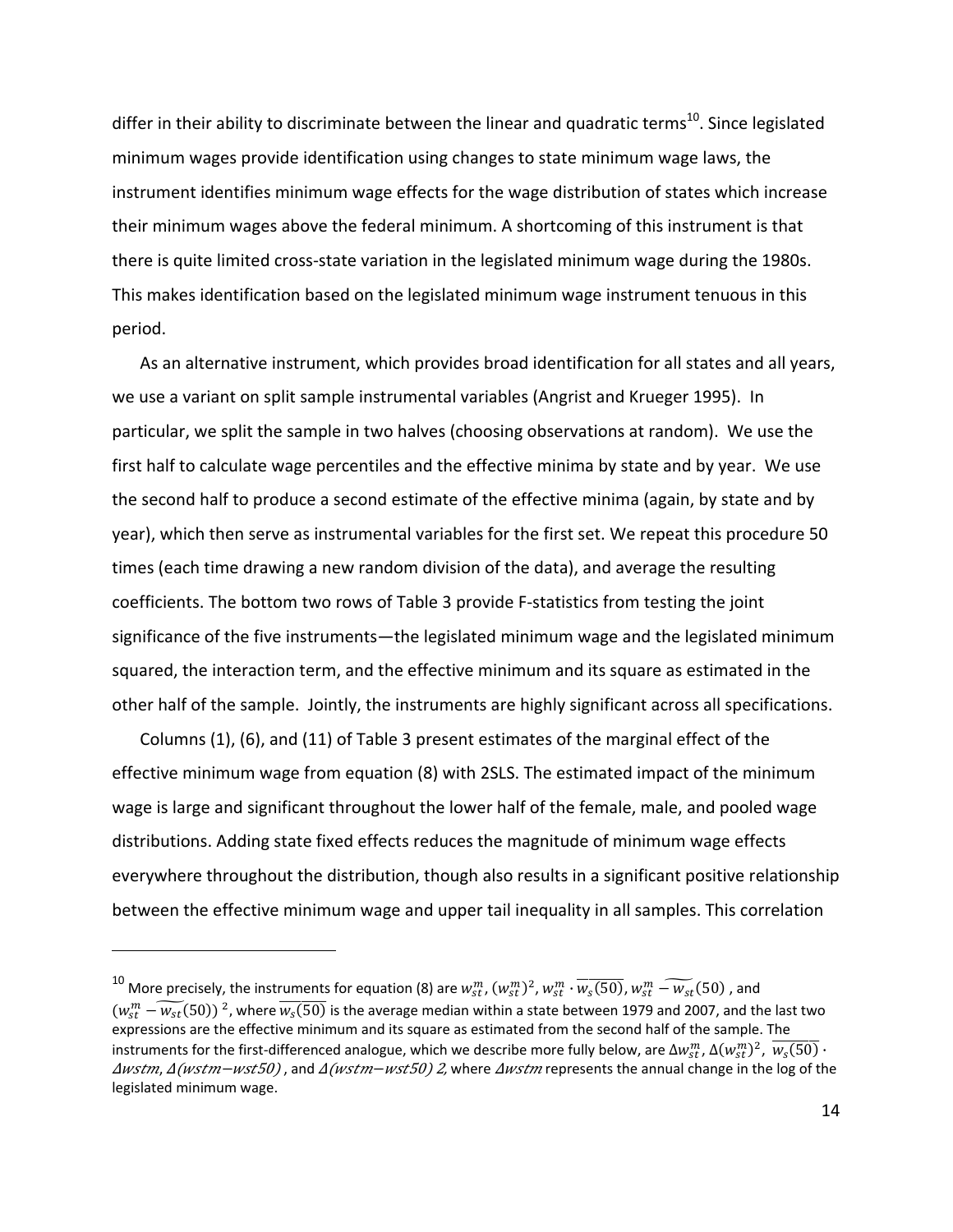with upper tail inequality suggests that shocks to the wage distribution may be correlated with changes in minimum wages. Consistent with this, the addition of state‐specific time trends (columns (3), (8), and (13)) somewhat breaks the association between the effective minimum and upper-tail percentiles.<sup>11</sup> Figures 3C, 4C, and 5C provide a clearer picture of how the minimum wage is estimated to affect inequality throughout the wage distribution using this specification. After including state trends, the association between the effective minimum wage and upper-tail inequality is much more modest, and minimum wage effects are significant through the  $30<sup>th</sup>$  percentile of the wage distribution for each of the three samples. The magnitude of the effects is largest at the bottom of the female wage distribution, and smallest at the bottom of the male wage distribution, which is as expected given the overall higher male wage levels.

In addition to estimating equation (8) in levels with state fixed effects, we also estimate the equation in its first-differenced form. Columns (4), (9), and (14) provide estimates of the firstdifferenced analogue to the levels specification with state fixed effects, and columns (5), (10), (15) include state fixed effects as well (and is therefore analogous to the inclusion of state trends in the levels estimation). Figures 4D, 5D, and 6D plot the marginal effects across all wage percentiles for this last set of estimates. The estimated impact of the minimum wage is somewhat smaller in magnitude throughout the lower tail of the distribution than when the causal effects are estimated in levels. In addition, the effects are less precisely estimated $^{12}$ .

To summarize, our estimates imply that a 10 log point increase in a state's effective minimum reduces female 50/10 inequality by between 1.3‐2.7 log points, male inequality by about 1 log point, and pooled gender inequality by 1.5‐2 log points. OLS estimates are at least 2.5 times as large as 2SLS estimates (and typically greater), and imply a substantial impact of the minimum wage on inequality throughout most of the wage distribution.

 $11$  Recent work on the employment effects of the minimum wage have argued for the inclusion of state trends for this reason. See, for instance, Allegretto, Dube, and Reich (2008).

 $12$  As robustness checks, we have also estimated models with a cubic in the effective minimum, and estimated using monthly or quarterly data rather than yearly data, and found similar results (results available upon request).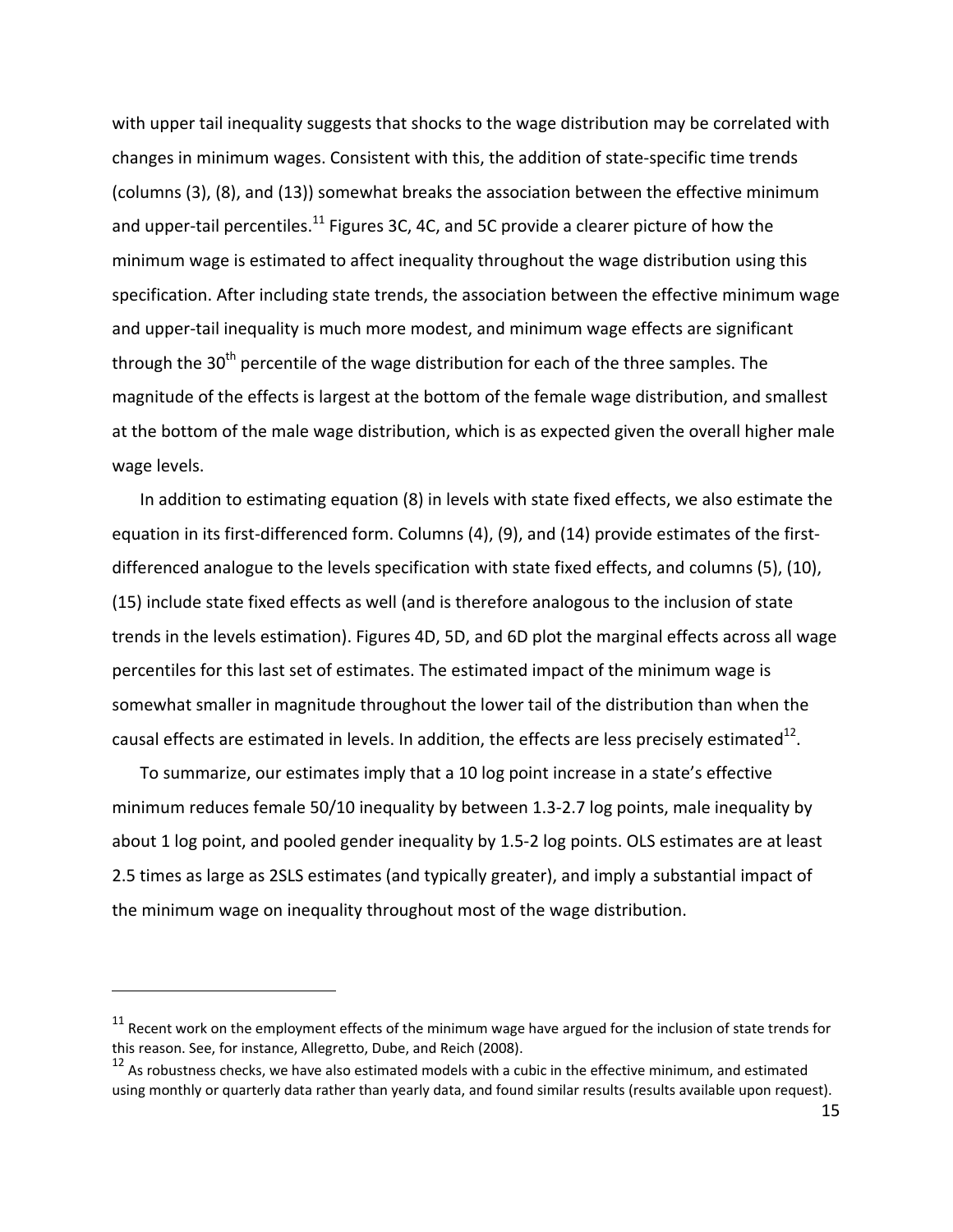# **III. Benchmarking the effect of the minimum wage on the shape of the wage distribution**

Our analysis confirms a significant impact of the minimum wage on wage inequality. To develop a precise sense of the size of this contribution, we conduct two sets of analyses. The first, following Lee (1999), uses point estimates from the main models to estimate the changes in wage inequality that would counterfactually have occurred had the minimum wage held constant at a given real level. This analysis provides an estimate of the net contribution of the minimum to wage inequality. It does not distinguish between mechanical and spillover effects, however. The second analysis decomposes these two effects through a more ambitious modeling exercise.

### *A. Counterfactual wage inequality estimates with the real minimum held constant*

A straightforward approach to gauging the contribution of the minimum wage to inequality trends is to use the earlier regression estimates to calculate counterfactual wage distributions, holding the effective minimum wage constant. Following Lee (1999), we calculate for each observation in the dataset its rank in its respective state‐year wage distribution. We then adjust each wage by the quantity:

$$
\Delta w_{st}^p = \hat{\beta}_1 \big( \tilde{m}_{s,\tau 0} - \tilde{m}_{s,\tau 1} \big) + \hat{\beta}_2 \big( \tilde{m}_{s,\tau 0}^2 - \tilde{m}_{s,\tau 1}^2 \big) \tag{9}
$$

where  $\widetilde{m}_{s,\tau1}$  is the observed end-of period effective minimum in state *s* in some year  $\tau1$ ,  $\widetilde{m}_{s,\tau0}$ is the corresponding beginning-of-period effective minimum in  $\tau$ 0, and  $\hat{\beta}_1$ ,  $\hat{\beta}_2$  are point estimates from the OLS and 2SLS estimates in Tables 2 and 3. We pool these adjusted wage observations to form a counterfactual national wage distribution, and we compare changes in inequality in the simulated distribution to those in the observed distribution.<sup>13</sup> One feature of this simulation procedure bears note: it does not permit estimation of the full 'latent' distribution of wages—i.e., in the absence of any minimum wage—since the effective minimum

<sup>&</sup>lt;sup>13</sup> Also distinct from Lee, we use states' observed median wages when calculating  $\widetilde{m}$  rather than the national median deflated by the price index. This choice has no substantive effect on the results, but appears most consistent with the identifying assumptions.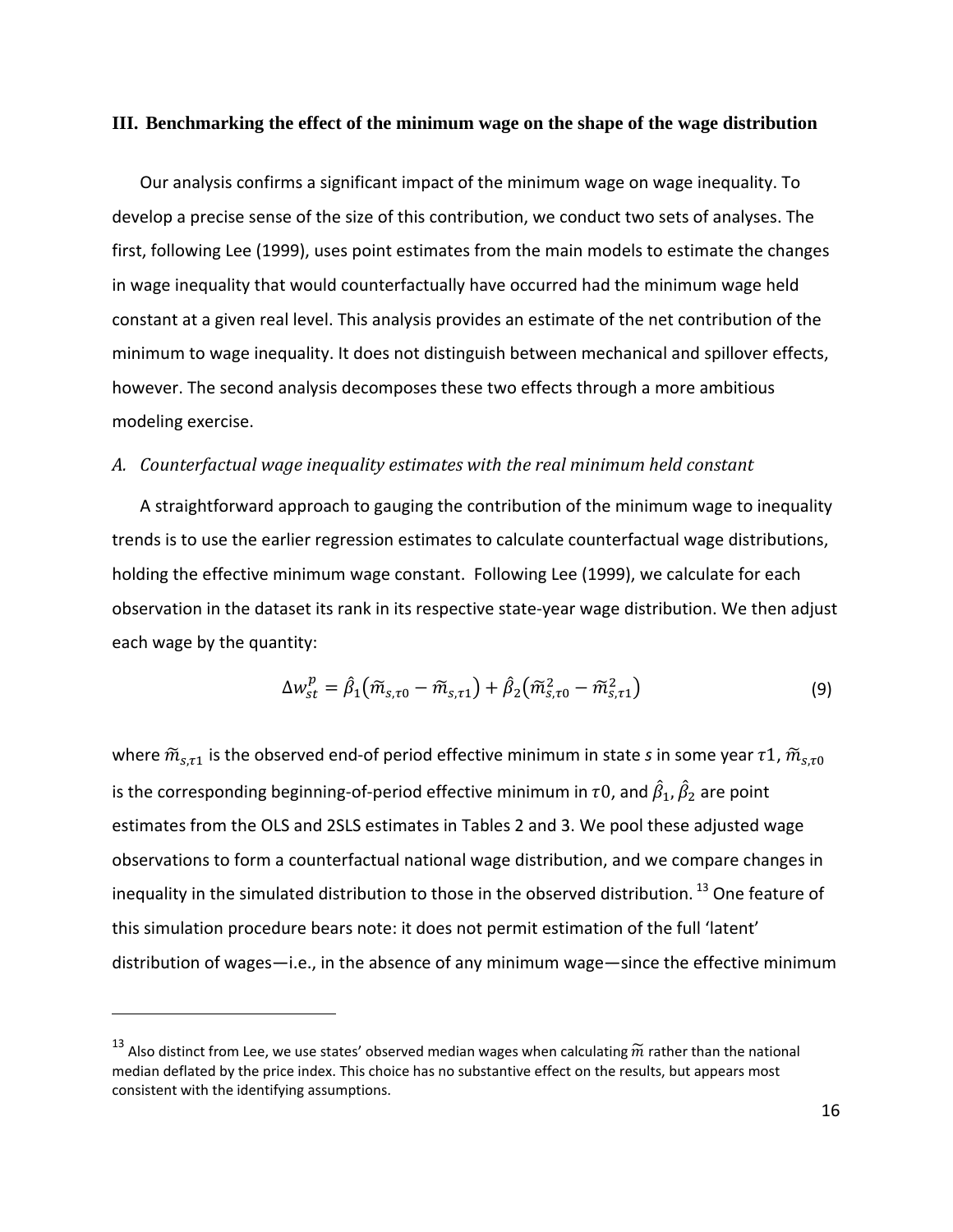wage measure, equal to the logarithm of the minimum minus the logarithm of the median, is undefined at a minimum wage of zero. This simulation tool is therefore appropriate for estimating the impact of the minimum wage over ranges observed in the data. We address this infirmity in the subsequent sub‐section.

Panel A of Table 4 shows that the female 50/10 log wage ratio increased by 23.4 log points between 1979 and 1988. To form counterfactual estimates of what the 50/10 would have been in 1979 had the minimum wage been at its lower 1988 value throughout, we adjust 1979 wages by the procedure outlined above. Applying the OLS point estimates from Table 2 (column 1 ) to this exercise, we calculate that the 50/10 would counterfactually have risen by approximately 3.2 log points over this period had the state 1979 effective minimums actually been at 1988 levels, using coefficients obtained by estimating equation (8) over the full 1979 to 2007 sample (column 1) or 1979 to 1988 (column 2). Thus, consistent with Lee (1999), OLS estimates imply that the minimum wage can account for the bulk (20.2 of 23.4 log point increase, or 85%) of the observed expansion of lower tail female wage inequality in this period.<sup>14</sup>

The next four rows of the table present analogous counterfactuals estimated using 2SLS in lieu of OLS. We present four sets of counterfactuals. The first two counterfactuals are based upon 2SLS estimates of equation (8), including state and year fixed effects and state‐specific time trends (that is, estimates from columns 3, 8, and 13 of Table 3). The second set are based on first‐differenced 2SLS estimates of (8), including state and year fixed effects (columns 5, 10, and 15 of Table 3). For each set of estimates, we use two different instrument sets. The first uses split-sample IV only. The second also includes the log of the legislated minimum wage, its square, and its interaction with the average median wage for a state.

Using coefficients estimated for the full sample duration (column 1), the 2SLS first‐ differenced estimates imply that the falling minimum wage explains no more than 7.6 of the 23 log point expansion of the female lower tail (33%) during 1979 through 1998. Fixed effect

 $14$  Lee (1999, Table IV) estimates that the female 50/10 rose by 18.6 log points between 1979 and 1989, and that the falling minimum accounts for all but 4.5 log points of this increase. We focus on the interval of 1979 to 1988 rather than 1979 to 1989 because wage lower tail wage inequality for males had already begun to reverse course by 1989. If we instead focus on 1979 to 1989, our results are substantively identical.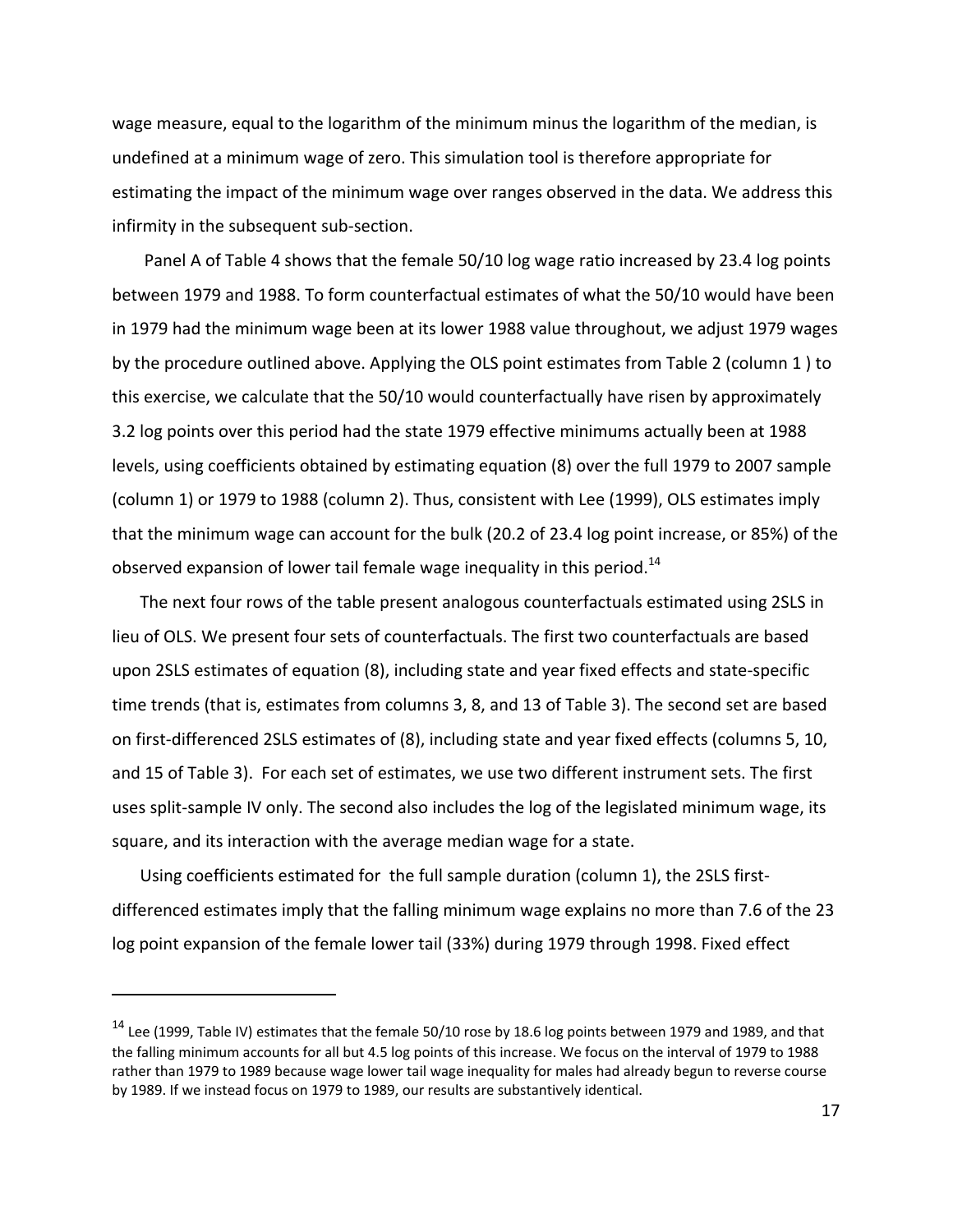estimates imply a somewhat larger contribution, however, (around 16 or 17 log points, or about 50%). Using estimated coefficients from models estimated only over 1979 to 1988 (column 2), the estimated contribution of the minimum wage is similar to that from the full sample when the instrument set includes only split-sample instruments. When including state minimum wages as additional instruments, the minimum is estimated to have a large impact, with contributions approaching those from OLS models. Since at most 10 states have minimum wages that exceed the federal minimum during this period, the identifying variation from using state minimum wages is stronger for these states than for others. For this reason, we view the inclusion of state minima in the instrument set as inappropriate when using the shortened 1979 to 1988 sample.

For the most part, these counterfactual estimates represent significant downward revisions in the contribution of the minimum wage to rising female inequality over the 1980s from what is implied by OLS estimates. When these calculations are repeated for the male and pooled‐ gender wage distributions (panels B and C), the contrast between OLS and 2SLS estimates is at least as sharp. OLS models imply that male and pooled‐gender lower‐tail inequality would have contracted in the absence of a falling minimum wage. 2SLS estimates instead suggest that the minimum explains no more than one‐fifth of the total expansion of the male 50/10, and no more than 40% of the rise in the 50/10 for the pooled distribution.

How robust are these findings across time periods and specifications? In columns (4), (5), and (6) of Table 4, we calculate identical regression‐based counterfactuals for 1998 to 2006, during which real minimum also dropped rapidly . <sup>15</sup> While expansion of lower tail inequality was much smaller in the male and female wage distributions during these intervals, and though lower tail inequality contracted slightly in the pooled sample, the pattern of counterfactuals is still quite similar. OLS estimates again imply that, were the effective minimum held at its end of period level throughout, inequality would either have decreased (male wage distribution), decreased more than it actually did (pooled wage distribution), or remained relatively stable

 $15$  We study the period to 2006 because the state minimums make a large jump in 2007, reversing the drop that informs the counterfactual.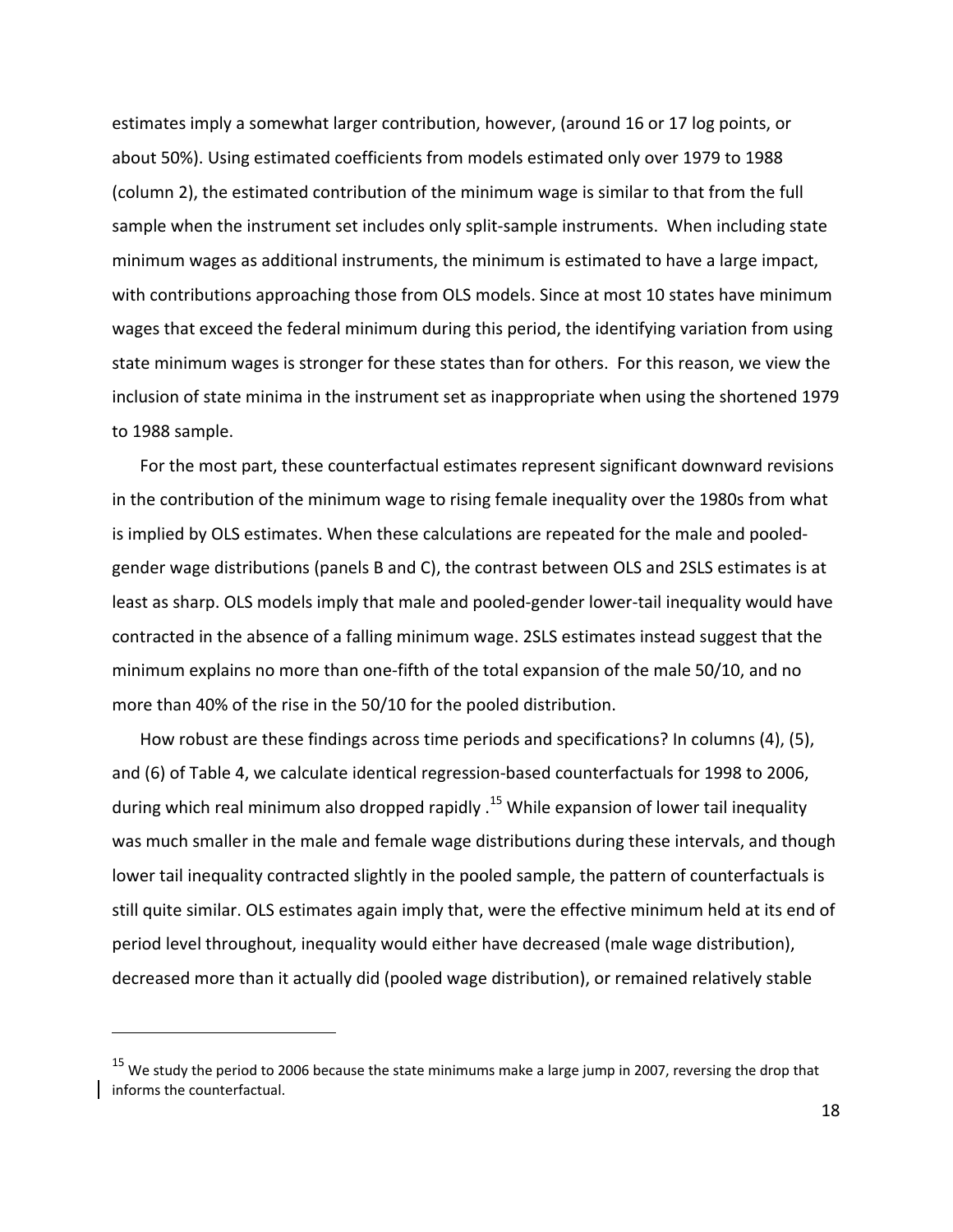(female wage distribution) during these time intervals. 2SLS estimates instead suggest that the falling minimum had a much more modest effect on inequality. We estimate that the minimum accounts for roughly 20% to 30% of the rise in female lower tail inequality, which is a bit smaller than the contribution that we estimate for the 1979‐1988 period. Estimates for the male and pooled gender distribution display more variability across the estimation sample and instruments used, but in all cases imply a smaller contribution from the minimum wage than what is implied by OLS estimates. The discrepancy between OLS and 2SLS results is therefore not specific to the extensively studied 1979 through 1988 interval.

The counterfactual estimates presented thus far are for a single measure of inequality – the 50/10. In addition, we estimate the contribution of the minimum wage to changes in  $log(p)$ log(50) between 1979 and 1988 for all percentiles in Figures 6, 7, and 8. Figures 6 and 7 present counterfactual estimates at all percentiles throughout the male and female distributions, using coefficients obtained from OLS estimates without state fixed effects, from 2SLS first-differenced estimates with state fixed effects, and from 2SLS fixed effects estimates with state‐specific time trends. Again, it is clear that OLS estimates imply a much greater contribution of the minimum wage to growing lower-tail inequality in the 1980s, while our preferred specifications imply a less substantial effect. Reassuringly, 2SLS models suggest that the minimum wage had no effect on upper‐tail inequality over this period. Figure 8 plots counterfactual distributions for the pooled gender distribution. Panel A displays counterfactual changes after adjusting the 1979 distribution by the 1988 effective minimum. Panel B displays counterfactual changes between 1979 and 2007 after adjusting *both* distributions by the 1988 effective minimum. These counterfactuals are in effect estimates of how inequality throughout the distribution would have changed over the three decades had states' effective minimums remained at their relatively low 1988 values. OLS models imply compression in the lower tail of the wage distribution after accounting for changes in the minimum wage, while 2SLS estimates suggest that there was continued expansion even after holding the effective minimum constant at 1988 levels.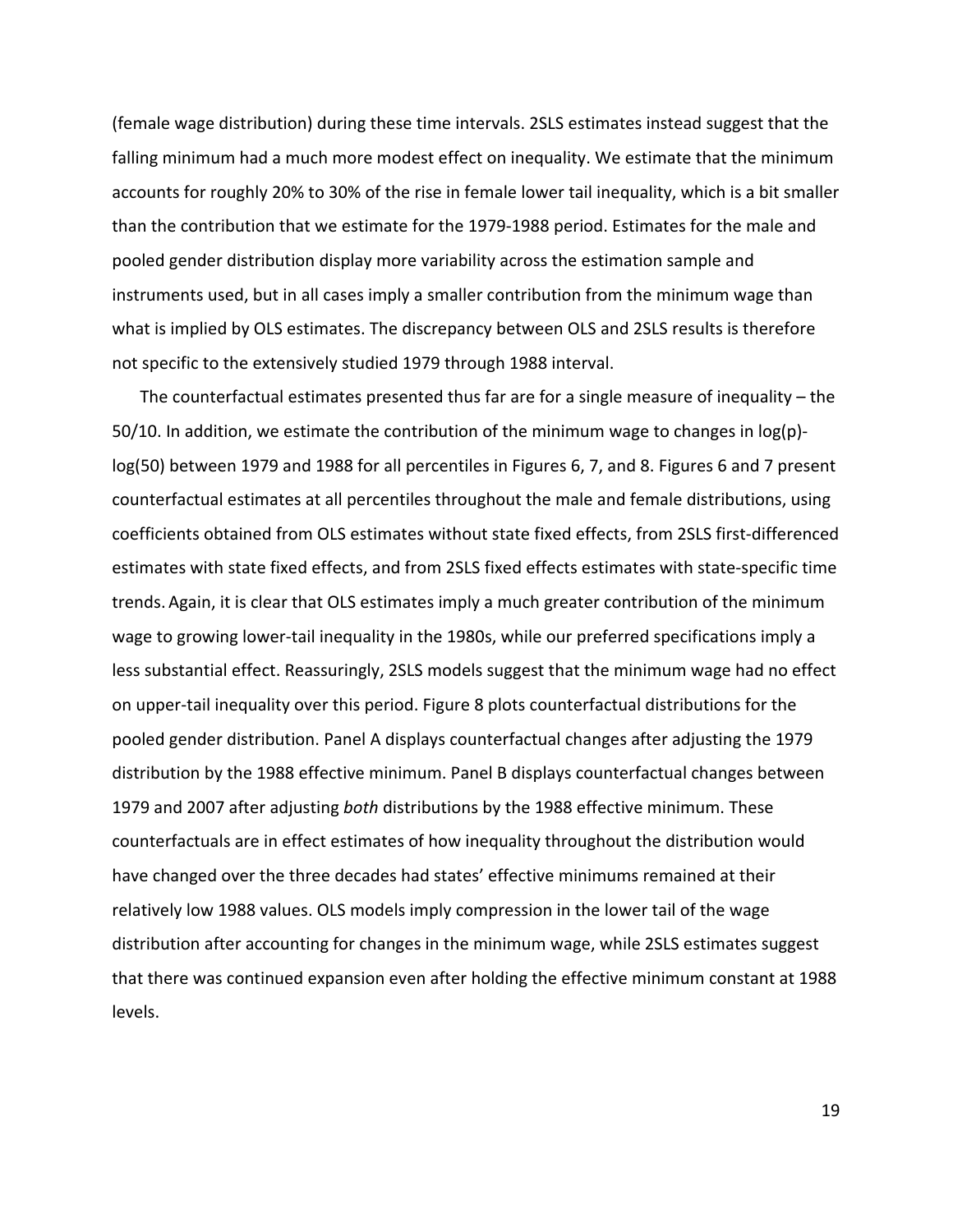#### **IV. Decomposing the direct and spillover effects of the minimum wage**

One intriguing implication of the results so far is that the minimum wage must have spillovers. Table 1 showed that even at its most binding, the minimum wage was never above the  $13<sup>th</sup>$  percentile of the male wage distribution in any state, and was always at or below the  $10<sup>th</sup>$  percentile after 1981. Yet, the main estimates imply that the minimum wage compressed the male 50/10 ratio modestly, even in the late 1990s, indicating the presence of spillovers. A natural question then arises as to the relative size of the direct and spillover effects on the wage distribution. This section seeks to quantify the spillover and direct effects with a more parametric approach that is unrelated in methodology to the preceding sections. After estimating these spillovers, we consider in section V how the presence of measurement error in wages may contribute to apparent spillovers.

Inferring the exact magnitude of spillover and direct effects first requires an estimate of the counterfactual wage level at for all percentiles in the absence of the minimum wage (what we have called the latent wage distribution). Recall that our previous estimation strategy allows the estimation of wage distribution counterfactuals for alternative levels of the effective minimum wage, but is unable to estimate counterfactuals for the *absence* of a minimum wage. With an estimate of the latent wage distribution, however, we could compute the total effect of the minimum wage on percentile p in state s at time t as the gap between the observed and latent distributions i.e.:

$$
w_{st}(p) - w_{st}^*(p) \tag{10}
$$

The direct effect of the minimum wage will be given by:

$$
\max [w_{st}^m - w_{st}^*(p), 0]
$$
 (11)

And the spillover effect is the gap between (10) and (11).

Of course these estimates will only be as good as the estimate of the latent wage distribution, and we need an estimate of this for all percentiles, even for those that are always below where the minimum binds. Hence, estimating these effects requires more structure, and thus more stringent assumptions, than we have previously imposed.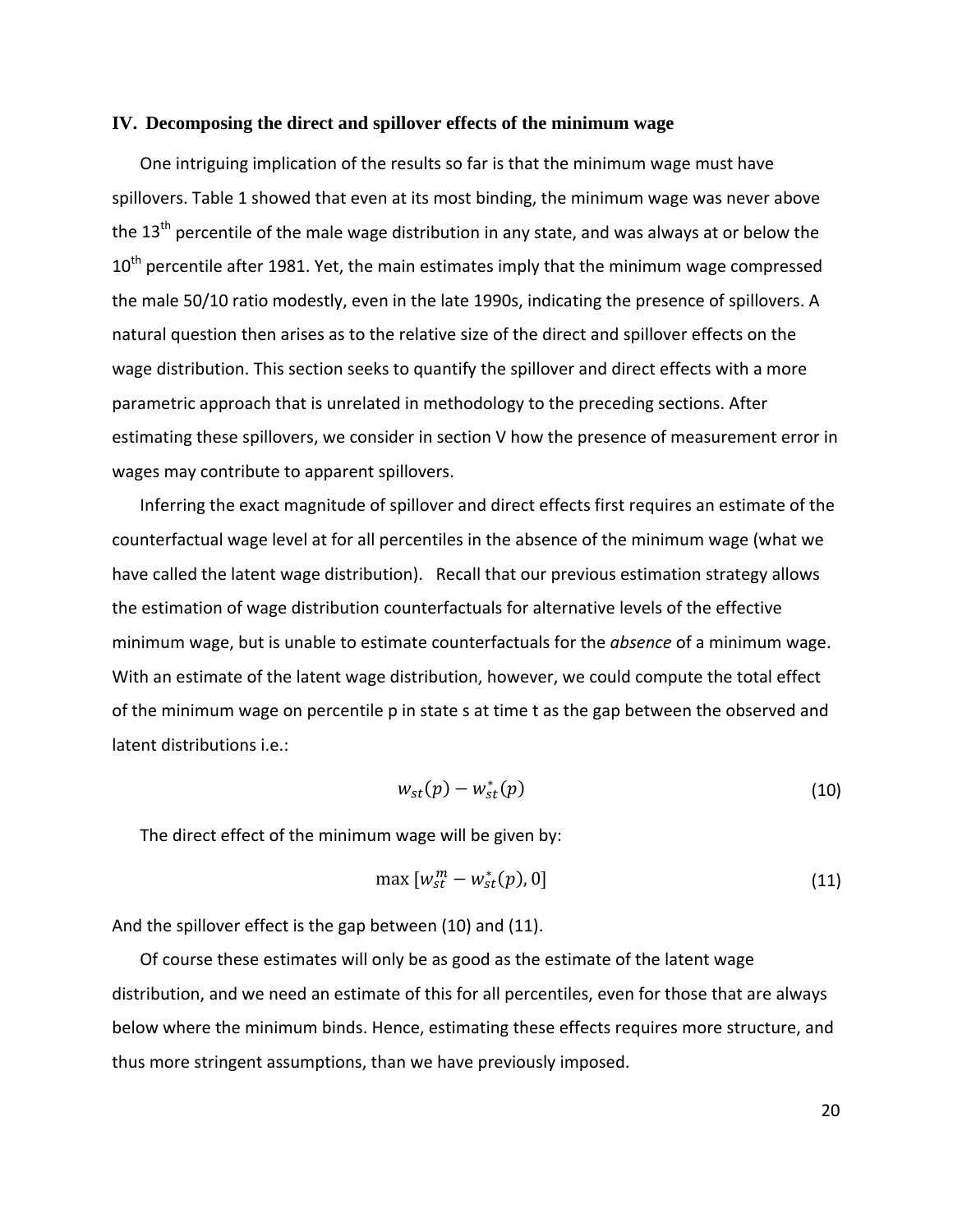The first step in estimating the total, direct, and spillover effects is to form an estimate of the latent log wage distribution. We proceed by assuming that the latent log wage distribution is normal—i.e., we use the model of (6) with  $F$  having the standard normal form. We estimate the parameters of this distribution using a part of the wage distribution where we think the minimum has no effect, and we use wages between the  $50<sup>th</sup>$  and  $75<sup>th</sup>$  percentiles for this purpose.<sup>16</sup> We model both  $\mu_{st}$  and  $\sigma_{st}$  of (6) as additive year and state dummies plus statelevel trends - that is, we allow both mean and variance to vary across state and time.<sup>17</sup> Armed with these estimates, we can then estimate the latent wage distribution for all percentiles.

To give some idea of the adequacy of the assumption that the latent wage distribution can be well‐approximated by the normal, Figure 9 plots the average deviation (across states and years) between the actual observed percentile and the estimated latent distribution for percentiles from the 3<sup>rd</sup> to the 90<sup>th</sup>. <sup>18</sup> This is done separately for women, men and the pooled distribution. Because the model is estimated on the  $50<sup>th</sup>$  through  $75<sup>th</sup>$  percentiles the average residuals over those percentiles must be zero. But, if the normality assumption is false we would see systematic variation of the residuals with the percentile. For all three samples this deviation is very close to zero for all percentiles between the  $50<sup>th</sup>$  and  $75<sup>th</sup>$  percentiles – this indicates that the normal distribution is a good approximation for the sample on which the data is estimated. The model also seems to do well when applied out of sample up to the  $90<sup>th</sup>$ percentile (not shown) $^{19}$ .

 $16$  We have experimented with the percentiles used to estimate the latent wage distribution and the results do not seem very sensitive to the choices made.

<sup>&</sup>lt;sup>17</sup> Specifically, we estimate  $\mu_{st}$  and  $\sigma_{st}$  by pooling the 50<sup>th</sup> through 75<sup>th</sup> log wage percentiles, regressing the log value of the percentile on the inverse CDF of the standard normal distribution, and allowing the intercept ( $\mu_{at}$ ) and coefficient ( $\sigma_{st}$ ) to vary by state and year (and including state-specific time trends in both the intercept and coefficient). This procedure assumes that the wage distribution is unaffected by the minimum wage between the 50th and 75th percentiles; hence, the distribution between the 50th and 75th percentiles, combined with our parametric assumptions, allows us to infer the shape of the wage distribution for lower percentiles.

 $18$  The lowest percentiles are excluded because these are typically below the minimum wage which would imply negative spillover effects.

 $19$  As is well-known the very highest percentiles are not well-approximated by a normal distribution and the actual observed are well above the predicted latent.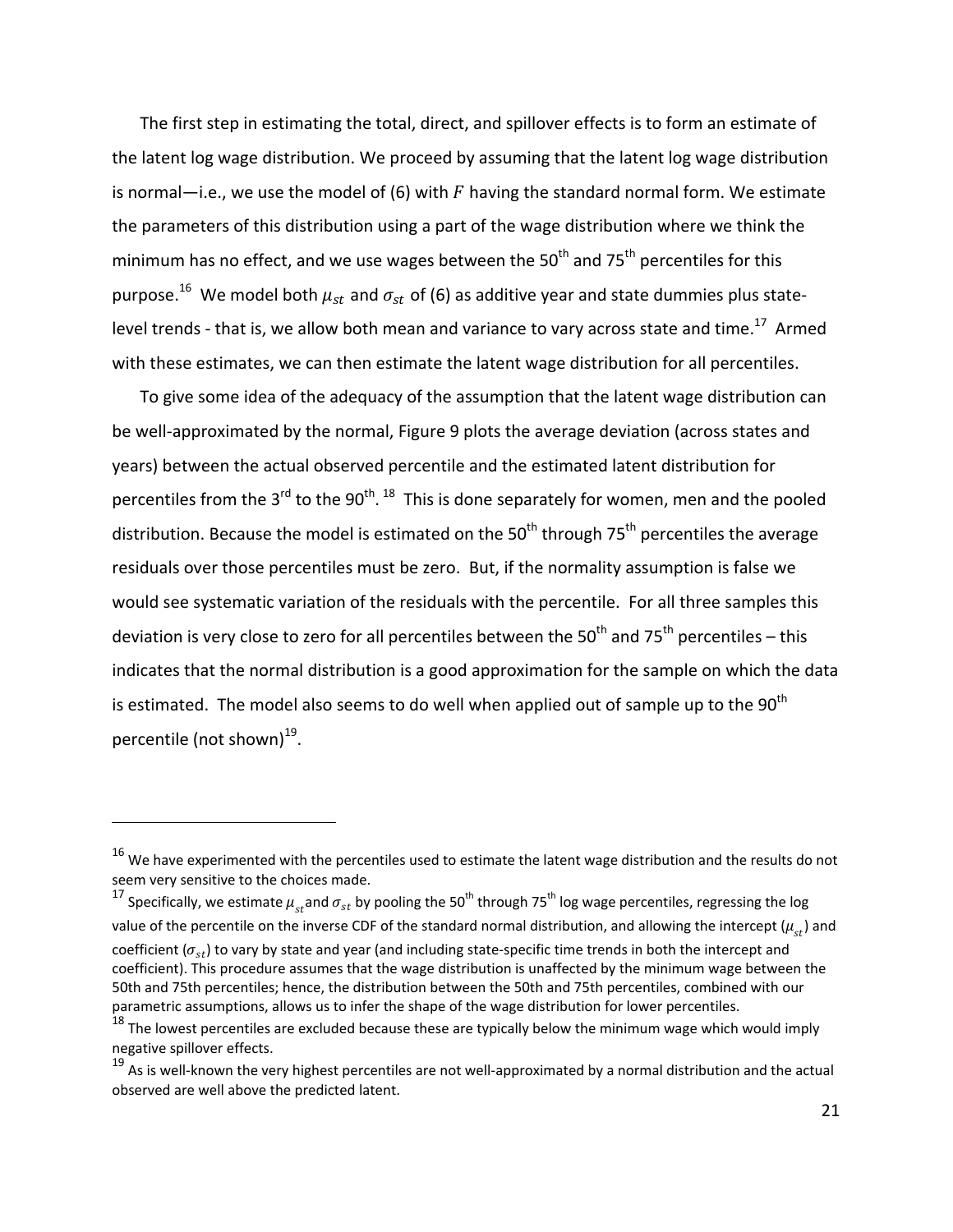For the lower percentiles the deviation between the observed and the estimated latent is positive, exactly what one would expect if the minimum wage has a positive impact. This deviation happens for higher percentiles in the female and pooled distributions than in the male, consistent with what one would expect if the minimum wage has a smaller effect on the male distribution. There is perhaps some inkling for men that the normality assumption over‐ predicts observed wages in the  $15<sup>th</sup>$ -50<sup>th</sup> percentiles, though the absolute magnitude is small.

Although Figure 9 is suggestive of the impact of the minimum wage, it does not provide direct evidence that the gap between the actual and the latent wage is high when the minimum wage is high, as is implied by the relationship depicted in Figure 2. The assumptions behind (6) suggest we should examine the relationship between the actual minus the latent and the log minimum minus the latent. This is plotted for the 3 samples in Figure 10. Each observation here is a state‐year. Because of the large number of observations, this Figure plots the average value of the actual minus the latent for 1 log point bins of the estimated log minimum minus the latent. In all samples one can see the general shape of the relationship between the deviation between the actual and latent and the minimum and latent that is consistent with that predicted by theory and drawn previously in Figure 3. As the vertical axis in Figure 10 is the gap between the actual and the latent wage distribution, one can think of it as an estimate of the total impact of the minimum wage if one assumes that the entire difference is the result of the minimum wage. This total impact can then be broken down into a direct effect and a spillover effect. The direct effect will be zero up to the point where the minimum exceeds the latent percentile (i.e. up to the point where the log minimum wage minus the latent percentile—which is plotted on the x‐axis—is zero). The direct effect will be a 45‐degree line thereafter. The spill‐over is the difference between the total effect and the direct effect. In other words, we first estimate the total impact of the minimum wage as the difference between the actual and latent percentiles. We then decompose this into a spillover and direct effect, by value of the log min minus log latent percentile. The direct effect is either 0 or is on the 45 degree line, and the spillover effect is the difference between the total and direct effects.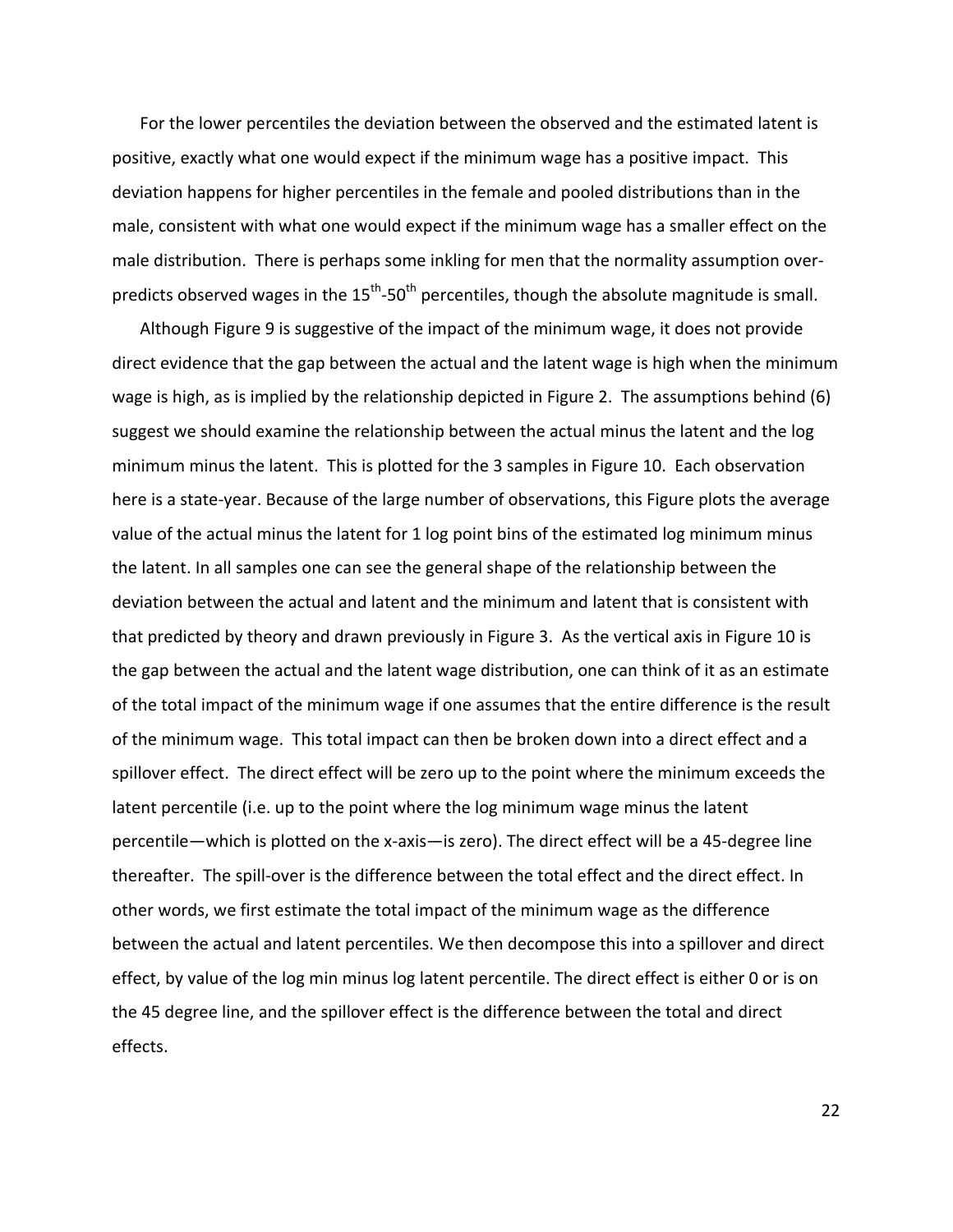Figure 10, shows that, for all samples, the spill‐over effect is highest at the point where the latent wage just equals the minimum. On either side the spill-over effect decays to zero. For those for whom the minimum wage is very high relative to the latent (the right‐hand side of Figure 10) the direct effect of the minimum is very large but the spill-over effect is zero – these are people who will be observed being paid the minimum wage. For those for whom the minimum wage is very low relative to the latent (the left‐hand side of Figure 10) both the direct and spill-over effects of the minimum are zero – these are people for whom the minimum wage is irrelevant. Because the spill‐over is not monotonic in the bindingness of the minimum wage, it is not obvious whether an increase in the minimum wage will raise or lower the spillover – we will see this later on. Finally it is worth noting that the size of the spillover at its maximum impact is between 11 and 12 log points.

We can use the estimates of the direct and spill-over effects of the minimum implied by Figure 10 to investigate the relative importance of direct and spill-over effects on different percentiles of the aggregate wage distribution. We do this by first calculating the value of the log minimum minus log latent value for each state‐year percentile. Using the estimates from Figure 10, we attach an estimate of the total, direct and spill-over effect to each state-yearpercentile. Using these effects we then estimate the relative size of direct and spillover effects at each percentile of the aggregate wage distribution by using the mapping between the percentile at the state-year level to the aggregate percentile at the year level<sup>20</sup>. This then gives us an estimate of the direct and spillover effects at every percentile of the aggregate wage distribution.

The results of this exercise for the years 1979 and 1988 are shown in Figure 11 for percentiles  $8<sup>th</sup>$  through 50<sup>th 21</sup>. For the female and pooled samples, the results are very sensible. The total effect of the minimum decays through the percentiles. In 1979 when the

<sup>&</sup>lt;sup>20</sup> More precisely, what we do here to estimate the effect at percentile p of the aggregate distribution is to average the direct and spillover effects across all observations that are estimated to be in the interval [p‐ 0.5,p+0.5], to reduce the sensitivity of the estimates to a small number of observations.

 $^{21}$  The problem with including lower percentiles is that the observed percentiles, especially for women in 1979, are considerably (and implausibly) below the minimum wage. The decomposition then implies that the measured spill-over effect is very negative. If these observations are included they distort the picture.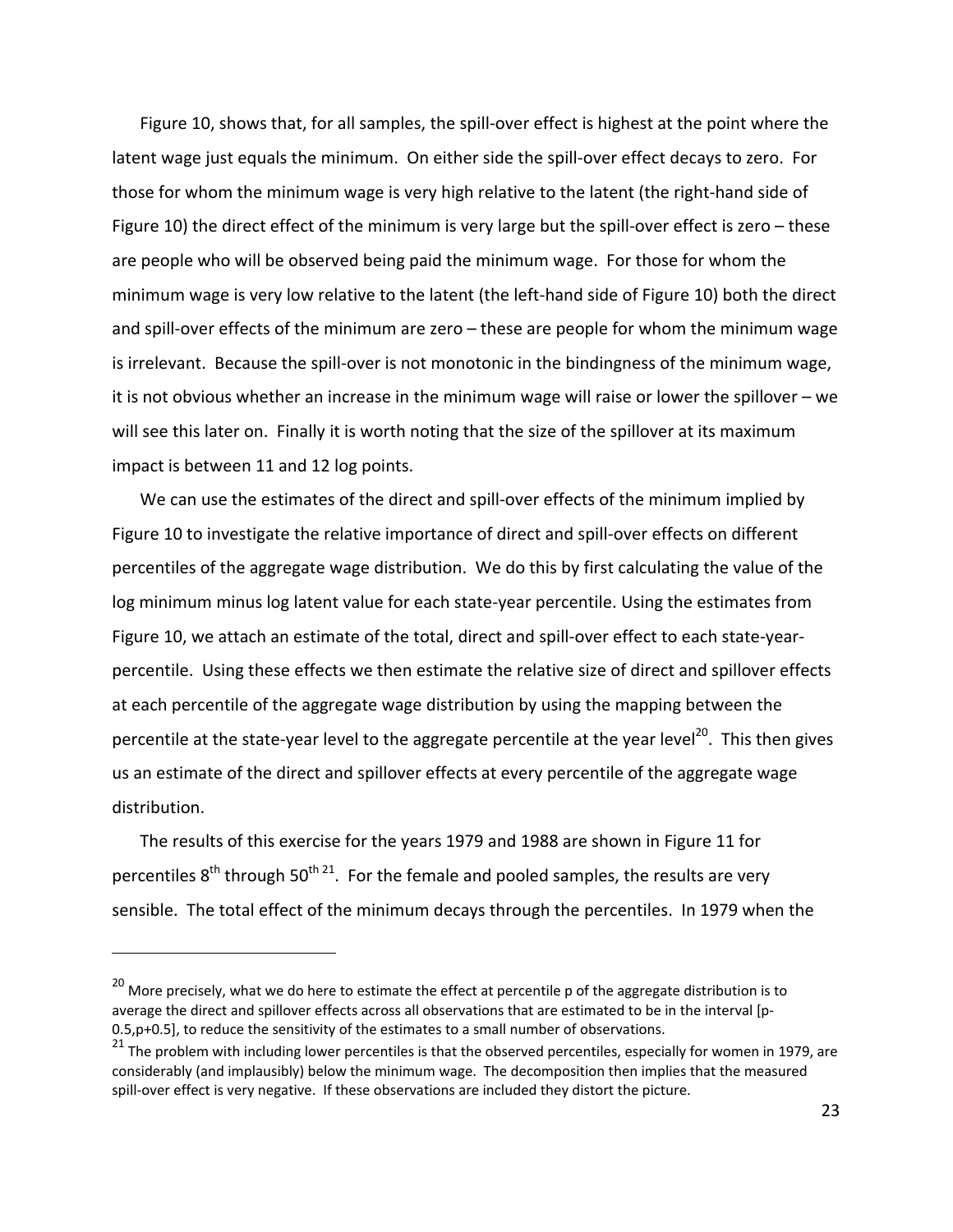minimum wage was high, the direct effect of the minimum was very large at the lowest percentiles and the spill‐over effect small. Spillover effects are estimated to be largest at the  $20<sup>th</sup>$  percentile for women (where they raise wages by 9 log points) and the  $12<sup>th</sup>$  percentile for the pooled distribution (where they raise wages by 7 log points). But, by 1988, the decline in the level of the minimum wage means that the overall effects are smaller, that the spillover effects are largest at the lowest percentiles, and that the direct effect is small even at the  $10^{th}$ percentile.

The results of this exercise for men are less informative, because the effect of the minimum wage is small and because, as seen in Figure 9, the gap between the actual and estimated latent wage distributions is slightly negative between the  $25<sup>th</sup>$  and  $50<sup>th</sup>$  percentiles suggesting some deviation from the normality assumption. For these two reasons, the methodology does not work so well for men.

We can also use our estimates to compute the total contribution of the minimum wage to inequality at any point in the wage distribution, and to decompose this contribution into a direct and spill-over effect. Using the methodology described above, we compute the effect of the minimum wage on the aggregate  $10<sup>th</sup>$  and  $50<sup>th</sup>$  percentiles in each year and then take the difference to give us the contribution to the log 50/10. Because the minimum wage is estimated to have virtually no effect on the median, the resulting estimates can also be thought of as estimates of the effect on the  $10<sup>th</sup>$  percentile. These estimates are reported in Figure 12.

For men the estimated effects are always very close to zero. For women the total effect in the late 1970s is about 20 log points, all of it a direct effect as the minimum wage bound at a rather high point in the distribution (see Table 1). As the minimum declines the total effect declines but remains sizeable at around 10 log points. Except in the years when the minimum is raised, most of this is estimated to be due to spillovers since the minimum wage binds lower in the distribution. The level of spillovers is remarkably stable after the mid‐1980s, in the region of 7‐8 log points—this is because, on average, the minimum wage tends to bind at about the same place in the observed wage distribution throughout the 1990s and 2000s.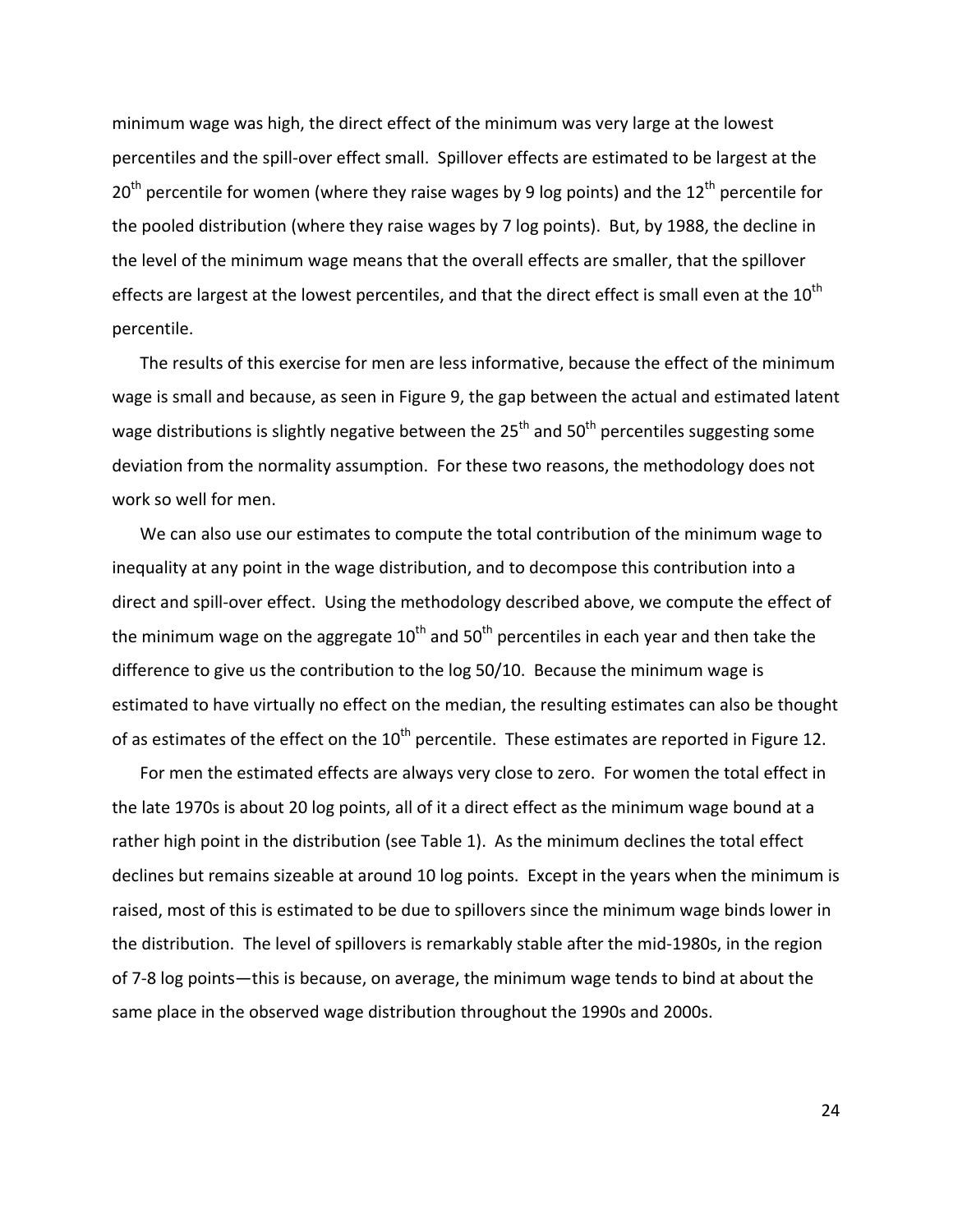For the pooled distribution the results are very much what one would expect. The overall effect is smaller than what is estimated in the female distribution, but it has declined since the late 1970s. The importance of the direct effect is tiny after 1982, so all of the effect of the minimum wage on wage inequality reflects a spillover effect.

#### **V. Separating spillover effects from measurement error**

#### *A. A Framework for Separating the Spillover Effects from Measurement Error*

We have provided evidence that changes in the minimum wage affects the earnings of some workers who are perceived to be paid strictly above the minimum. One interpretation of this is that they are true "spillover effects" and represent the actual wage response for workers initially earning above the minimum. There are reasons why one might expect such a response even in a perfectly competitive labor market – for instance, Teulings (2003) presents a model in which labor markets at different percentiles are inter-dependent so that a change in the minimum wage labor market affects the demand for workers paid above the minimum.

However, there is an alternative, more mundane, potential explanation for these spillovers—measurement error. Suppose that a subset of workers who are paid the minimum wage tends to report wage values that are modestly above or below the true minimum—that is, they report with error. Moreover, suppose (plausibly) that the central tendency of this reporting error moves in tandem with the minimum wage. That is, when the minimum wage rises or falls, the measurement error cloud moves with it. Under these assumptions, the presence of measurement error may create the appearance of spillovers where none are present. Concretely, imagine that the minimum wage is located at the 5<sup>th</sup> percentile of the wage distribution and that it has no spillover effects but that the measurement error cloud surrounding it extends from the  $1<sup>st</sup>$  through the  $9<sup>th</sup>$  percentiles. If the legislated minimum wage rises to the  $9<sup>th</sup>$  percentile and measurement error remains constant, the rise in the minimum wage will compress the *measured* wage distribution up to the 13<sup>th</sup> percentile (thus, reducing the measured 50‐10 wage gap). Yet, it will have no impact on the *actual* distribution—the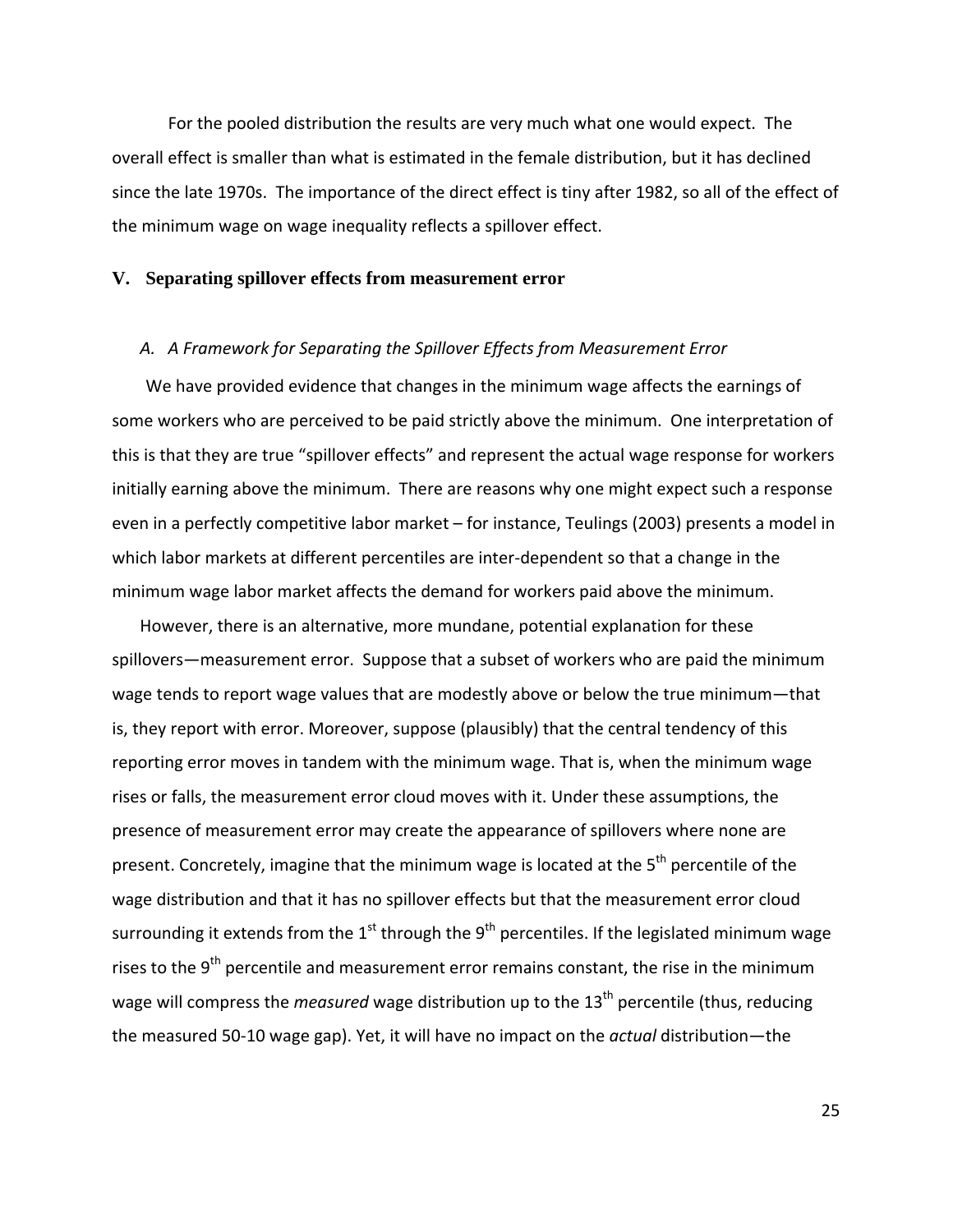apparent spillover is due to measurement error affecting nearby percentiles.<sup>22</sup> Thus, despite the apparent existence of substantial spillovers in the *measured* wage distribution, it's possible that the spillovers to the *actual* wage distribution are smaller or non‐existent.

Our exercise from Section IV cannot distinguish between these two possible explanations for spillovers, and we attempt to do so in this section. Specifically, we seek to test the null hypothesis that the minimum wage only affects the earnings of those at or below the minimum, while the effects on the observed wage distribution at percentiles above the minimum wage are explained by measurement error. To do so, we need to be able to estimate the extent of measurement error in our data.

To begin, suppose the true percentile is denoted by  $p^*$  (i.e. the percentile absent measurement error) and that the latent wage associated with it is given by  $w^*(p^*)$ . Assuming that there are only direct effects of the minimum wage—there are no true spillovers and no dis‐ employment effects—then the true wage at true percentile  $p^*$  will be given by:

$$
w(p^*) = \max\left[w^m, w^*(p^*)\right]
$$
 (12)

where  $w^*(p^*)$  is the true latent log wage distribution. Denote the actual true percentile at which the minimum wage binds by  $\hat{p}(w^m)$ . Then:

$$
w^*\left(\hat{p}\left(w^m\right)\right) = w^m \tag{13}
$$

Now assume there is measurement error so that for someone at true percentile  $p^*$  we actually observe:

$$
w_i = w(p^*) + \varepsilon_i \tag{14}
$$

Where  $\varepsilon_i$  is the error which we assume to be independent of the true wage. Assume the error has a density function  $g(\varepsilon)$ . This implies that the density of wages among workers whose true percentile is  $p^*$  is given by  $g(w-w(p^*))$ . Hence the observed density of wages is simply the average of this across true percentiles:

$$
f(w) = \int_0^1 g \left[ w - w(p^*) \right] dp^* \tag{15}
$$

<sup>&</sup>lt;sup>22</sup> This argument holds in reverse for a decline in the minimum; a fall in the minimum from the 9<sup>th</sup> to the 6<sup>th</sup> percentile may reduce measured 50‐10 wage inequality even if there is no impact on actual 50‐10 wage inequality.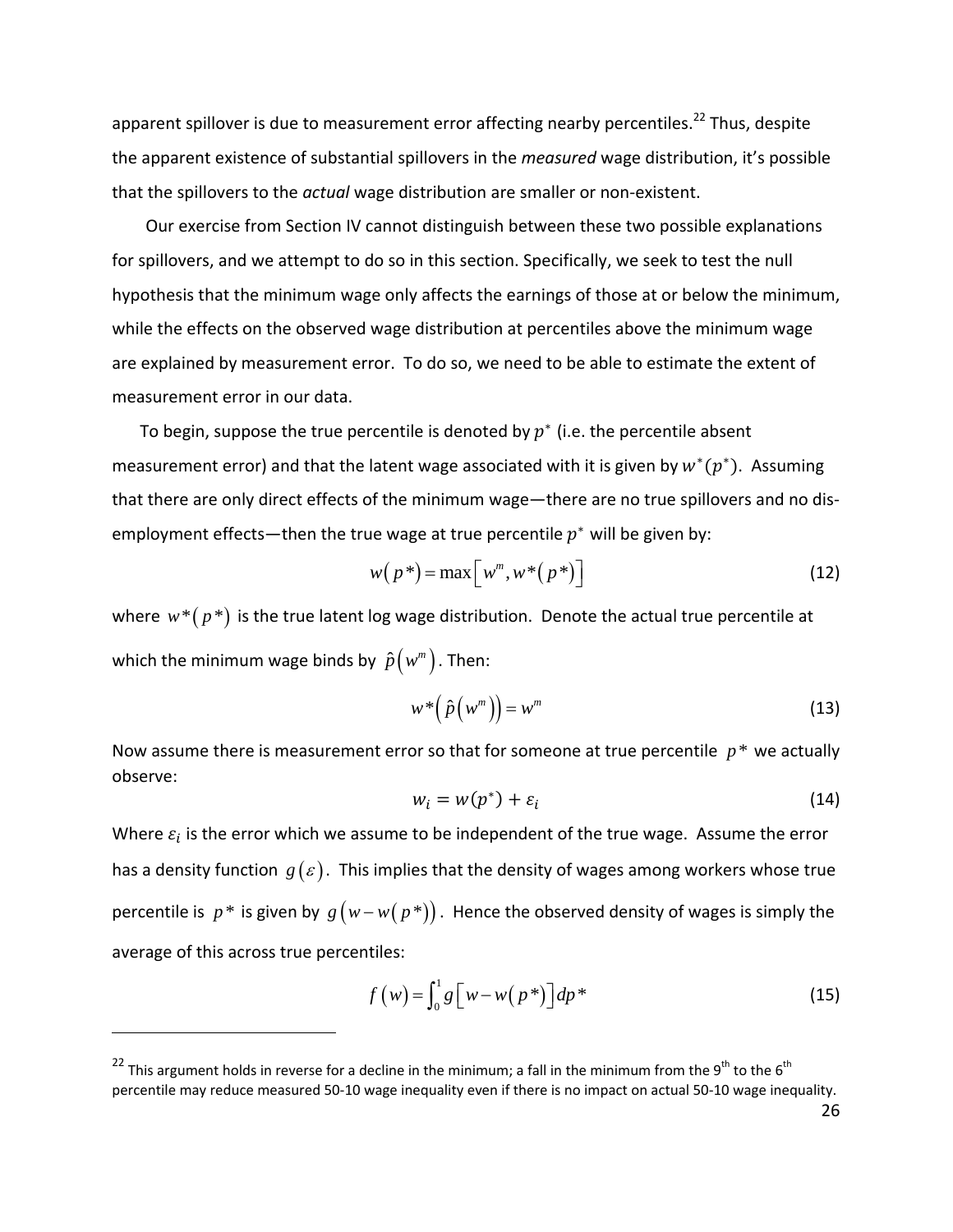And the cumulative density function for observed wages is given by:

$$
F(w) = \int_{-\infty}^{w} \int_{0}^{1} g\left[x - w(p^*)\right] dp^* dx \tag{16}
$$

This can be inverted to give an implicit equation for the wage at observed percentile p,  $w(p)$ :

$$
p = \int_{-\infty}^{w(p)} \int_0^1 g\left[x - w(p^*)\right] dp^* dx \tag{17}
$$

We can now differentiate this to derive the effect of changes in the minimum wage at observed percentile p,  $\frac{\partial w(p)}{\partial x \cdot x^m}$ *w p w* ∂  $\frac{d^{n}(F)}{d^{n}}$ . The details are in the Appendix but an important result is:

Result 1: Assuming no spillovers for the true wage distribution, the elasticity of an observed percentile with respect to the minimum wage is the fraction of people at that observed percentile whose true wage is equal to the minimum.

On reflection, this is simple to understand. If changes in the minimum wage only affect the wage of those directly affected (and affect their wage with an elasticity of one) then the wage at an observed percentile can only change to the extent that some of those workers are really paid the minimum wage. If the minimum wage goes up by 1% and 10% of workers at a percentile are paid the minimum, the observed percentile will rise by 0.1%. One implication of this result is the following:

Result 2: Under the null hypothesis of no true spillovers, the elasticity of the mean log wage with respect to the minimum wage is the fraction of people really paid the minimum wage – that is, the size of the true spike.

The proof of this claim is also in the Appendix. Note that no assumption about measurement error beyond independence is needed for either result. The intuition for the second result is that all individuals who are really paid the minimum wage must appear somewhere in the observed wage distribution and the change in the mean picks up any change in wages.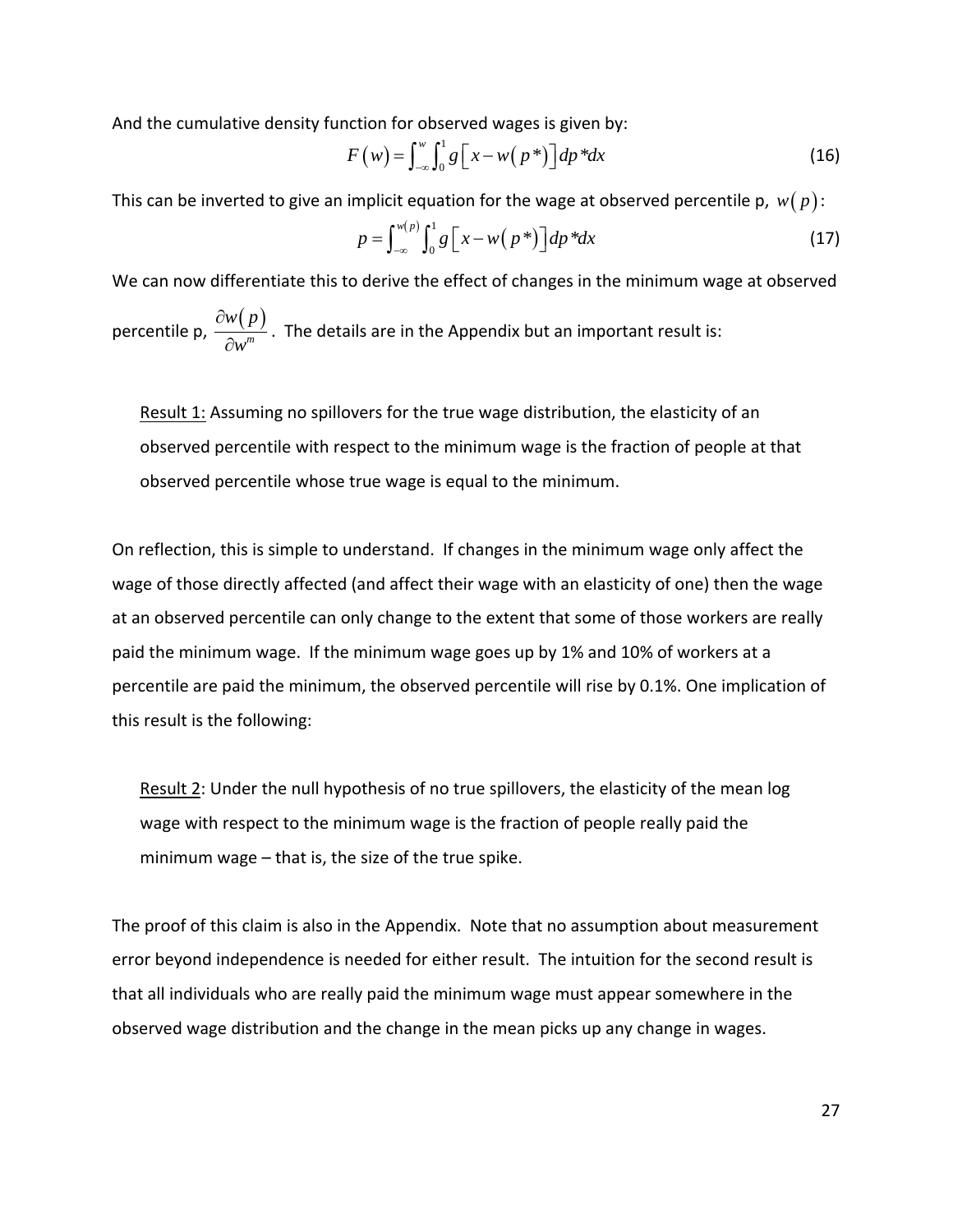The usefulness of Result 2 is that we can readily estimate the effect of changes in the minimum wage on the mean using the methodologies developed earlier in the paper. Under the null hypothesis that we seek to test, Result 2 tells us that the effect of the minimum wage on the mean wage effect will be equal to the size of the 'true' spike. If the null hypothesis is false and there are true spillovers we would expect the elasticity to be above the size of the true spike since others not earning the minimum wage would have their wages increased as well.

### *B. Estimating the Effect of the Minimum Wage on the Mean Log Wage*

To estimate the impact of the minimum wage on the mean of the wage distribution, we first estimate a first-differenced form of (8), with the log of the state's mean wage as the dependent variable. Using observations for the full sample of states from 1979‐2007, we find that a 10 log point increase in the effective minimum increases the mean wage for females by 4.8 log points (with a standard error of 3.2) on average, for males by 1.3 log points (with a standard error of 2.7) on average, and for the pooled sample by 1.5 log points (with a standard error of 2.0) on average. Figure 14 plots the marginal effect on the mean by year, taking the weighted average across all states for each year. Under the null hypothesis of no true spillovers, these estimates of the effect of changes in the minimum on changes in the mean are an estimate of the size of the true spike. We next test whether the null hypothesis can be rejected by exploring whether estimates of the true spike are plausible or not. To do this, we develop another estimate of the true spike under the null hypothesis, which is based on an estimate of the extent of measurement error.

#### *C. Modeling Measurement Error*

To get a handle on the extent of measurement error, we exploit the fact that under the assumption of perfect compliance with the minimum wage, there is a lower bound for the distribution of the true wage – the minimum wage – and all observations observed below the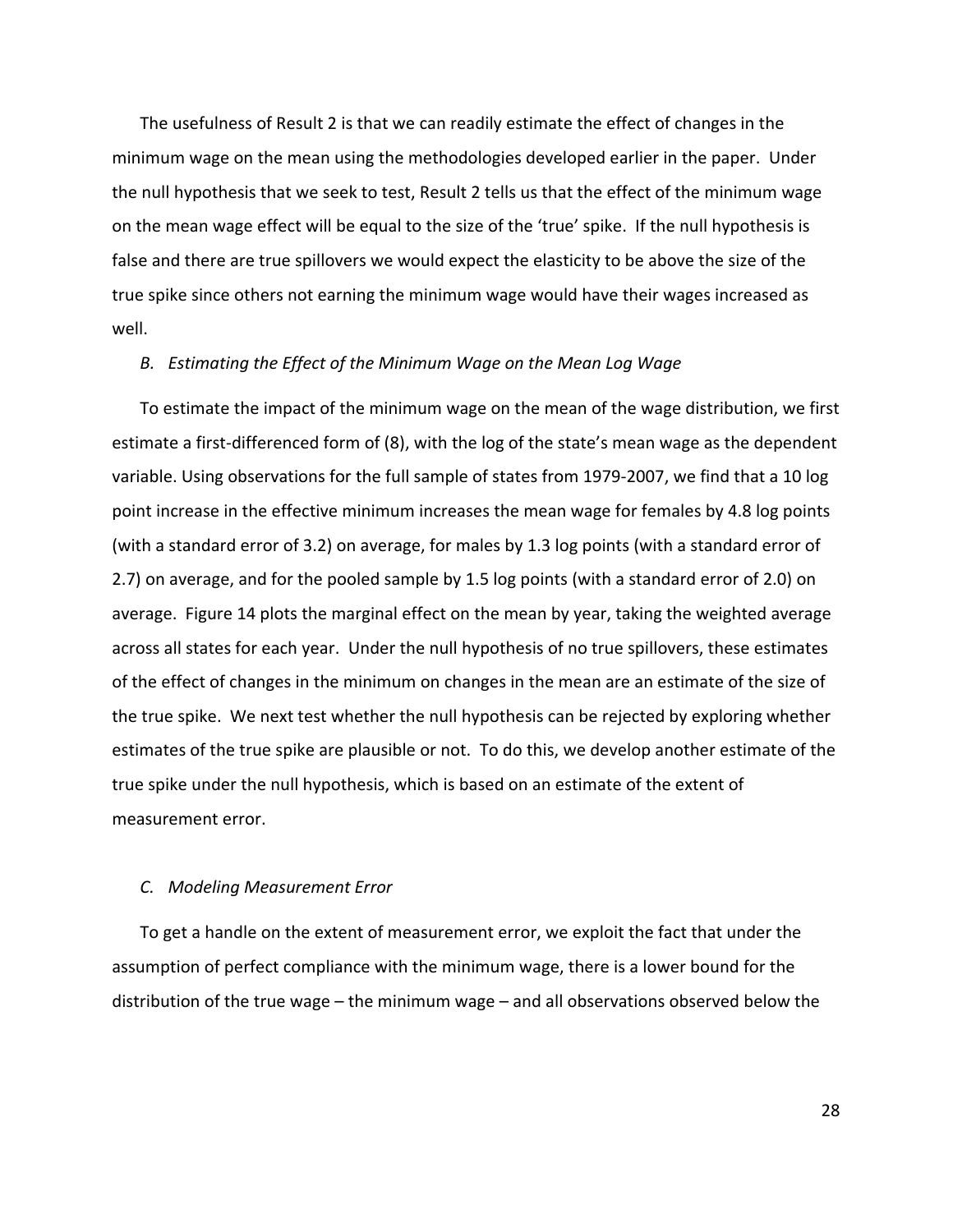minimum must be observations with measurement error<sup>23</sup>. We exploit this institutional feature to provide estimates of the extent of measurement error. Observations below the minimum can only provide information on individuals with negative measurement error, since minimum wage earners with positive measurement error must have an observed wage above the minimum. Thus, a key identifying assumption is that that the measurement error is symmetric, that is, that  $g(\varepsilon) = g(-\varepsilon)$ .

In what follows, we use the information on two statistics – the fraction of workers observed to be paid at the minimum (i.e. the size of the observed spike), and the fraction observed to be paid strictly below the minimum. We will assume that the 'true' wage distribution only has a mass point at the minimum wage so that  $w^*(p^*)$  has a continuous derivative. We will also assume that the measurement error only has a mass point at zero so that there is a non‐zero probability of observing the 'true' wage. Without this assumption, we would be unable to explain the existence of a spike in the observed wage distribution at the minimum wage. Denote the probability that the wage is correctly reported by  $\gamma$ . For those who do report an error-ridden wage, we will use, in a slight departure from previous notation,  $g(\varepsilon)$  to denote the distribution of the error.

With these assumptions, the size of the spike in the observed wage distribution at the minimum wage, which we will denote by,  $\tilde{p}$ , will be given by:

$$
\tilde{p} = \gamma \,\hat{p} \tag{18}
$$

The observed spike is the true spike times the probability of the wage being correctly reported. One might wonder why none of the observed spike are 'errors', individuals whose are not paid the minimum but, by chance, have an error which makes them appeared to be paid the

 $23$  Of course there are likely to be some individuals who correctly report sub-minimum wage wages. One potentially large occupation class is tipped workers, who in many states can legally receive a sub-minimum hourly wage as long as tips push their total hourly income above the minimum. For instance, in 2007, about 45 percent of those who reported their primary occupation as waiter or waitress reported an hourly wage less than the applicable minimum wage for their state, and about 17 percent of all observed sub‐minimum wages were from waiters and waitresses. If we treat the wages of these individuals as measurement error, we will clearly over-state the extent of mis-reporting. So, we proceed by doing the following analysis on a sample from which we have excluded employees in low‐paying occupations for which commonly receive tips or commission (food service jobs, barbers and hairdressers, retail salesmen and telemarketers).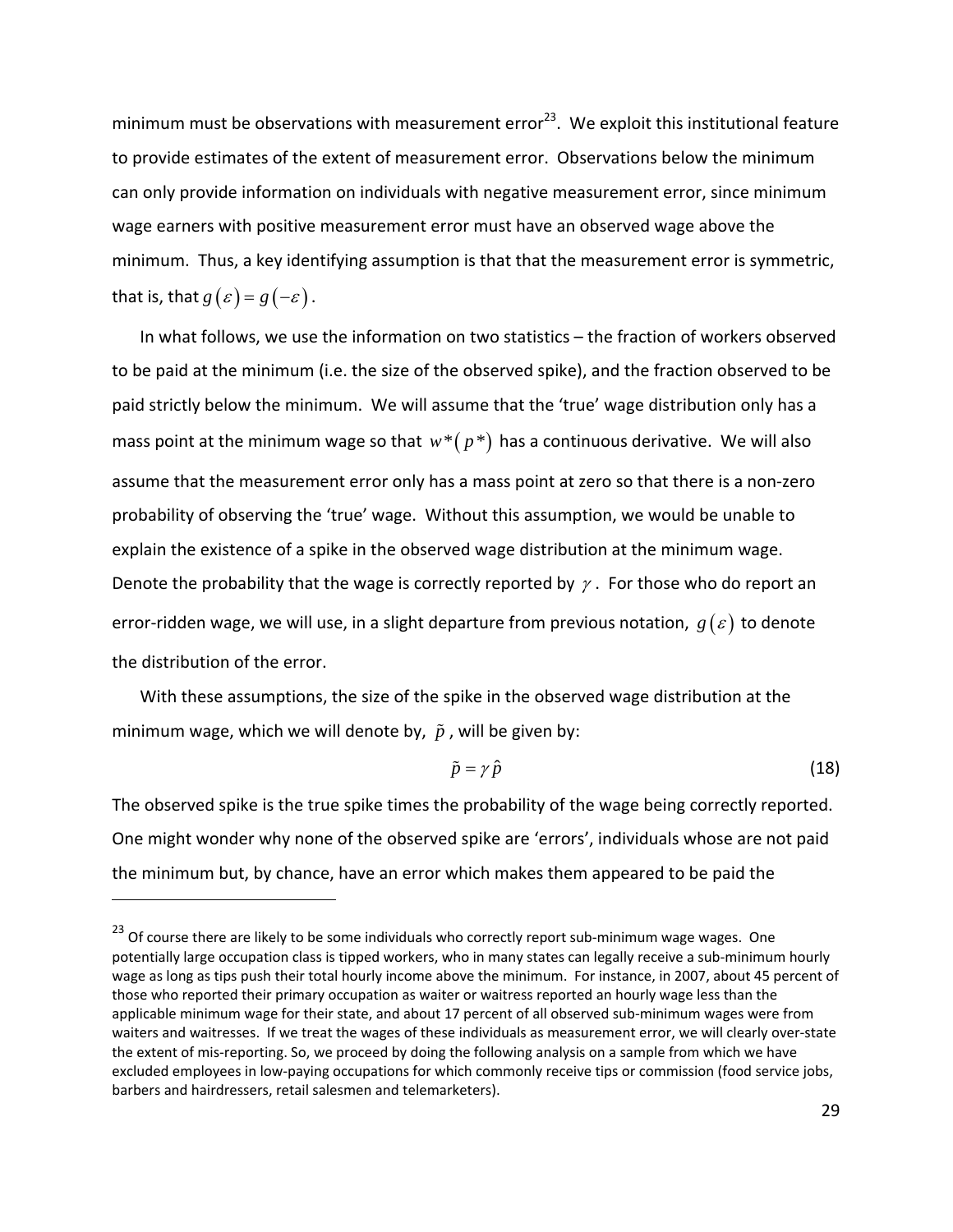minimum. But, the assumption on the absence of mass points in the true wage distribution and the error distribution mean that this group is of measure zero so can be ignored. Note that (18) implies that if we can get an estimate of  $\gamma$  we can get an estimate of the true spike from the observed spike.

Now, consider the fraction of workers paid strictly below the minimum, denoted by *Z* . Under the assumption of full compliance all of these observations must represent negative measurement error. We will have:

$$
Z = (1 - \gamma)^* \left[ 0.5 \hat{p} + \int_{\hat{p}}^1 G\left(w^m - w^*(p^*)\right) dp^* \right]
$$
 (19)

 $(1-\gamma)$  appears because all these observations must represent error which happens with that probability. Of those reporting an error-ridden wage, half of those at the true spike will report wages below the minimum (using the symmetry assumption) – this is the first term in square brackets. For someone really paid above the minimum, one only reports a wage below the minimum if the error is sufficiently negative – this is the second term.

#### *D. Empirical implementation of the measurement error model*

We assume that the true latent log wage distribution is normal with mean  $\gamma$  and variance  $\sigma^2_{\sf w}$ , and that the measurement error distribution is normal with mean 0 variance  $\sigma^2_{\varepsilon}$  . Our estimation strategy is a two-step strategy. First, we use observations on the top part of the wage distribution to estimate the median and variance of the observed latent wage distribution – essentially the model we used Section III.B – and this allows variation across state and time. Next, we estimate  $\left( \sigma_{\varepsilon}^{2},\gamma\right)$  to minimize the squared differences between the observed spikes and fractions below the minimum and those predicted by the model. We assume that  $\left( \sigma_{\varepsilon}^{2},\gamma\right)$ vary by time but not across states. More precise details and derivations are in the Appendix. As previously discussed, we perform this analysis on a sample that excludes individuals from lower-paying occupations that tend to earn tips or commission.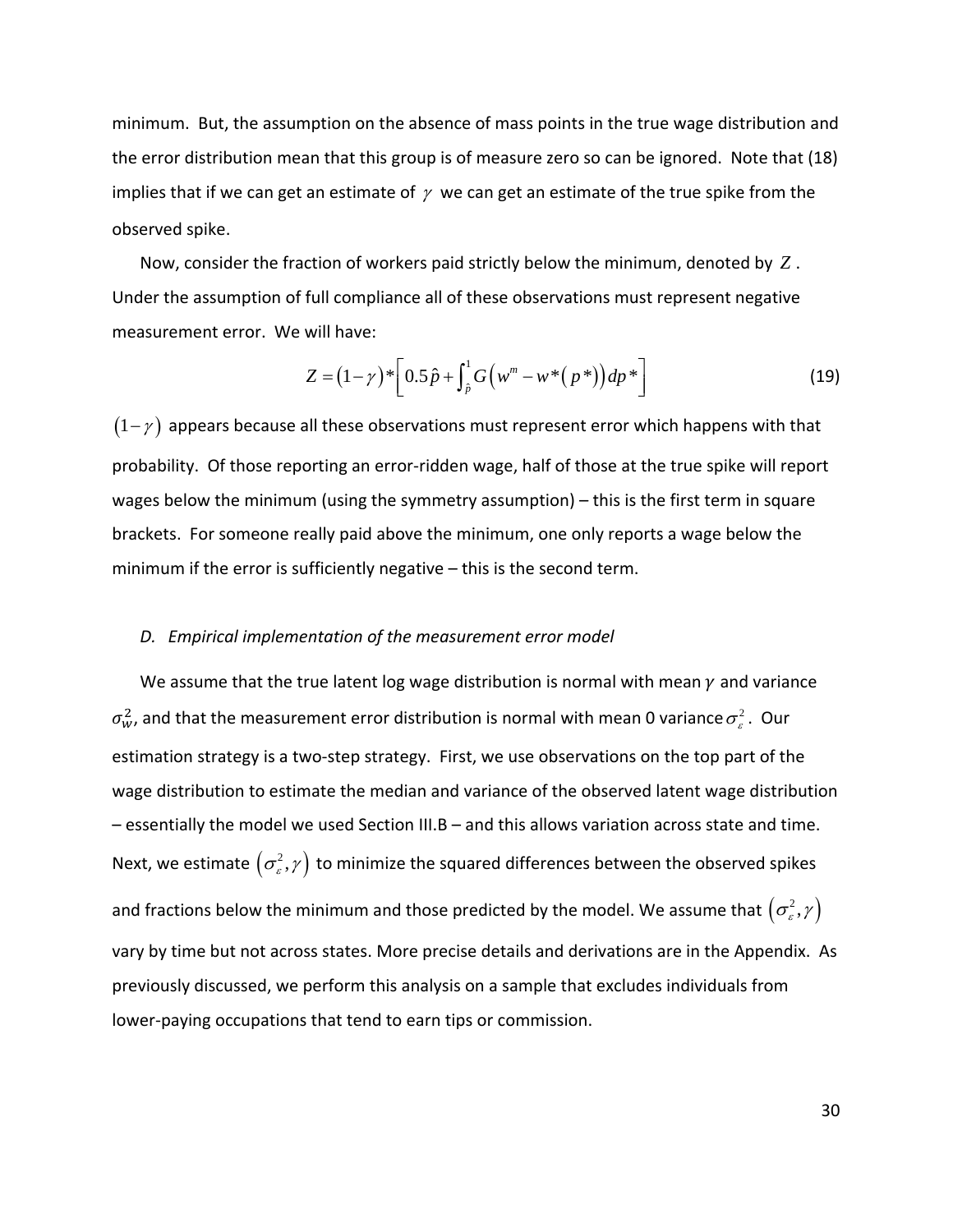Figure 13 shows estimates of  $\gamma$  for males, females, and the pooled sample. Though there is some variation over time, this is generally estimated to be around 90 percent. We can combine this estimate with the observed spike to get an estimate of the 'true' spike in each period, though this will be an estimate of the true size of the spike only for the estimation sample (workers in non‐tipped occupations).

This leaves us in need of an estimate of the 'true' spike for the tipped occupations. Given the complexity of the state laws surrounding the minimum wage for tipped employees, we do not attempt to model this at all. Rather we simply note that the spike for tipped employees must be between zero and one, and use this to bound the 'true' spike for the whole workforce. These bounds are not too wide because the fraction of workers in tipped occupations is not very high.

Figure 14 compares our bounds on the estimates of the 'true' spikes with the estimated effect of the minimum on the mean for each year. Under the null hypothesis that the minimum wage has no true spillovers, the effect on the mean should equal the size of the 'true' spike. For most years, the estimated mean effect remains within the bounds on the 'true' spike. Based on this analysis, we therefore must conclude that we are unable to reject the hypothesis that all of the apparent effect of the minimum wage on percentiles above the minimum is the consequence of measurement error.

If we tentatively accept this null, it does have an important implication for our findings. Table 1 shows that there is only one time period in our sample window when more than 10 percent of the hourly wages were paid above the statutory minimum. This period is 1979 to 1982, and this criterion is only met for females. For males and for the pooled‐gender distribution, the minimum wage never covers more than 9 percent of the distribution. Under the null hypothesis of no spillovers, we would have to conclude that the minimum wage had no effect on the *actual* male and pooled‐gender wage distributions throughout the sample period, and ceased having an effect on the female wage distribution after 1982. Thus, any changes in the *actual* 10‐50 after 1983 could not be accounted for by the minimum wage.

Two points deserve emphasis. Even accepting the null of no spillovers, our estimates for the effect of the minimum wage on *observed* wage inequality (both direct and spillover effects) in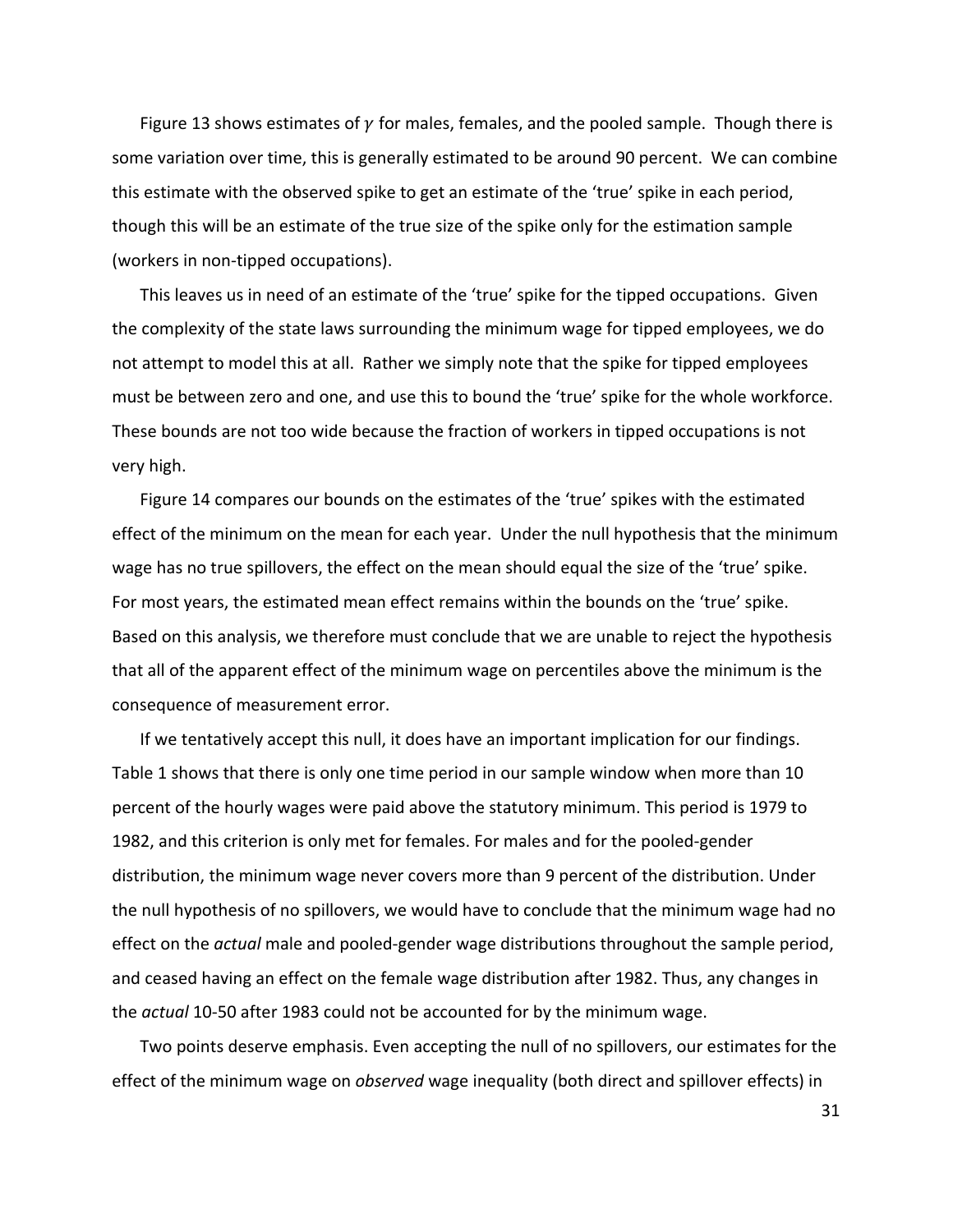the prior sections are still valid. What is unusual in this case is that observed and actual wage effects may differ systematically in a manner that overstates the role of the minimum wage. And of course, from the perspective of policymakers, the minimum wage is presumably valuable to the degree it affects actual wages rather than wages measured in survey data. A second point of equal importance is that our conclusion of no spillovers is tentative. We would not want to assert that our approach is perfect, and the power of the test may be small. Better wage data—perhaps real payroll data—is the way forward.

# **VI. Conclusion**

This paper offers an updated assessment of the impact of the minimum wage on the wage distribution by using a longer panel than was available to previous studies, incorporating many additional years of data and including significantly more variation in state minimum wages, and an instrumental variables specification that purges estimates of simultaneity bias stemming from errors in variables. We estimate that 25‐50% of the growth in lower tail inequality in the female wage distribution between 1979 and 1988—a period of significant expansion in lower tail inequality, as measured by the differential between the log of the 50<sup>th</sup> and  $10^{\text{th}}$ percentiles—is attributable to the decline in the real value of the minimum wage, while around one‐fifth of the growth in male lower tail inequality over this period could be attributed to the minimum wage. These estimates imply that the minimum wage made a smaller contribution to growth in lower tail inequality than previous OLS estimates suggest. Similarly, calculations indicate that the declining minimum wage made only a modest contribution to growing lower tail inequality between 1998 and 2006 as well.

Despite these modest total effects, we estimate minimum wage effects that extend further up the wage distribution than would be predicted if the minimum wage had a purely mechanical effect on wages (i.e. raising the wage of all who earned below it). We estimate the shape of the latent distribution with a simple structural estimation technique (by assuming log normality and estimating the mean and variance of the state-year wage distribution using  $50<sup>th</sup>$ to 75<sup>th</sup> wage percentiles), and use this to separately infer the direct impact and spillover effects from changes in the minimum wage. While the contribution of direct and spillover effects vary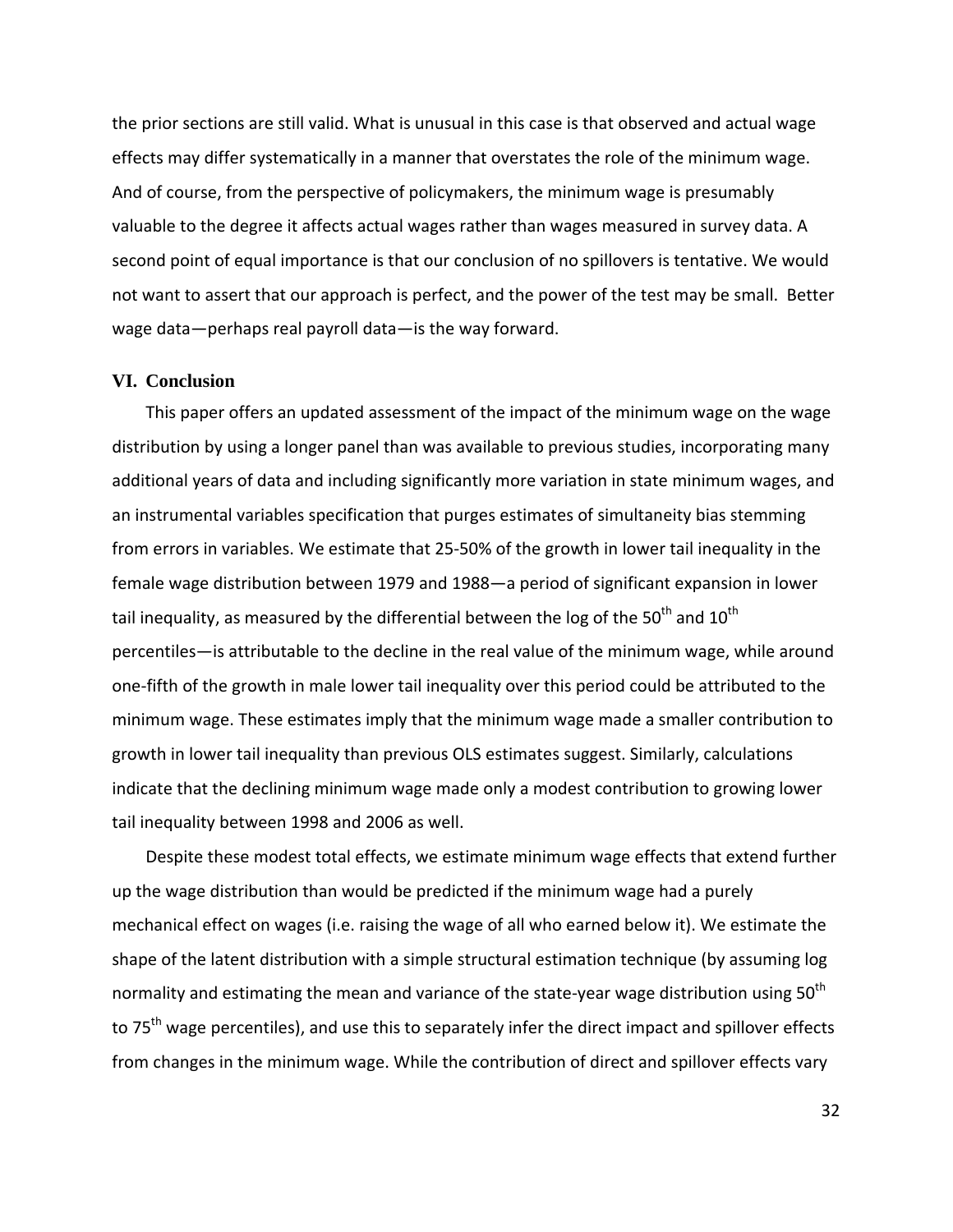across percentiles, and over the years, spillover effects account for a modest fraction of the minimum wage effect in 1979, and almost the entirety of the effect in 1988.

One interpretation of these significant spillover effects is that they represent a true wage response for workers initially earning above the minimum. An alternative explanation is that wages for low‐wage workers are mismeasured or misreported. If a significant share of minimum wage earners report wages in excess of the minimum wage, and this measurement error persists in response to changes in the minimum, then we would observe changes in percentiles above where the minimum wage directly binds in response to changes in the minimum wage. Our exercise in Section V is unable to reject the null hypothesis that all of the apparent effect of the minimum wage on percentiles above the minimum is the consequence of measurement error. Accepting this null, the implied effect of the minimum wage on the *actual* wage distribution is even smaller than the effect of the minimum wage on the *measured* wage distribution.

In net, this analysis suggests that there was significant expansion in latent lower tail inequality over the 1980s, mirroring the expansion of inequality in the upper tail. While the minimum wage was certainly a contributing factor to widening lower tail inequality particularly for females—it was not the primary one.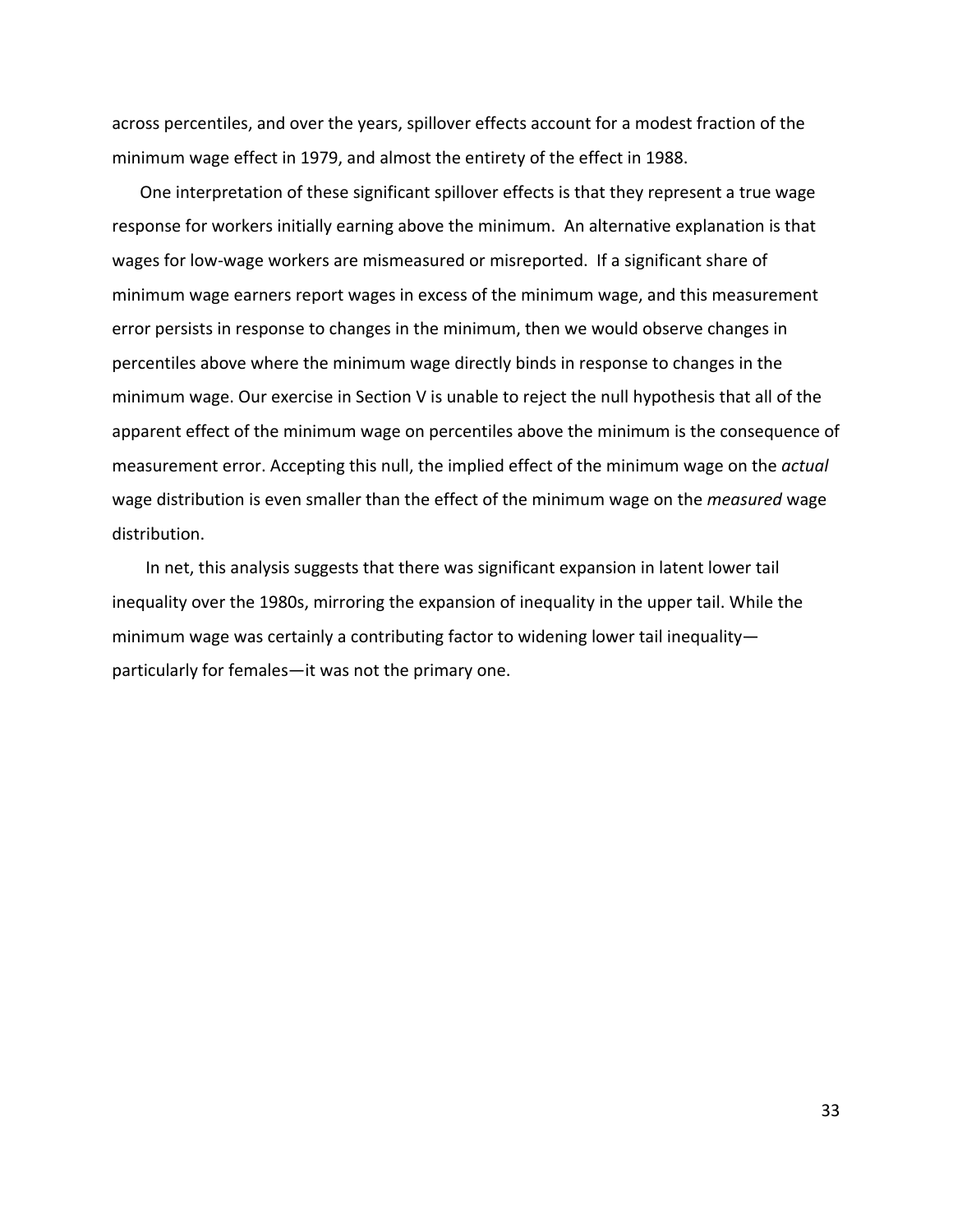#### **VII.Appendix**

## **A. Correlation between the Trimmed Mean and the Median**

Here, we derive the correlation coefficient between the median and a trimmed mean under the assumption that log wages are normally distributed and that we are drawing samples of size N from an underlying identical population. As in the main text, denote by  $w(p)$  the log wage at percentile p.

A standard result (not dependent on a normality assumption) is that the covariance between wages at two percentiles is given by:

$$
Cov\big[\,w(p_1),w(p_2)\,\big]=\frac{p_1(1-p_2)}{Nf\big[\,w(p_1)\,\big]f\big[\,w(p_2)\,\big]},\quad p_1\leq p_2\tag{A.1}
$$

Where  $f$ [.] is the density function. If  $p_1 = p_2$ , this gives the variance of the wage at a particular percentile so that the variance of the median can be written as:

$$
Var\left[w(0.5)\right] = \frac{1}{4Nf\left[w(0.5)\right]^2}
$$
 (A.2)

The trimmed mean between the  $30<sup>th</sup>$  and 70<sup>th</sup> percentiles can be written as:

$$
\overline{w}^t = \frac{1}{0.4} \int_{0.3}^{0.7} w(p) \, dp \tag{A.3}
$$

So that the covariance between the median and the trimmed mean can be written as:

$$
Cov\Big[\overline{w}', w(0.5)\Big] = \frac{1}{0.4} \int_{0.3}^{0.7} Cov\Big[w(p), w(0.5)\Big] dp \tag{A.4}
$$

The variance of the trimmed mean can be written as:

$$
Var\left(\overline{w}^{t}\right) = \frac{1}{0.4^{2}} \int_{0.3}^{0.7} \int_{0.3}^{0.7} Cov\left[w(p), w(p')\right] dp dp' \tag{A.5}
$$

The formulae in(A.2), (A.4) and (A.5) can be used to compute the correlation coefficient between the median and trimmed mean. Note that this correlation does not depend on the sample size N. If the distribution is normal with mean  $\mu$  and variance  $\sigma^2$  then the formula for the covariance in (A.1) can be written as: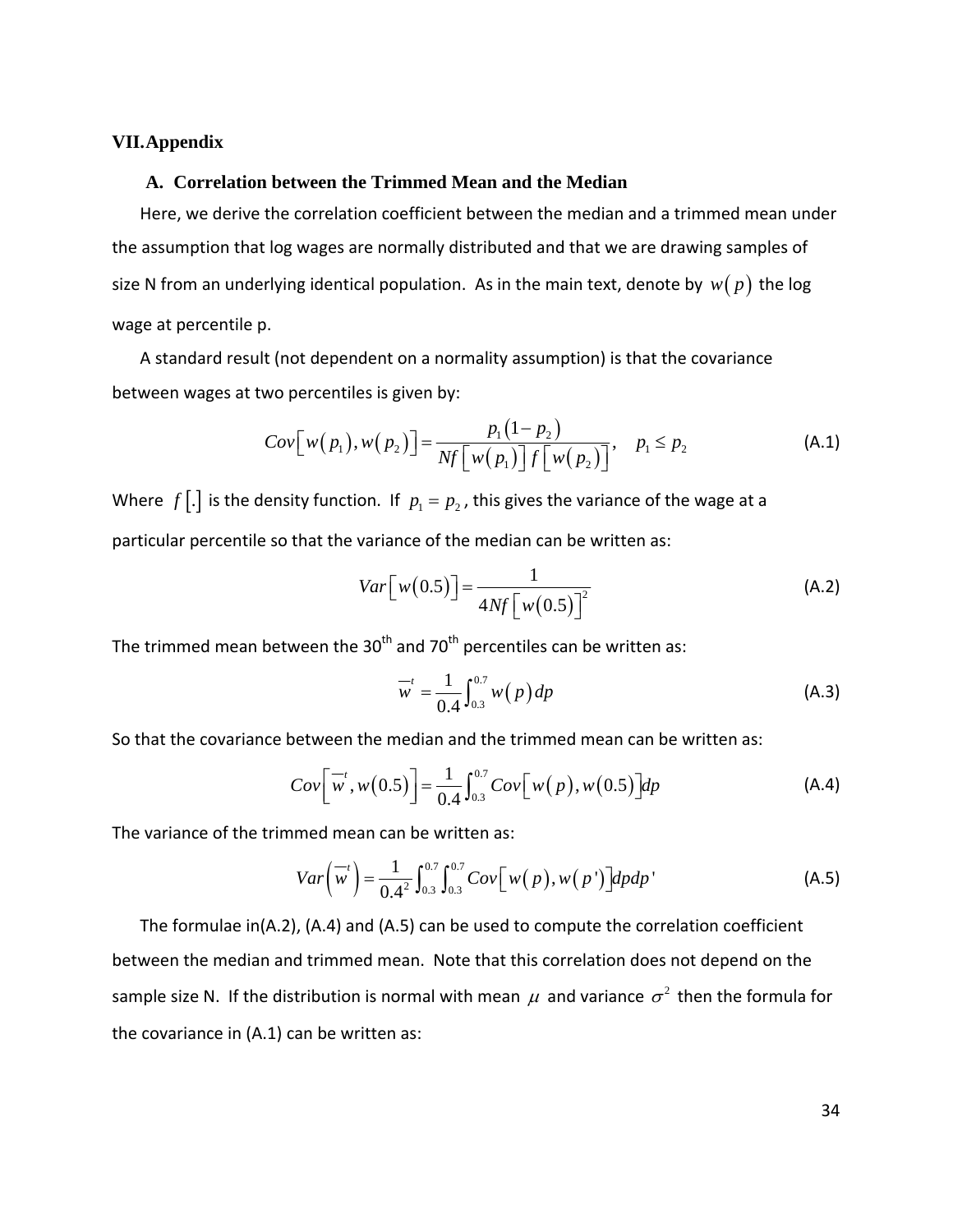$$
Cov[w(p_1), w(p_2)] = \frac{2\pi\sigma^2 p_1 (1-p_2)}{Ne^{-\frac{1}{2}[\Phi^{-1}(p_1)]^2}e^{-\frac{1}{2}[\Phi^{-1}(p_2)]^2}}, \quad p_1 \le p_2
$$
 (A.6)

Where  $\Phi^{-1}(p)$  is the inverse of the standard normal cumulative density function. The variance for the median is given by:

$$
Var\left[w(0.5)\right] = \frac{\pi \sigma^2}{2N} \tag{A.7}
$$

Note that the correlation coefficient will not depend on either  $\mu$  or  $\sigma^2$ .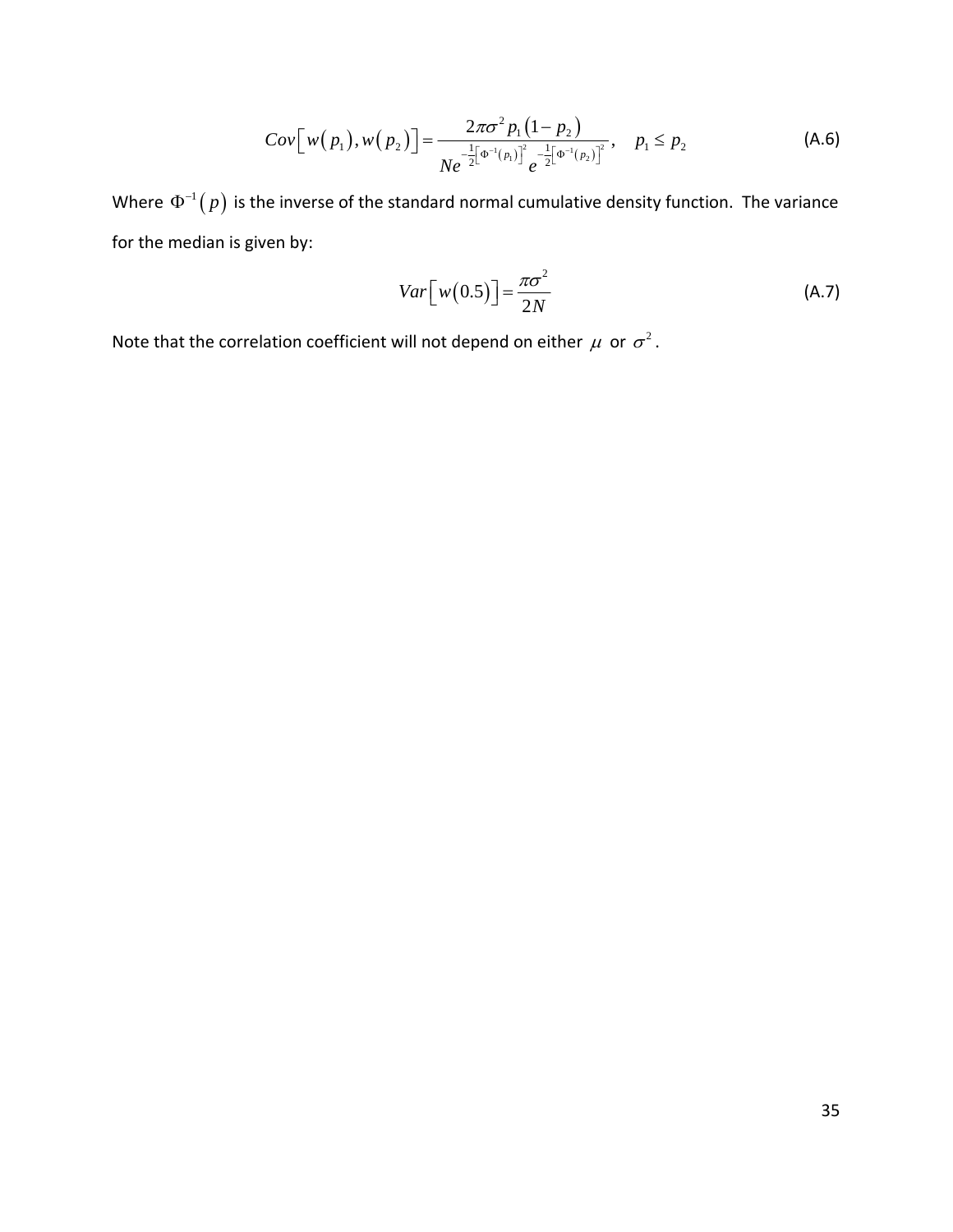# **B. Proof of Result 1**:

Differentiate (17) to give:

$$
\left[\int_0^1 g\left[w(p)-w(p^*)\right]dp^*\right] \cdot \frac{\partial w(p)}{\partial w^m} + \int_{-\infty}^{w(p)} \int_0^1 \frac{\partial g\left[x-w(p^*)\right]}{\partial w^m} dp^* dx = 0 \tag{A.8}
$$

Now we have that:

$$
\frac{\partial g \left[ x - w(p^*) \right]}{\partial w^m} = -g \left[ x - w(p^*) \right] \frac{\partial w(p^*)}{\partial w^m}
$$
\n(A.9)

Which, from (12) is:

$$
\frac{\partial g[x - w(p^*)]}{\partial w^m} = -g[x - w^m], \quad p^* \le \hat{p}(w^m)
$$
\n
$$
= 0, \quad p^* > \hat{p}(w^m)
$$
\n(A.10)

Substituting (15) and (A.10) into (A.8) and re-arranging we have that:

$$
\frac{\partial w(p)}{\partial w^m} = \frac{\hat{p} \cdot g \left[ w(p) - w^m \right]}{f \left[ w(p) \right]}
$$
(A.11)

The numerator is the fraction of workers who are really paid the minimum wage but are observed with wage  $w(p)$  because they have measurement error equal to  $\left[ w(p)-w^m \right]$ . Hence the numerator divided by the denominator is the fraction of workers observed at wage  $w(p)$  who are really paid the minimum wage.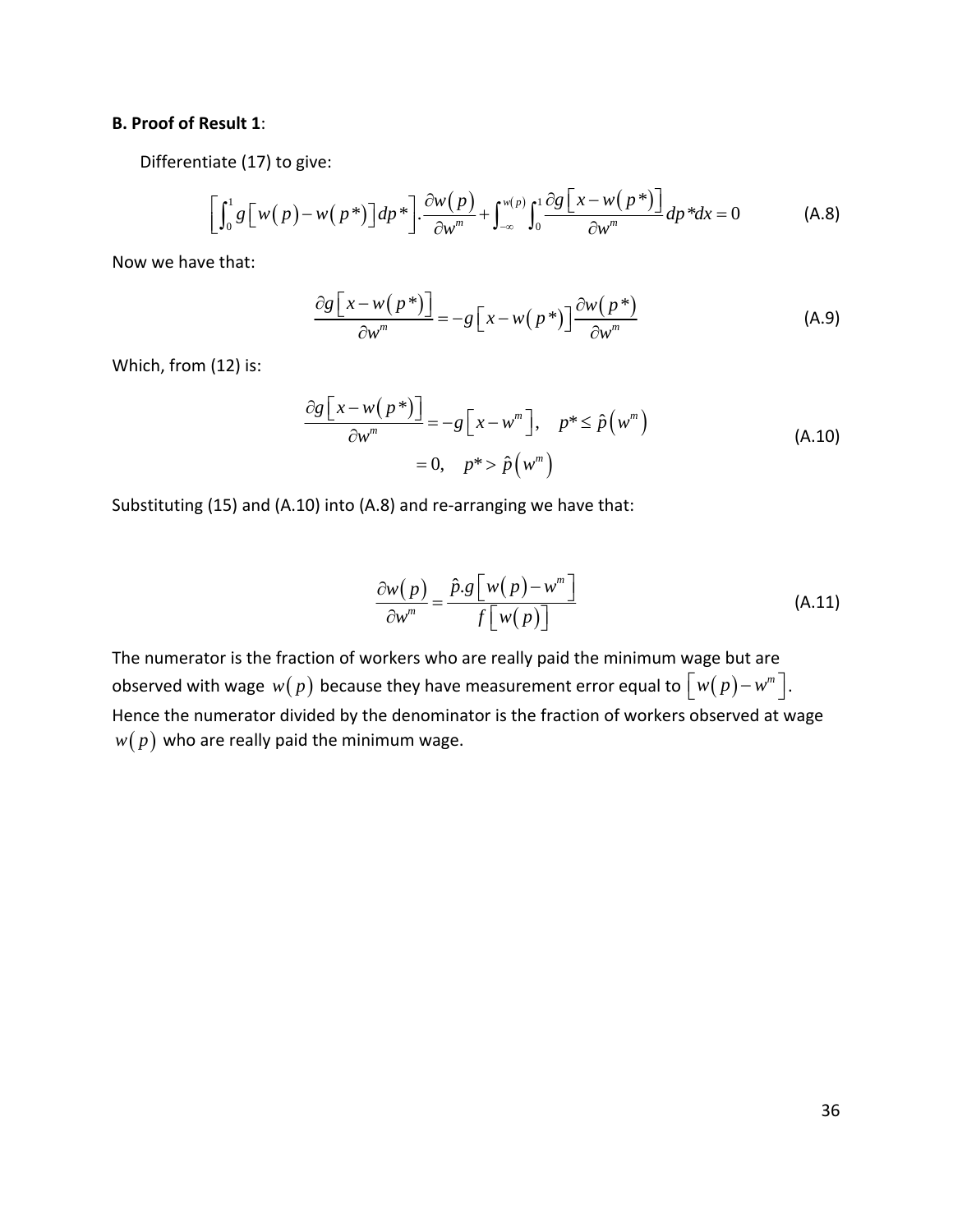# **C. Proof of Result 2**

One implication of (A.11) is the following. Suppose we are interested in the effect of minimum wages on the mean log wage,  $\overline{w}$ . We have that:

$$
\frac{\partial \overline{w}}{\partial w^m} = \int_0^1 \frac{\partial w(p)}{\partial w^m} dp = \int_0^1 \frac{\hat{p} \cdot g \left[ w(p) - w^m \right]}{f \left[ w(p) \right]} dp
$$
\n(A.17)

Change the variable of integration to  $w(p)$ . We will have:

$$
dw = w'(p)dp = \frac{1}{f[w(p)]}dp
$$
 (A.18)

Hence (A.17) becomes:

$$
\frac{\partial \overline{w}}{\partial w^m} = \hat{p} \int_{-\infty}^{\infty} g \left[ w - w^m \right] dw = \hat{p}
$$
 (A.19)

i.e. the elasticity of average log wages with respect to the log minimum is just the size of the true spike.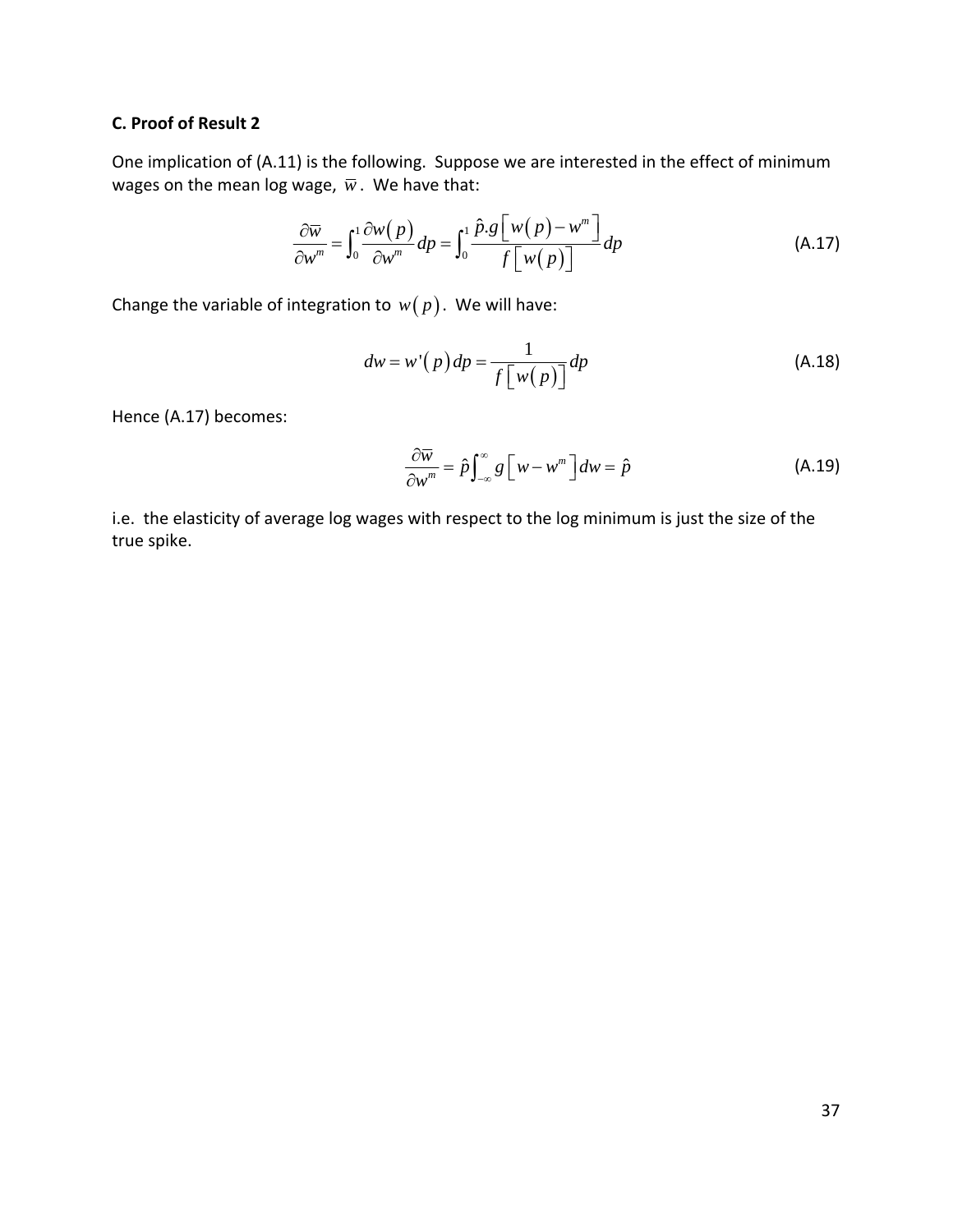### **D. Estimation Procedure for the Measurement Error Model**

Our assumption is that the true latent log wage is normally distributed according to:

$$
w^* \sim N(\mu, \sigma_w^2) \tag{A.20}
$$

To keep notation to a minimum we suppress variation across states and time though that is incorporated into the estimation. The actual true wage is given by:

$$
w = \min(w^m, w^*)
$$
 (A.21)

And the observed wage is given by:

$$
v = w + D\varepsilon \tag{A.22}
$$

Where D is a binary variable taking the value 0 if the true wage is observed and 1 if it is not. We assume that:

$$
Pr(D=1) = 1 - \gamma
$$
 (A.23)

We assume that  $\varepsilon$  is normally distributed according to:

$$
\varepsilon \sim N(\mu, \sigma_{\varepsilon}^2) \tag{A.24}
$$

We assume that  $(w^*, D, \varepsilon)$  are all mutually independent. With these assumptions, the 'true' size of the spike is given by:

$$
\hat{p} = \Phi\left(\frac{w^m - \mu}{\sigma_w}\right) \tag{A.25}
$$

And the size of the observed 'spike' is given by:

$$
\tilde{p} = \gamma \Phi \left( \frac{w^m - \mu}{\sigma_w} \right) \tag{A.26}
$$

Now let us consider the fraction observed below the minimum wage. For those with D=0, there is no-one below so we can just consider those with  $D=1$ . For those who are truly paid the minimum wage and have a mis‐reported wage, a half will be below, so the fraction of the total population is:

$$
\frac{1}{2}.\Phi\left(\frac{w^m - \mu}{\sigma_w}\right) \tag{A.27}
$$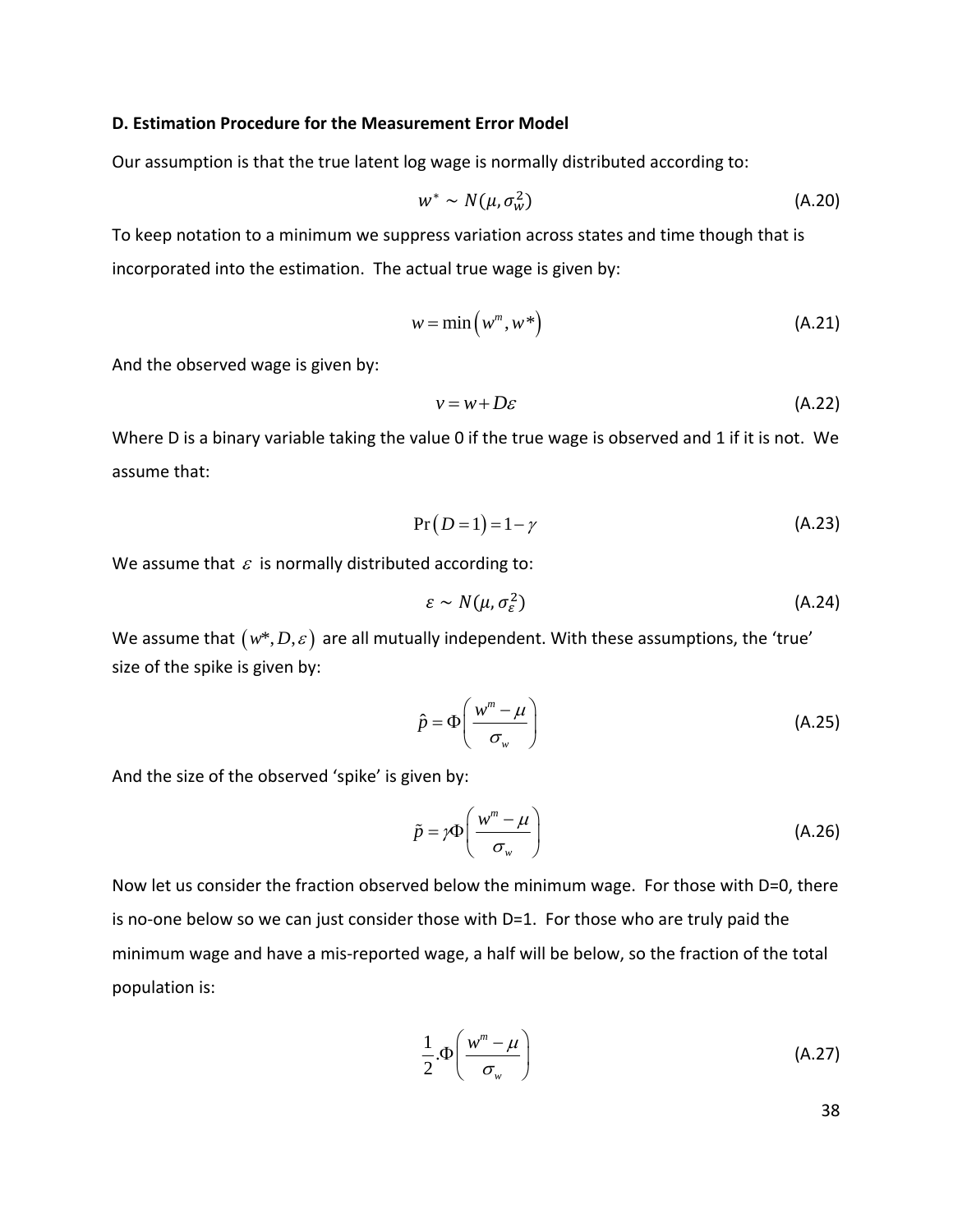Now, consider those whose true wage is above the minimum but have D=1. For this group we observe their true latent wage so we need to derive:

$$
Pr(w^* > w^m, v < w^m)
$$
 (A.28)

Define:

$$
v^* = w^* + \varepsilon \tag{A.29}
$$

Which is what the observed wage would be if there was no minimum wage and D=1.

From (A.20) and (A.22):

$$
\begin{pmatrix} v^* \\ w^* \end{pmatrix} \sim N \begin{bmatrix} \begin{pmatrix} \mu \\ \mu \end{pmatrix}, \begin{pmatrix} \sigma_w^2 + \sigma_\varepsilon^2 & \sigma_w^2 \\ \sigma_w^2 & \sigma_w^2 \end{pmatrix} \end{bmatrix}
$$
 (A.30)

Now for those paid above the minimum but whose wage is mis-reported, the true wage is w\* and the observed wage is v\*. So:

$$
Pr(w^* > w^m, v^* < w^m) = Pr(w^* > w^m, v^* < w^m)
$$
  
= Pr(v^\* < w^m) - Pr(w^\* \le w^m, v < w^m)  
=  $\Phi\left(\frac{w^m - \mu}{\sqrt{\sigma_w^2 + \sigma_{\varepsilon}^2}}\right) - \Phi\left(\frac{w^m - \mu}{\sqrt{\sigma_w^2 + \sigma_{\varepsilon}^2}}, \frac{w^m - \mu}{\sigma_w}, \rho\right)$  (A.31)

where:

$$
\rho = Corr(v^*, w^*) = \frac{\sigma_w}{\sqrt{\sigma_w^2 + \sigma_\varepsilon^2}}
$$
(A.32)

This implies that the fraction of the population observed to be paid below the minimum is given by:

$$
Z = (1 - \gamma) \left[ \frac{1}{2} \Phi \left( \frac{w^m - \mu}{\sigma_w} \right) + \Phi \left( \frac{w^m - \mu}{\sqrt{\sigma_w^2 + \sigma_\varepsilon^2}} \right) - \Phi \left( \frac{w^m - \mu}{\sqrt{\sigma_w^2 + \sigma_\varepsilon^2}}, \frac{w^m - \mu}{\sigma_w}, \rho \right) \right]
$$
(A.33)

There are three parameters in this model  $(\sigma_w, \sigma_z, \gamma)$ . Our estimation procedure is to first use a part of the distribution unaffected by the minimum wage to estimate the variance of the observed wage distribution – this puts a one-dimensional restriction on  $(\sigma_w, \sigma_s, \gamma)$ . We then estimate the values of the two effective parameters remaining to minimize the weighted sum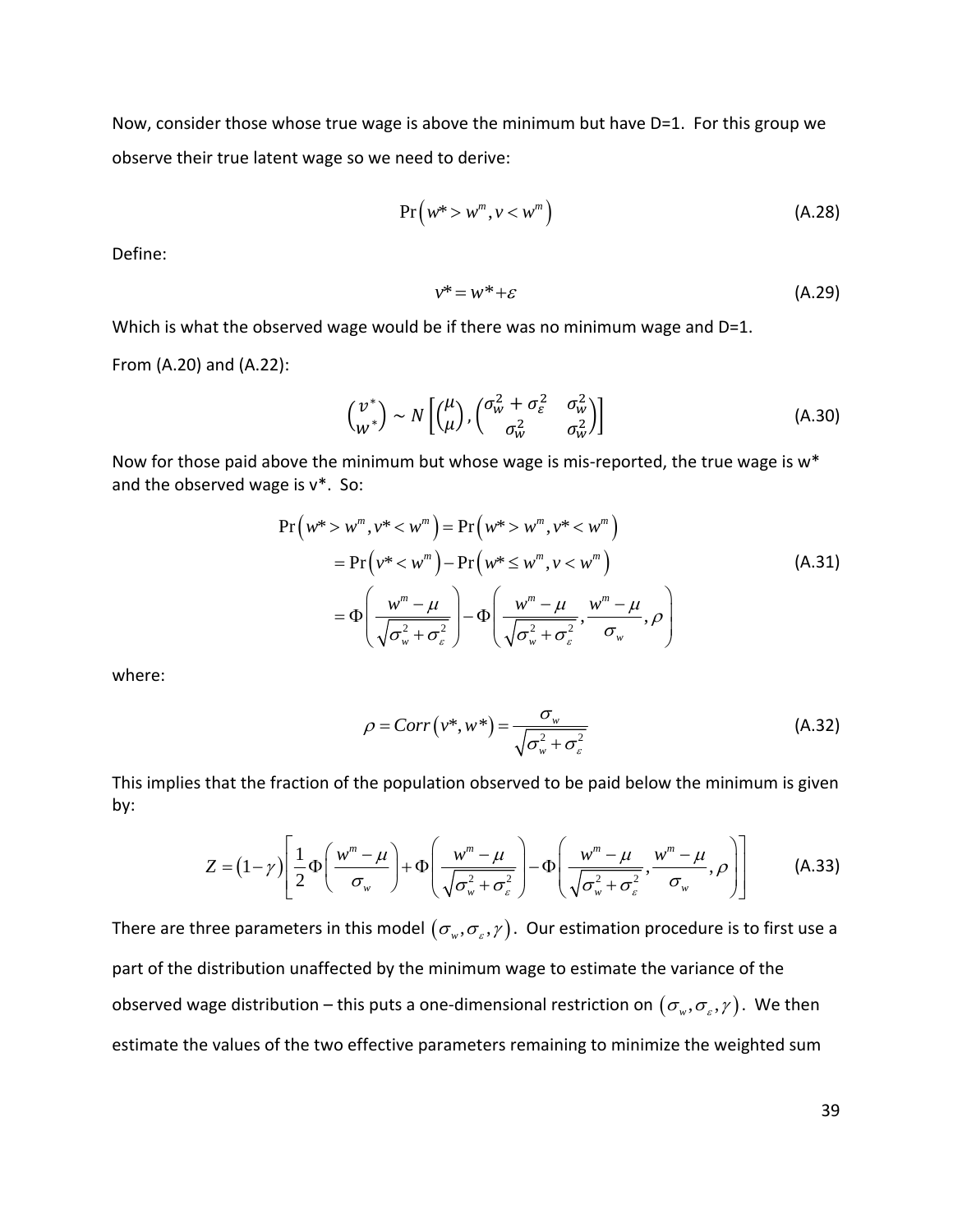of the squared differences between the actual and predicted spikes and sub‐minimum proportion.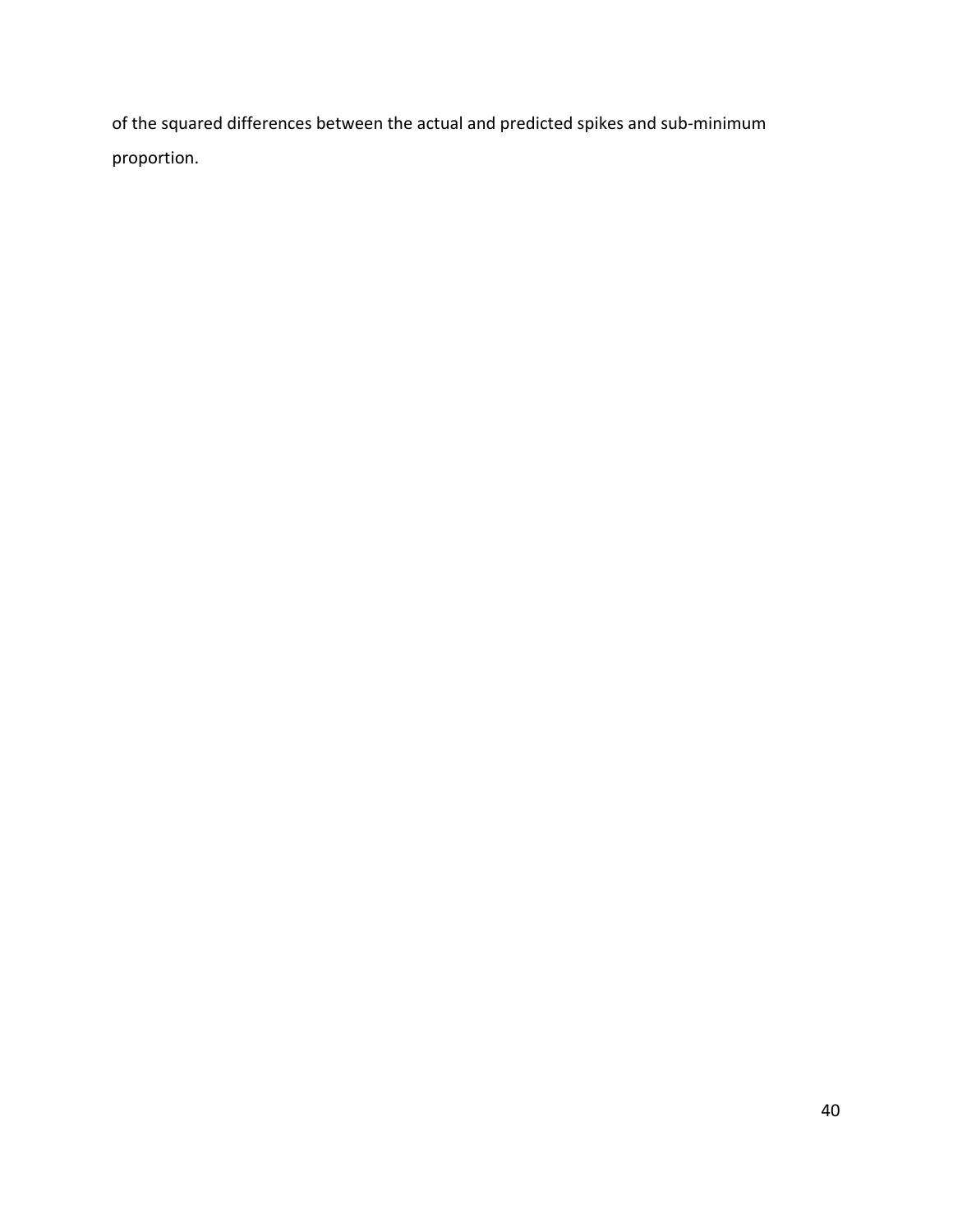### **References**

- Allegretto, Sylvia, Arindrajit Dube, and Michael Reich. 2008. "Do Minimum Wages Really Reduce Teen Employment? Accounting for Heterogeneity and Selectivity in State Panel Data." Institute for Research on Labor and Employment Working Paper (University of California, Berkeley) No. 166‐08, June.
- Angrist, Joshua D. and Alan B. Krueger. 1995. "Split‐sample Instrumental Variable Estimates of the Return to Schooling." *Journal of Business and Economic Statistics*, 13(2), April 1995, 225‐235.
- Autor, David H., Lawrence F. Katz, and Melissa S. Kearney. 2008. "Trends in U.S. Wage Inequality: Revising the Revisionists." *Review of Economics and Statistics*, 90(2), May, 300‐ 323.
- Autor, David H., Lawrence F. Katz, and Melissa S. Kearney. 2006. "The Polarization of the U.S. Labor Market." *American Economic Review*, 96:2 (May), 189‐194.
- Card, David, Lawrence F. Katz and Alan B. Kruger. 1993. "An Evaluation of Recent Evidence on the Employment Effects of Minimum and Subminimum Wages." NBER Working Paper No. 4528, November.
- Durbin, James. 1954. "Errors in Variables." *Review of the International Statistical Institute*. 22, 23–32.
- Goos, Maarten, and Alan Manning, "Lousy and Lovely Jobs: The Rising Polarization of Work in Britain," Review of Economics and Statistics, 89(1), February, 118‐133.
- Katz, Lawrence F. and David H. Autor. 1999. "Changes in the Wage Structure and Earnings Inequality." In O. Ashenfelter and D. Card, eds. *Handbook of Labor Economics*, vol. 3, Amsterdam: North Holland, 1463‐1537.
- Lee, David. 1999. "Wage Inequality in the United States During the 1980s: Rising Dispersion or Falling Minimum Wage?" Quarterly Journal of Economics, 114(3), August, 977‐1023.
- Manning, Alan. 2004. "We Can Work it Out: the Impact of Technological Change on the Demand for Low‐Skill Workers." *Scottish Journal of Political Economy*, 51(5), November, 581‐608.
- Mishel, Lawrence, Jared Bernstein and Sylvia Allegretto. 2006. *The State of Working America, 2006/2007*. New York: ILR Press
- Stigler, George. 1946. "The Economics of Minimum Wage Legislation." *American Economic Review*, 36, 358‐365.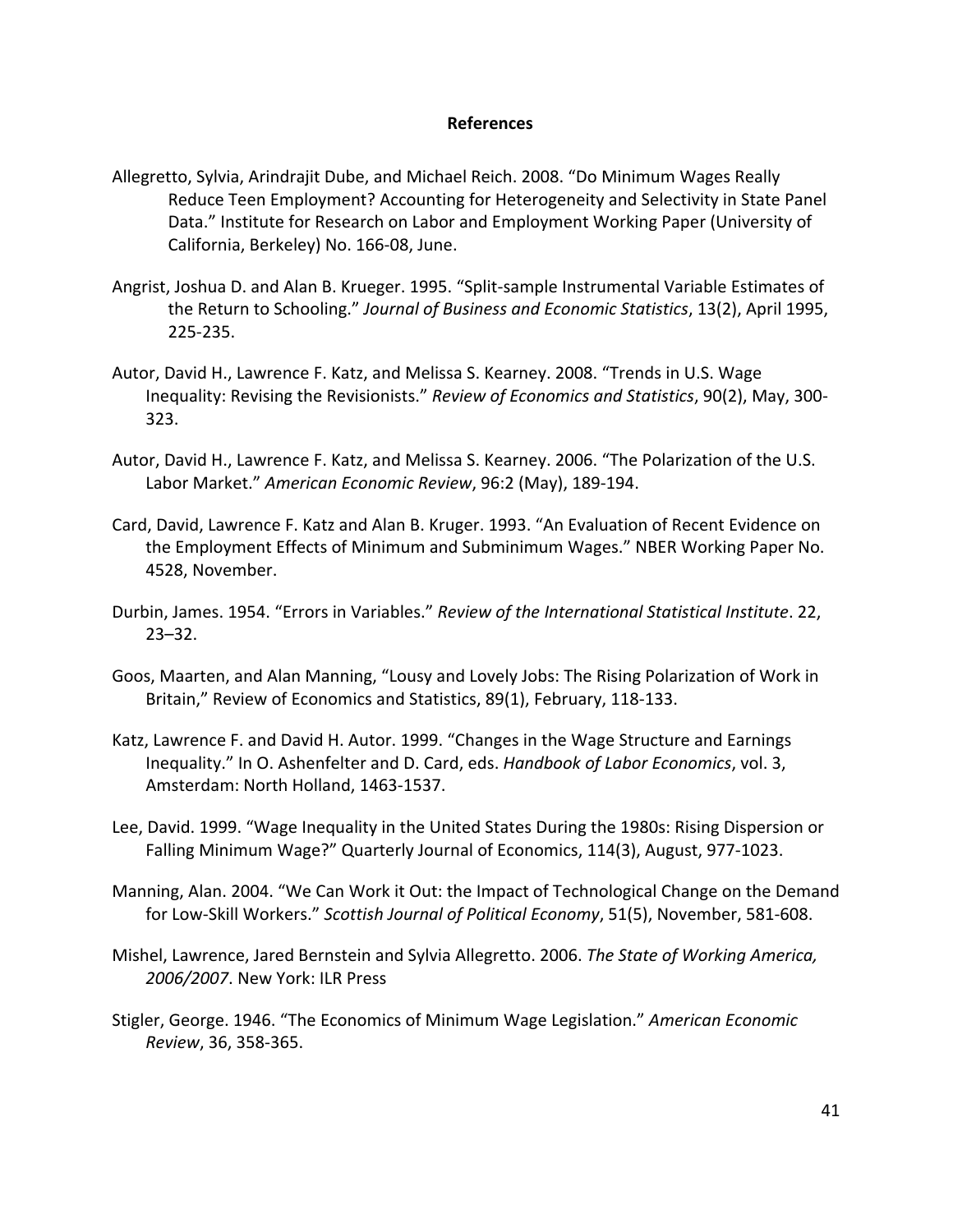- Teulings, Coen N. 2000. "Aggregation Bias in Elasticities of Substitution and the Minimum Wage Paradox," *International Economic Review*, 41, 359–398.
- Teulings, Coen N. 2003. "The Contribution of Minimum Wages to Increasing Inequality." *Economic Journal*, 113, October, 801‐833.
- White, Hal. 1980. "Using Least Squares to Approximate Unknown Regression Functions," *International Economic Review*, 21, 149‐170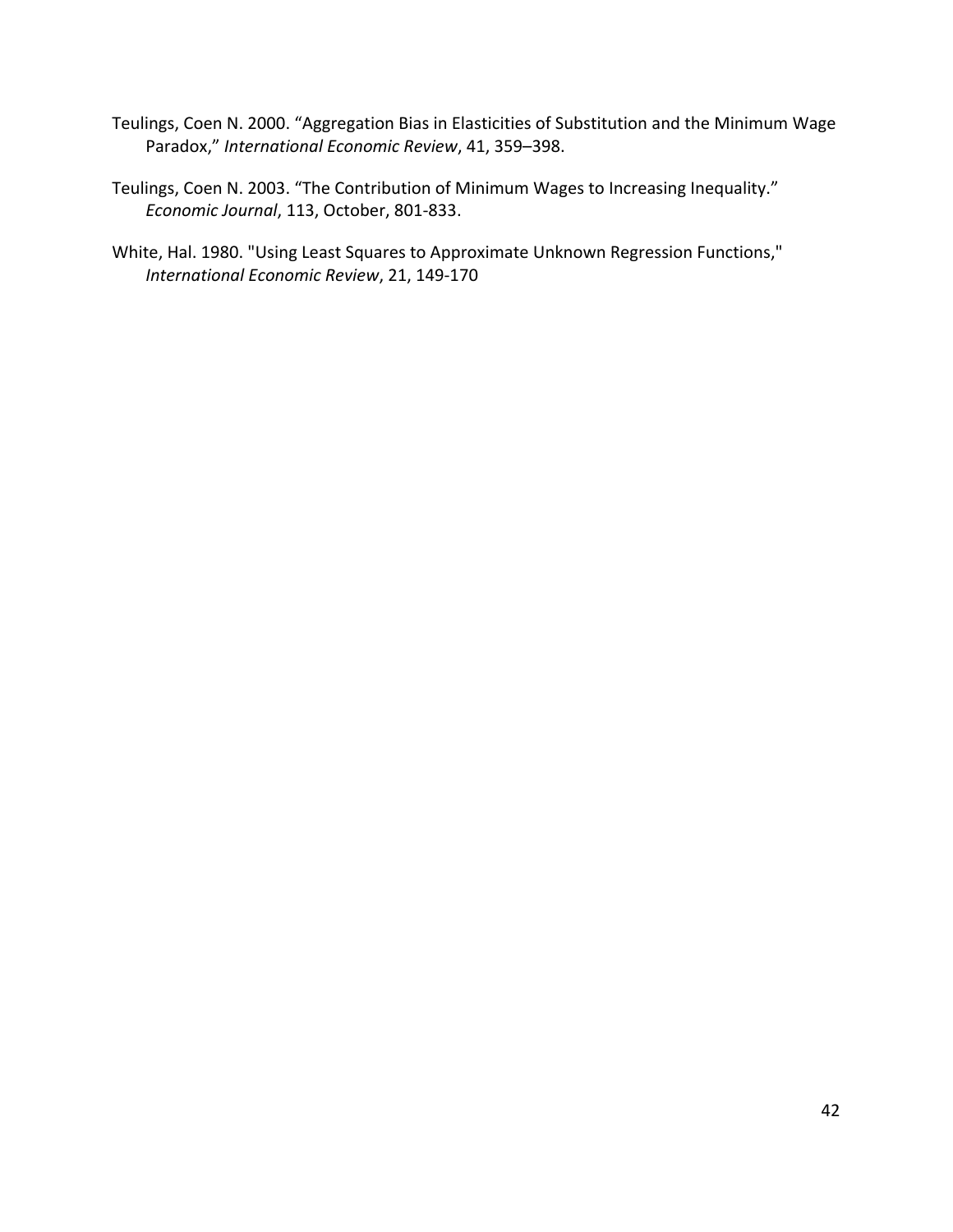| # states<br>w/higher   | Min.<br>binding<br>pctile | Med.<br>binding | Max.             | Share of    |             |                         |         | Male                    |             |             |
|------------------------|---------------------------|-----------------|------------------|-------------|-------------|-------------------------|---------|-------------------------|-------------|-------------|
|                        |                           |                 |                  |             | Avg.        | Min.                    | Med.    | Max.                    | Share of    | Avg.        |
|                        |                           |                 | binding          | hours at or | $log(50)$ - | binding                 | binding | binding                 | hours at or | $log(50)$ - |
| min.                   |                           | pctile          | pctile           | below min.  | log(10)     | pctile                  | pctile  | pctile                  | below min.  | log(10)     |
| (1)                    | (2)                       | (3)             | (4)              | (5)         | (6)         | (7)                     | (8)     | (9)                     | (10)        | (11)        |
| 1979<br>1              | 3                         | 12.0            | 31               | 0.132       | 0.273       | 2                       | 4.0     | 13                      | 0.049       | 0.586       |
| 1980<br>1              | 3                         | 13.0            | 26               | 0.132       | 0.291       | $\overline{\mathbf{c}}$ | 5.0     | 12                      | 0.056       | 0.604       |
| 1981<br>1              | 3                         | 13.0            | 27               | 0.138       | 0.300       | $\mathbf 1$             | 5.5     | 12                      | 0.059       | 0.623       |
| 1<br>1982              | 3                         | 10.5            | 23               | 0.109       | 0.359       | $\overline{2}$          | 4.5     | 10                      | 0.052       | 0.643       |
| 1983<br>1              | 3                         | 10.0            | 19               | 0.098       | 0.399       | $\overline{2}$          | 4.5     | 10                      | 0.049       | 0.651       |
| 1984<br>1              | $\overline{2}$            | 9.0             | 17               | 0.089       | 0.427       | 1                       | 4.0     | 9                       | 0.041       | 0.671       |
| 2<br>1985              | $\overline{2}$            | 8.0             | 14               | 0.080       | 0.455       | $\mathbf 1$             | 3.0     | 8                       | 0.038       | 0.670       |
| 5<br>1986              | $\overline{2}$            | 7.0             | 18               | 0.074       | 0.481       | 1                       | 3.0     | $\overline{7}$          | 0.035       | 0.680       |
| 6<br>1987              | 2                         | 4.0             | $\boldsymbol{9}$ | 0.065       | 0.490       | 1                       | 2.5     | 5                       | 0.031       | 0.664       |
| 1988<br>10             | $\overline{2}$            | 4.0             | $\boldsymbol{9}$ | 0.060       | 0.492       | 1                       | 2.0     | 6                       | 0.030       | 0.631       |
| 1989<br>12             | 1                         | 4.0             | $\overline{7}$   | 0.055       | 0.484       | $\mathbf 1$             | 2.0     | 5                       | 0.028       | 0.628       |
| 11<br>1990             | 1                         | 6.0             | 16               | 0.059       | 0.476       | 1                       | 3.0     | $\overline{7}$          | 0.029       | 0.608       |
| 4<br>1991              | 2                         | 8.0             | 22               | 0.074       | 0.452       | $\mathbf 1$             | 3.0     | 10                      | 0.037       | 0.606       |
| $\overline{7}$<br>1992 | $\overline{2}$            | 6.0             | 16               | 0.065       | 0.460       | $\mathbf 1$             | 3.0     | $\, 8$                  | 0.036       | 0.609       |
| $\overline{7}$<br>1993 | $\overline{2}$            | 5.0             | 12               | 0.058       | 0.465       | $\mathbf 1$             | 3.0     | 6                       | 0.034       | 0.606       |
| 8<br>1994              | 2                         | 5.0             | 12               | 0.059       | 0.472       | 1                       | 3.0     | 5                       | 0.032       | 0.595       |
| 9<br>1995              | $\overline{2}$            | 4.5             | 9                | 0.052       | 0.469       | $\mathbf 1$             | 3.0     | 4                       | 0.029       | 0.582       |
| 11<br>1996             | 1                         | 4.0             | 11               | 0.047       | 0.463       | $\mathbf 1$             | 2.0     | 6                       | 0.028       | 0.579       |
| 10<br>1997             | $\overline{c}$            | 5.0             | 9                | 0.062       | 0.455       | 1                       | 3.0     | $\overline{7}$          | 0.036       | 0.559       |
| 1998<br>$\overline{7}$ | 3                         | 5.5             | 14               | 0.065       | 0.436       | $\overline{\mathbf{c}}$ | 3.0     | 8                       | 0.039       | 0.533       |
| 1999<br>10             | $\overline{2}$            | 4.0             | 10               | 0.053       | 0.434       | $\mathbf 1$             | 2.5     | 5                       | 0.030       | 0.538       |
| 2000<br>10             | $\overline{2}$            | 4.0             | 10               | 0.048       | 0.439       | $\mathbf 1$             | 2.0     | 6                       | 0.028       | 0.537       |
| 2001<br>10             | 1                         | 4.0             | 8                | 0.045       | 0.444       | 1                       | 2.0     | 6                       | 0.028       | 0.531       |
| 11<br>2002             | 1                         | 4.0             | $\bf8$           | 0.042       | 0.453       | 1                       | 2.0     | 6                       | 0.028       | 0.535       |
| 2003<br>11             | 1                         | 4.0             | 8                | 0.039       | 0.458       | 1                       | 2.0     | 5                       | 0.026       | 0.538       |
| 2004<br>12             | $\overline{2}$            | 3.5             | $\overline{7}$   | 0.038       | 0.475       | $\mathbf 1$             | 2.0     | $\overline{\mathbf{4}}$ | 0.025       | 0.542       |
| 2005<br>15             | $\mathbf{1}$              | 3.0             | $\,$ 8 $\,$      | 0.040       | 0.468       | 1                       | 2.0     | 5                       | 0.025       | 0.543       |
| 2006<br>19             | $\mathbf{1}$              | 3.0             | 8                | 0.039       | 0.480       | 1                       | 2.0     | 6                       | 0.025       | 0.551       |
| 30<br>2007             | $\overline{2}$            | 4.0             | 12               | 0.050       | 0.467       | $\mathbf 1$             | 3.0     | 6                       | 0.031       | 0.538       |

Table 1 - Summary Statistics for Bindingness of State and Federal Minimum Wages

Notes: Column 1 displays the number of states with a minimum that exceeds the federal minimum. Columns (2) and (7) display estimates of the smallest percentile (across states) at which the minimum wage binds. Columns (3) and (8), and (4) and (9) display estimates of the median and largest percentile at which the minimum wage binds across states, respectively. For some states in some years, multiple percentiles in the wage distribution were equal to the value of the minimum wage. For these state/years, the minimum wage is recorded as binding at the highest of these percentiles. Columns (5) and (10) display the share of hours worked for wages at or below the minimum wage. Columns (6) and (11) display the weighted average value of the log(p50)-log(p10) for the male and female wage distributions across states.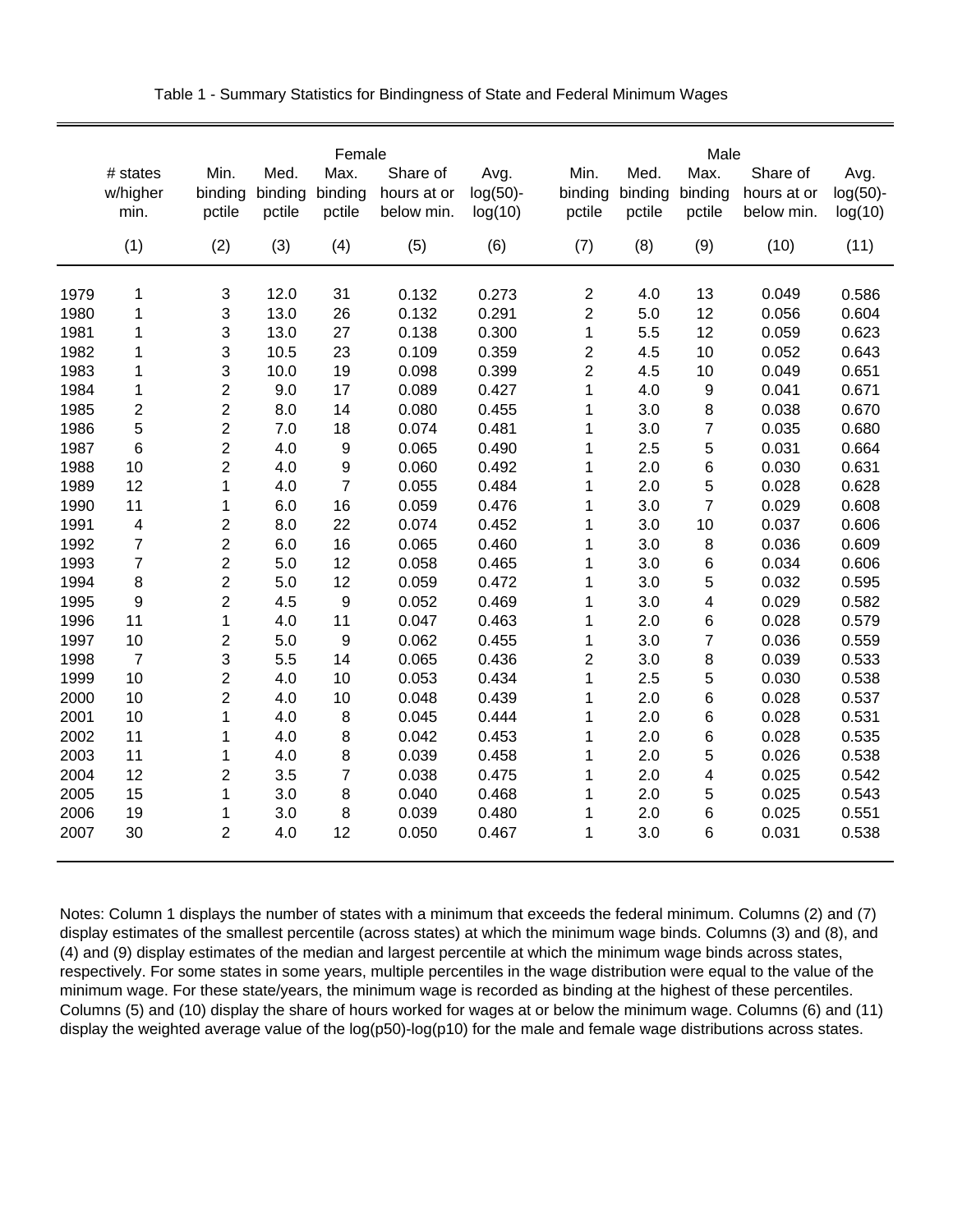|      | # states<br>w/higher<br>min. | Min.<br>binding<br>pctile | Med.<br>binding<br>pctile | Males and females, pooled<br>Max.<br>binding<br>pctile | Share of<br>hours at<br>or below<br>min. | Avg.<br>$log(50)$ -<br>log(10) |
|------|------------------------------|---------------------------|---------------------------|--------------------------------------------------------|------------------------------------------|--------------------------------|
|      | (1)                          | (2)                       | (3)                       | (4)                                                    | (5)                                      | (6)                            |
| 1979 | 1                            | 3                         | 7.0                       | 20                                                     | 0.082                                    | 0.491                          |
| 1980 | $\mathbf 1$                  | 3                         | 8.0                       | 18                                                     | 0.087                                    | 0.497                          |
| 1981 | $\mathbf 1$                  | $\overline{c}$            | 9.0                       | 17                                                     | 0.091                                    | 0.500                          |
| 1982 | 1                            | $\overline{c}$            | 7.0                       | 15                                                     | 0.076                                    | 0.530                          |
| 1983 | $\mathbf 1$                  | $\overline{2}$            | 6.0                       | 14                                                     | 0.070                                    | 0.547                          |
| 1984 | $\mathbf 1$                  | $\overline{c}$            | 6.0                       | 12                                                     | 0.061                                    | 0.572                          |
| 1985 | $\overline{2}$               | $\overline{2}$            | 5.0                       | 11                                                     | 0.056                                    | 0.585                          |
| 1986 | 5                            | $\overline{2}$            | 5.0                       | 12                                                     | 0.051                                    | 0.595                          |
| 1987 | 6                            | $\overline{c}$            | 3.0                       | $\overline{7}$                                         | 0.046                                    | 0.591                          |
| 1988 | 10                           | $\mathbf{1}$              | 3.0                       | $\overline{7}$                                         | 0.043                                    | 0.582                          |
| 1989 | 12                           | $\mathbf 1$               | 3.0                       | 5                                                      | 0.040                                    | 0.574                          |
| 1990 | 11                           | $\mathbf{1}$              | 4.0                       | 11                                                     | 0.042                                    | 0.550                          |
| 1991 | $\overline{\mathbf{4}}$      | $\overline{2}$            | 5.0                       | 15                                                     | 0.053                                    | 0.540                          |
| 1992 | $\overline{7}$               | $\overline{2}$            | 4.0                       | 11                                                     | 0.049                                    | 0.532                          |
| 1993 | $\overline{7}$               | $\mathbf{1}$              | 4.0                       | 8                                                      | 0.045                                    | 0.537                          |
| 1994 | 8                            | $\overline{2}$            | 4.0                       | $\overline{7}$                                         | 0.044                                    | 0.549                          |
| 1995 | 9                            | $\overline{2}$            | 3.0                       | 6                                                      | 0.039                                    | 0.540                          |
| 1996 | 11                           | $\overline{2}$            | 3.0                       | 7                                                      | 0.036                                    | 0.530                          |
| 1997 | 10                           | $\overline{2}$            | 3.0                       | 8                                                      | 0.047                                    | 0.515                          |
| 1998 | $\overline{7}$               | $\overline{2}$            | 4.0                       | 9                                                      | 0.050                                    | 0.491                          |
| 1999 | 10                           | $\mathbf{1}$              | 3.0                       | $\overline{7}$                                         | 0.040                                    | 0.493                          |
| 2000 | 10                           | $\overline{2}$            | 3.0                       | $\overline{7}$                                         | 0.037                                    | 0.488                          |
| 2001 | 10                           | $\overline{2}$            | 3.0                       | $\overline{7}$                                         | 0.035                                    | 0.487                          |
| 2002 | 11                           | $\mathbf{1}$              | 3.0                       | $\overline{7}$                                         | 0.034                                    | 0.494                          |
| 2003 | 11                           | $\mathbf 1$               | 3.0                       | 6                                                      | 0.032                                    | 0.503                          |
| 2004 | 12                           | $\overline{2}$            | 3.0                       | 5                                                      | 0.031                                    | 0.509                          |
| 2005 | 15                           | $\overline{2}$            | 3.0                       | 6                                                      | 0.031                                    | 0.512                          |
| 2006 | 19                           | $\mathbf 1$               | 3.0                       | 7                                                      | 0.031                                    | 0.521                          |
| 2007 | 30                           | $\overline{2}$            | 3.0                       | 9                                                      | 0.039                                    | 0.501                          |

#### Table 1 (cont.) - Summary Statistics for Bindingness of State and Federal Minimum Wages

Notes: Column 1 displays the number of states with a minimum that exceeds the federal minimum. Column (2) displays estimates of the smallest percentile (across states) at which the minimum wage binds. Columns (3) and (4) display estimates of the median and largest percentile at which the minimum wage binds across states, respectively. For some states in some years, multiple percentiles in the wage distribution were equal to the value of the minimum wage. For these state/years, the minimum wage is recorded as binding at the highest of these percentiles. Column (5) displays the share of hours worked for wages at or below the minimum wage. Column (6) displays the weighted average value of the log(p50)-log(p10) for the pooled wage distributions across states.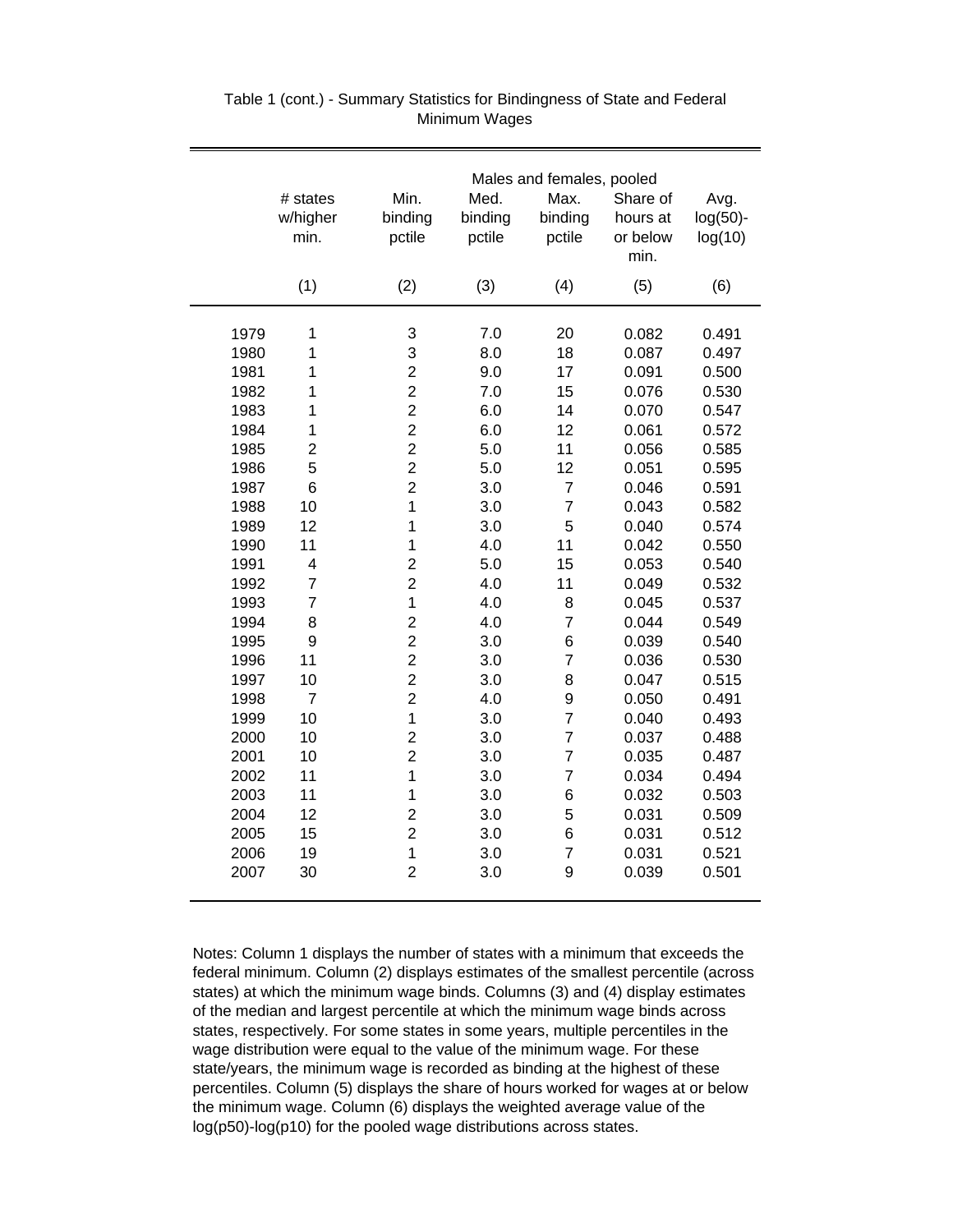|                           |          |           |            |           |           |         |           |                 |           |           | C. Males and females |         |         |           |           |  |  |
|---------------------------|----------|-----------|------------|-----------|-----------|---------|-----------|-----------------|-----------|-----------|----------------------|---------|---------|-----------|-----------|--|--|
|                           |          |           | A. Females |           |           |         |           | <b>B. Males</b> |           |           |                      |         |         |           |           |  |  |
| P                         | (1)      | (2)       | (3)        | (4)       | (5)       | (6)     | (7)       | (8)             | (9)       | (10)      | (11)                 | (12)    | (13)    | (14)      | (15)      |  |  |
| 5                         | 0.615    | 0.400     | 0.442      | 0.502     | 0.509     | 0.518   | 0.293     | 0.286           | 0.423     | 0.429     | 0.603                | 0.381   | 0.384   | 0.425     | 0.431     |  |  |
|                           | (0.038)  | (0.031)   | (0.047)    | (0.043)   | (0.045)   | (0.040) | (0.032)   | (0.030)         | (0.029)   | (0.030)   | (0.030)              | (0.024) | (0.042) | (0.037)   | (0.039)   |  |  |
| 10                        | 0.510    | 0.213     | 0.330      | 0.448     | 0.454     | 0.350   | 0.118     | 0.174           | 0.336     | 0.344     | 0.423                | 0.170   | 0.258   | 0.357     | 0.365     |  |  |
|                           | (0.036)  | (0.048)   | (0.029)    | (0.031)   | (0.033)   | (0.039) | (0.058)   | (0.025)         | (0.031)   | (0.032)   | (0.033)              | (0.039) | (0.050) | (0.031)   | (0.034)   |  |  |
| 15                        | 0.366    | 0.086     | 0.218      | 0.336     | 0.343     | 0.268   | 0.059     | 0.107           | 0.244     | 0.251     | 0.292                | 0.047   | 0.105   | 0.249     | 0.256     |  |  |
|                           | (0.034)  | (0.061)   | (0.021)    | (0.035)   | (0.035)   | (0.035) | (0.053)   | (0.030)         | (0.028)   | (0.029)   | (0.033)              | (0.073) | (0.028) | (0.034)   | (0.035)   |  |  |
| 20                        | 0.272    | 0.026     | 0.147      | 0.273     | 0.279     | 0.185   | 0.021     | 0.082           | 0.230     | 0.240     | 0.235                | 0.045   | 0.103   | 0.234     | 0.242     |  |  |
|                           | (0.029)  | (0.058)   | (0.019)    | (0.034)   | (0.034)   | (0.031) | (0.046)   | (0.025)         | (0.027)   | (0.027)   | (0.029)              | (0.048) | (0.031) | (0.025)   | (0.025)   |  |  |
| 25                        | 0.197    | 0.001     | 0.123      | 0.269     | 0.277     | 0.113   | $-0.004$  | 0.069           | 0.177     | 0.184     | 0.180                | 0.018   | 0.090   | 0.227     | (0.236)   |  |  |
|                           | (0.024)  | (0.055)   | (0.022)    | (0.040)   | (0.040)   | (0.024) | (0.054)   | (0.025)         | (0.031)   | (0.031)   | (0.025)              | (0.046) | (0.022) | (0.015)   | (0.016)   |  |  |
| 30                        | 0.144    | 0.001     | 0.091      | 0.229     | 0.235     | 0.076   | $-0.002$  | 0.078           | 0.182     | 0.190     | 0.126                | 0.014   | 0.074   | 0.192     | 0.200     |  |  |
|                           | (0.019)  | (0.041)   | (0.013)    | (0.029)   | (0.029)   | (0.018) | (0.038)   | (0.021)         | (0.018)   | (0.019)   | (0.018)              | (0.042) | (0.013) | (0.025)   | (0.025)   |  |  |
| 40                        | 0.061    | 0.000     | 0.061      | 0.156     | 0.160     | 0.025   | 0.016     | 0.078           | 0.131     | 0.136     | 0.054                | 0.014   | 0.046   | 0.160     | 0.165     |  |  |
|                           | (0.009)  | (0.024)   | (0.012)    | (0.020)   | (0.021)   | (0.011) | (0.017)   | (0.019)         | (0.015)   | (0.016)   | (0.009)              | (0.021) | (0.013) | (0.015)   | 0.016     |  |  |
| 75                        | $-0.039$ | 0.093     | 0.111      | 0.213     | 0.217     | 0.110   | 0.174     | 0.139           | 0.248     | 0.252     | 0.026                | 0.122   | 0.113   | 0.227     | (0.231)   |  |  |
|                           | (0.022)  | (0.023)   | (0.015)    | (0.025)   | (0.026)   | (0.040) | (0.013)   | (0.020)         | (0.023)   | (0.024)   | (0.024)              | (0.022) | (0.016) | (0.022)   | 0.024     |  |  |
| 90                        | $-0.020$ | 0.171     | 0.164      | 0.326     | 0.330     | 0.132   | 0.175     | 0.127           | 0.290     | 0.294     | 0.049                | 0.183   | 0.145   | 0.270     | (0.273)   |  |  |
|                           | (0.037)  | (0.025)   | (0.024)    | (0.032)   | (0.034)   | (0.071) | (0.020)   | (0.035)         | (0.036)   | (0.038)   | (0.045)              | (0.019) | (0.028) | (0.037)   | 0.040     |  |  |
|                           |          |           |            |           |           |         |           |                 |           |           |                      |         |         |           |           |  |  |
| <b>Levels</b><br>or FD?   | Levels   | Levels    | Levels     | <b>FD</b> | <b>FD</b> | Levels  | Levels    | Levels          | <b>FD</b> | <b>FD</b> | Levels               | Levels  | Levels  | <b>FD</b> | <b>FD</b> |  |  |
| Year<br><b>FE</b>         | Yes      | Yes       | Yes        | Yes       | Yes       | Yes     | Yes       | Yes             | Yes       | Yes       | Yes                  | Yes     | Yes     | Yes       | Yes       |  |  |
| <b>State</b><br><b>FE</b> | No       | Yes       | Yes        | No        | Yes       | No      | Yes       | Yes             | No        | Yes       | No                   | Yes     | Yes     | No        | Yes       |  |  |
| <b>State</b><br>trends    | No       | <b>No</b> | Yes        | No        | No        | No.     | <b>No</b> | Yes             | No.       | <b>No</b> | No                   | No      | Yes     | No        | No        |  |  |

Table 2: OLS Relationship between log(p)-log(p50) and log(min. wage)-log(p50), for select percentiles

Notes: N=1450 for levels estimation, N=1400 for first-differenced estimation. Estimates are the marginal effects of log(min. wage)-log(p50), evaluated at the hoursweighted average of log(min. wage)-log(p50) across states and years. Standard errors clustered at the state level are in parenthesis. Regressions are weighted by the sum of individuals' reported weekly hours worked multiplied by CPS sampling weights.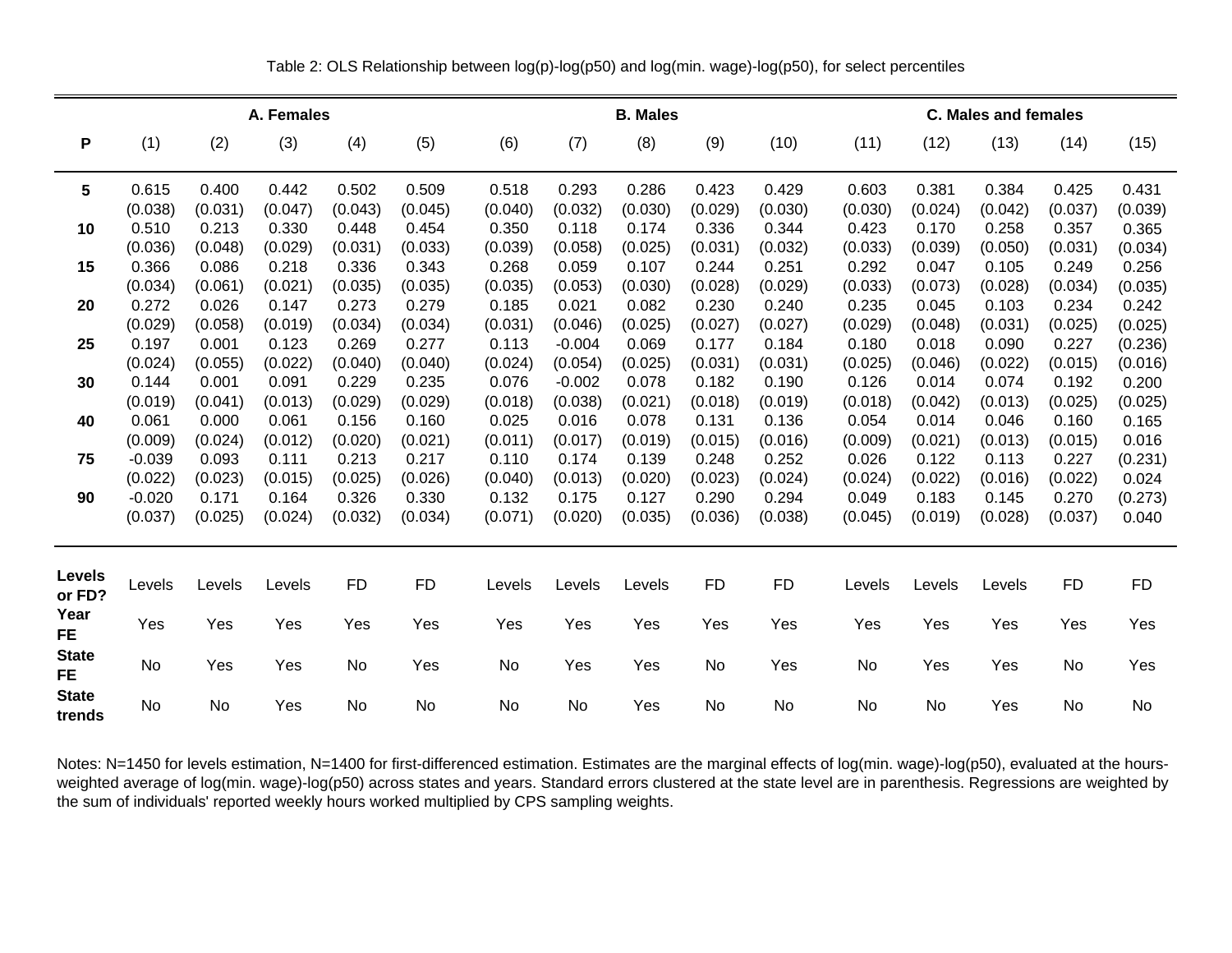|                           |                  |                                  | A. Females       |                  |                  |                  |                  | <b>B. Males</b>  |                  |                  |                  | <b>C. Males and females</b> |                  |                  |                  |  |  |  |
|---------------------------|------------------|----------------------------------|------------------|------------------|------------------|------------------|------------------|------------------|------------------|------------------|------------------|-----------------------------|------------------|------------------|------------------|--|--|--|
| P                         | (1)              | (2)                              | (3)              | (4)              | (5)              | (6)              | (7)              | (8)              | (9)              | (10)             | (11)             | (12)                        | (13)             | (14)             | (15)             |  |  |  |
| 5                         | 0.598<br>(0.009) | 0.326<br>(0.017)                 | 0.374<br>(0.034) | 0.348<br>(0.071) | 0.340<br>(0.063) | 0.513<br>(0.008) | 0.214<br>(0.016) | 0.222<br>(0.024) | 0.182<br>(0.043) | 0.175<br>(0.042) | 0.600<br>(0.005) | 0.342<br>(0.009)            | 0.342<br>(0.014) | 0.286<br>(0.033) | 0.282<br>(0.031) |  |  |  |
| 10                        | 0.508            | 0.138                            | 0.268            | 0.146            | 0.130            | 0.350            | 0.040            | 0.107            | 0.072            | 0.077            | 0.419            | 0.117                       | 0.208            | 0.168            | 0.165            |  |  |  |
|                           | (0.006)          | (0.016)                          | (0.020)          | (0.038)          | (0.038)          | (0.007)          | (0.017)          | (0.022)          | (0.045)          | (0.044)          | (0.005)          | (0.011)                     | (0.017)          | (0.033)          | (0.034)          |  |  |  |
| 15                        | 0.367            | 0.012                            | 0.161            | 0.106            | 0.094            | 0.260            | $-0.017$         | 0.036            | 0.009            | 0.006            | 0.288            | $-0.007$                    | 0.049            | 0.029            | 0.024            |  |  |  |
|                           | (0.007)          | (0.015)                          | (0.023)          | (0.040)          | (0.040)          | (0.007)          | (0.016)          | (0.023)          | (0.045)          | (0.044)          | (0.005)          | (0.013)                     | (0.021)          | (0.030)          | (0.031)          |  |  |  |
| 20                        | 0.270            | $-0.042$                         | 0.093            | 0.049            | 0.038            | 0.181            | $-0.041$         | 0.023            | 0.031            | 0.034            | 0.228            | $-0.008$                    | 0.046            | 0.045            | 0.054            |  |  |  |
|                           | (0.007)          | (0.014)                          | (0.023)          | (0.038)          | (0.037)          | (0.006)          | (0.015)          | (0.025)          | (0.041)          | (0.040)          | (0.005)          | (0.011)                     | (0.016)          | (0.028)          | (0.027)          |  |  |  |
| 25                        | 0.193            | $-0.065$                         | 0.054            | 0.036            | 0.029            | 0.110            | $-0.054$         | 0.024            | $-0.005$         | 0.000            | 0.175            | $-0.023$                    | 0.044            | 0.067            | 0.068            |  |  |  |
|                           | (0.006)          | (0.012)                          | (0.017)          | (0.030)          | (0.029)          | (0.006)          | (0.012)          | (0.018)          | (0.034)          | (0.032)          | (0.004)          | (0.010)                     | (0.016)          | (0.030)          | (0.030)          |  |  |  |
| 30                        | 0.140            | $-0.058$                         | 0.022            | 0.035            | 0.035            | 0.070            | $-0.043$         | 0.039            | 0.002            | 0.006            | 0.120            | $-0.022$                    | 0.033            | 0.010            | 0.015            |  |  |  |
|                           | (0.006)          | (0.013)                          | (0.015)          | (0.031)          | (0.030)          | (0.006)          | (0.014)          | (0.022)          | (0.035)          | (0.034)          | (0.005)          | (0.011)                     | (0.016)          | (0.026)          | (0.026)          |  |  |  |
| 40                        | 0.057            | $-0.037$                         | 0.014            | 0.014            | 0.013            | 0.021            | $-0.011$         | 0.044            | $-0.001$         | 0.003            | 0.048            | $-0.007$                    | 0.013            | 0.028            | 0.027            |  |  |  |
|                           | (0.005)          | (0.008)                          | (0.015)          | (0.032)          | (0.032)          | (0.005)          | (0.011)          | (0.018)          | (0.033)          | (0.032)          | (0.004)          | (0.008)                     | (0.014)          | (0.024)          | (0.024)          |  |  |  |
| 75                        | $-0.058$         | 0.061                            | 0.003            | $-0.038$         | $-0.039$         | 0.092            | 0.146            | 0.048            | 0.049            | 0.049            | 0.013            | 0.106                       | 0.046            | 0.045            | 0.043            |  |  |  |
|                           | (0.005)          | (0.012)                          | (0.019)          | (0.040)          | (0.038)          | (0.006)          | (0.012)          | (0.016)          | (0.033)          | (0.031)          | (0.005)          | (0.010)                     | (0.015)          | (0.031)          | (0.030)          |  |  |  |
| 90                        | $-0.043$         | 0.140                            | 0.044            | 0.015            | 0.011            | 0.115            | 0.126            | 0.012            | 0.016            | 0.013            | 0.029            | 0.154                       | 0.060            | 0.027            | 0.023            |  |  |  |
|                           | (0.007)          | (0.018)                          | (0.026)          | (0.050)          | (0.048)          | (0.008)          | (0.015)          | (0.025)          | (0.047)          | (0.047)          | (0.006)          | (0.012)                     | (0.017)          | (0.043)          | (0.043)          |  |  |  |
|                           |                  | First stage F-stats and p-values |                  |                  |                  |                  |                  |                  |                  |                  |                  |                             |                  |                  |                  |  |  |  |
| Linear                    | 5358             | 535                              | 412              | 268              | 244              | 3941             | 579              | 324              | 334              | 325              | 5471             | 957                         | 772              | 417              | 416              |  |  |  |
| term                      | (0.000)          | (0.000)                          | (0.000)          | (0.000)          | (0.000)          | (0.000)          | (0.000)          | (0.000)          | (0.000)          | (0.000)          | (0.000)          | (0.000)                     | (0.000)          | (0.000)          | (0.000)          |  |  |  |
| Quad.                     | 4746             | 502                              | 462              | 261              | 225              | 3746             | 550              | 338              | 327              | 319              | 5108             | 873                         | 843              | 454              | 458              |  |  |  |
| term                      | (0.000)          | (0.000)                          | (0.000)          | (0.000)          | (0.000)          | (0.000)          | (0.000)          | (0.000)          | (0.000)          | (0.000)          | (0.000)          | (0.000)                     | (0.000)          | (0.000)          | (0.000)          |  |  |  |
| Levels<br>or FD?          | Levels           | Levels                           | Levels           | <b>FD</b>        | <b>FD</b>        | Levels           | Levels           | Levels           | <b>FD</b>        | <b>FD</b>        | Levels           | Levels                      | Levels           | <b>FD</b>        | <b>FD</b>        |  |  |  |
| <b>State</b><br><b>FE</b> | <b>No</b>        | Yes                              | Yes              | No               | Yes              | No               | Yes              | Yes              | No               | Yes              | No               | Yes                         | Yes              | No               | Yes              |  |  |  |
| <b>State</b><br>trends    | <b>No</b>        | <b>No</b>                        | Yes              | No               | No               | No               | <b>No</b>        | Yes              | No               | No               | No               | No                          | Yes              | <b>No</b>        | No               |  |  |  |

Table 3: 2SLS Relationship between log(p)-log(p50) and log(min. wage)-log(p50), for select percentiles

Notes: N=1450 for levels estimation, N=1400 for first-differenced estimation. Estimates are the marginal effects of log(min. wage)-log(p50), evaluated at the hoursweighted average of log(min. wage)-log(p50) across states and years. Standard errors clustered at the state level are in parenthesis. Regressions are weighted by the sum of individuals' reported weekly hours worked multiplied by CPS sampling weights. F-stats are estimated F-statistics and associated p-values (in parentheses) from testing the significance of the five instruments in the first-stage regression for the linear and quadratic functions of the effective minimum.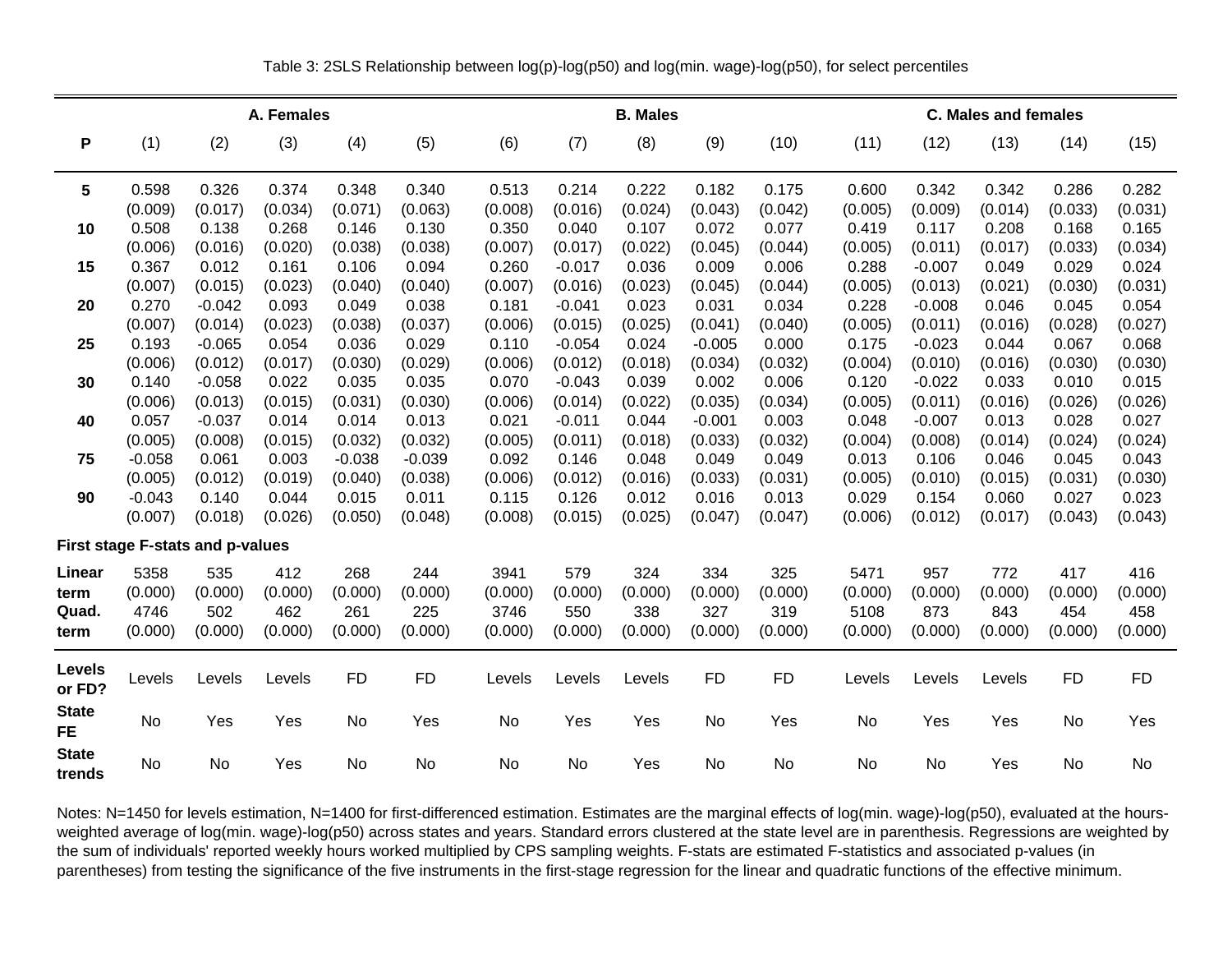|                                                                      | Coeffs:   | Change, 1979-1988<br>Coeffs:          | Coeffs:   | Coeffs:   | Change, 1998-2006<br>Coeffs: | Coeffs:   |
|----------------------------------------------------------------------|-----------|---------------------------------------|-----------|-----------|------------------------------|-----------|
|                                                                      | 1979-2007 | 1979-1988                             | 1998-2007 | 1979-2007 | 1979-1988                    | 1998-2007 |
|                                                                      | (1)       | (2)                                   | (3)       | (4)       | (5)                          | (6)       |
|                                                                      |           | A. Females                            |           |           |                              |           |
| Actual change in log(p50)-log(p10)                                   | 0.234     | 0.234                                 | 0.234     | 0.095     | 0.095                        | 0.095     |
| Counterfactual change, OLS<br>Counterfactual change, 2SLS (FE)       | 0.032     | 0.031                                 | 0.058     | 0.014     | 0.031                        | 0.016     |
| IVs: split sample                                                    | 0.124     | 0.120                                 | 0.177     | 0.069     | 0.055                        | 0.085     |
| IVs: split sample + leg. minimum<br>Counterfactual change, 2SLS (FD) | 0.112     | 0.076                                 | 0.192     | 0.062     | 0.043                        | 0.084     |
| IVs: split sample                                                    | 0.169     | 0.121                                 | 0.224     | 0.081     | 0.050                        | 0.094     |
| IVs: split sample + leg. minimum                                     | 0.157     | 0.058                                 | 0.222     | 0.070     | 0.031                        | 0.090     |
|                                                                      |           | <b>B. Males</b>                       |           |           |                              |           |
| Actual change in log(p50)-log(p10)                                   | 0.077     | 0.077                                 | 0.077     | 0.050     | 0.050                        | 0.050     |
| Counterfactual change, OLS<br>Counterfactual change, 2SLS (FE)       | $-0.002$  | 0.003                                 | 0.021     | $-0.012$  | $-0.014$                     | 0.005     |
| IVs: split sample                                                    | 0.068     | 0.032                                 | 0.053     | 0.041     | 0.015                        | 0.032     |
| IVs: split sample + leg. minimum<br>Counterfactual change, 2SLS (FD) | 0.059     | $-0.006$                              | 0.069     | 0.037     | 0.004                        | 0.039     |
| IVs: split sample                                                    | 0.069     | $-0.028$                              | 0.055     | 0.042     | 0.064                        | 0.039     |
| IVs: split sample + leg. minimum                                     | 0.062     | $-0.011$<br>C. Male and female pooled | 0.066     | 0.039     | 0.000                        | 0.045     |

Note: Estimates represent changes in the actual and counterfactual log(p50)-log(p10) between 1979 and 1988, and 1998 and 2006. Counterfactual wage distributions are wage distributions adjusted by the effective minimum wage in the later year of the period, and represent the 50/10 had the effective minimum wage of the earlier year actually been equal to the lower effective minimum wage of the later year for each state. OLS estimates are counterfactuals formed by adjusting the 1979 and 1998 wage distributions by states' effective minimums of the latter year, and using coefficients from estimation reported in columns 1, 6, and 11 of Table 2. 2SLS fixed effect counterfactuals (including the leg. minima as instruments) use coefficients from columns 3, 8, and 13 of Table 3. 2SLS FD counterfactuals (including the leg. minima as instruments) use coefficients from columns 5, 10, and 15 of Table 3. We do not present marginal effects for regressions using only split sample instruments in the earlier tables (results available upon request).

Actual change in log(p50)-log(p10) 0.108 0.108 0.108 -0.014 -0.014 -0.014 Counterfactual change, OLS -0.011 -0.011 0.021 -0.074 -0.068 -0.058

 IVs: split sample 0.069 0.041 0.087 -0.026 -0.037 -0.019 IVs: split sample + leg. minimum 0.062 0.020 0.095 -0.031 -0.048 -0.019

IVs: split sample  $0.081$   $0.068$   $0.095$   $0.019$   $0.027$   $0.010$ IVs: split sample + leg. minimum 0.075 0.036 0.090 -0.025 -0.044 -0.017

Counterfactual change, 2SLS (FE)

Counterfactual change, 2SLS (FD)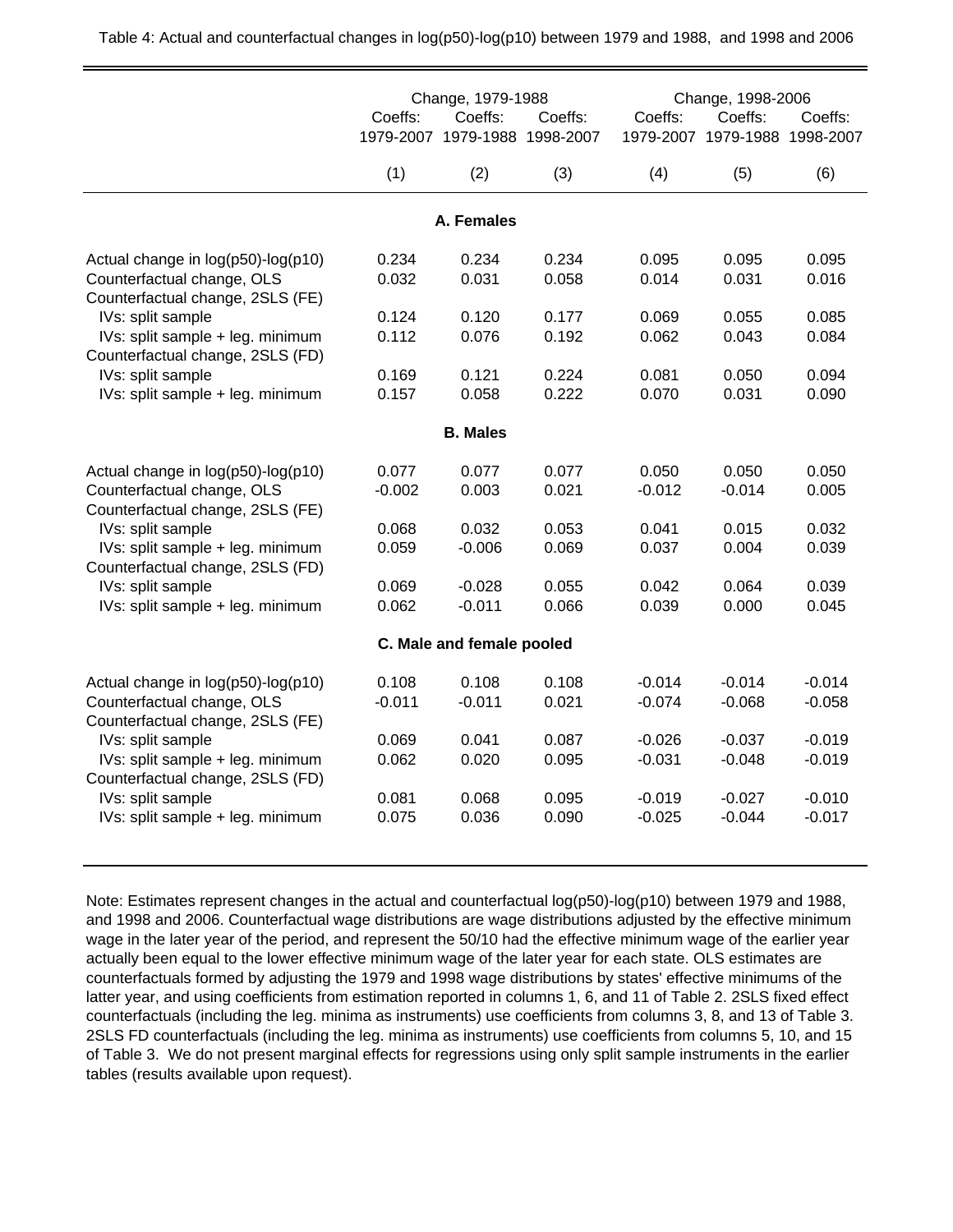| Appendix Table 1 - Variation in State Minimum Wages |  |  |  |  |  |
|-----------------------------------------------------|--|--|--|--|--|
|-----------------------------------------------------|--|--|--|--|--|

|                       | 1979 | 1980 | 1981 | 1982 | 1983 | 1984 | 1985 | 1986 | 1987 | 1988 | 1989 | 1990 | 1991 | 1992 | 1993 |
|-----------------------|------|------|------|------|------|------|------|------|------|------|------|------|------|------|------|
| Federal min. wage     | 2.90 | 3.10 | 3.35 | 3.35 | 3.35 | 3.35 | 3.35 | 3.35 | 3.35 | 3.35 | 3.35 | 3.80 | 4.25 | 4.25 | 4.25 |
| Alabama<br>Alaska     | 3.40 | 3.60 | 3.85 | 3.85 | 3.85 | 3.85 | 3.85 | 3.85 | 3.85 | 3.85 | 3.85 | 4.30 | 4.75 | 4.75 | 4.75 |
| Arizona               |      |      |      |      |      |      |      |      |      |      |      |      |      |      |      |
| Arkansas              |      |      |      |      |      |      |      |      |      |      |      |      |      |      |      |
| California            |      |      |      |      |      |      |      |      |      | 4.25 | 4.25 | 4.25 |      |      |      |
| Colorado              |      |      |      |      |      |      |      |      |      |      |      |      |      |      |      |
| Connecticut           |      |      |      |      |      |      |      |      |      | 3.75 | 4.25 | 4.25 | 4.27 | 4.27 | 4.27 |
| Delaware              |      |      |      |      |      |      |      |      |      |      |      |      |      |      |      |
| Florida               |      |      |      |      |      |      |      |      |      |      |      |      |      |      |      |
| Georgia               |      |      |      |      |      |      |      |      |      |      |      |      |      |      |      |
| Hawaii                |      |      |      |      |      |      |      |      |      |      |      |      |      |      |      |
| Idaho                 |      |      |      |      |      |      |      |      |      | 3.85 | 3.85 | 3.85 |      | 4.75 | 5.25 |
| Illinois              |      |      |      |      |      |      |      |      |      |      |      |      |      |      |      |
| Indiana               |      |      |      |      |      |      |      |      |      |      |      |      |      |      |      |
| Iowa                  |      |      |      |      |      |      |      |      |      |      |      |      |      |      |      |
| Kansas                |      |      |      |      |      |      |      |      |      |      |      | 3.85 |      | 4.65 | 4.65 |
| Kentucky              |      |      |      |      |      |      |      |      |      |      |      |      |      |      |      |
| Louisiana             |      |      |      |      |      |      |      |      |      |      |      |      |      |      |      |
| Maine                 |      |      |      |      |      |      |      |      |      |      |      |      |      |      |      |
| Maryland              |      |      |      |      |      |      | 3.45 | 3.55 | 3.65 | 3.65 | 3.75 | 3.85 |      |      |      |
| Massachusetts         |      |      |      |      |      |      |      | 3.65 | 3.65 | 3.75 | 3.75 |      |      |      |      |
| Michigan<br>Minnesota |      |      |      |      |      |      |      |      |      |      |      |      |      |      |      |
| Mississippi           |      |      |      |      |      |      |      |      |      | 3.55 | 3.85 | 3.95 |      |      |      |
| Missouri              |      |      |      |      |      |      |      |      |      |      |      |      |      |      |      |
| Montana               |      |      |      |      |      |      |      |      |      |      |      |      |      |      |      |
| Nebraska              |      |      |      |      |      |      |      |      |      |      |      |      |      |      |      |
| Nevada                |      |      |      |      |      |      |      |      |      |      |      |      |      |      |      |
| New Hampshire         |      |      |      |      |      |      |      |      |      |      |      |      |      |      |      |
| New Jersey            |      |      |      |      |      |      |      |      | 3.45 | 3.55 | 3.65 |      |      |      |      |
| New Mexico            |      |      |      |      |      |      |      |      |      |      |      |      |      | 5.05 | 5.05 |
| New York              |      |      |      |      |      |      |      |      |      |      |      |      |      |      |      |
| North Carolina        |      |      |      |      |      |      |      |      |      |      |      |      |      |      |      |
| North Dakota          |      |      |      |      |      |      |      |      |      |      |      |      |      |      |      |
| Ohio                  |      |      |      |      |      |      |      |      |      |      |      |      |      |      |      |
| Oklahoma              |      |      |      |      |      |      |      |      |      |      |      |      |      |      |      |
| Oregon                |      |      |      |      |      |      |      |      |      |      |      |      |      |      |      |
| Pennsylvania          |      |      |      |      |      |      |      |      |      |      |      | 4.25 | 4.75 | 4.75 | 4.75 |
| Rhode Island          |      |      |      |      |      |      |      |      |      |      |      |      |      |      |      |
| South Carolina        |      |      |      |      |      |      |      | 3.55 | 3.65 | 4.00 | 4.25 | 4.25 | 4.45 | 4.45 | 4.45 |
| South Dakota          |      |      |      |      |      |      |      |      |      |      |      |      |      |      |      |
| Tennessee             |      |      |      |      |      |      |      |      |      |      |      |      |      |      |      |
| Texas                 |      |      |      |      |      |      |      |      |      |      |      |      |      |      |      |
| Utah<br>Vermont       |      |      |      |      |      |      |      |      |      |      |      |      |      |      |      |
| Virginia              |      |      |      |      |      |      |      | 3.45 | 3.55 | 3.65 | 3.75 | 3.85 |      |      |      |
| Washington            |      |      |      |      |      |      |      |      |      |      |      |      |      |      |      |
| West Virginia         |      |      |      |      |      |      |      |      |      |      | 3.85 | 3.85 |      |      |      |
| Wisconsin             |      |      |      |      |      |      |      |      |      |      |      |      |      |      |      |
| Wyoming               |      |      |      |      |      |      |      |      |      |      | 3.65 |      |      |      |      |
|                       |      |      |      |      |      |      |      |      |      |      |      |      |      |      |      |

Note: Table indicates years in which each state had a state minimum wage that exceeded the federal minimum wage for at least 6 months of the year.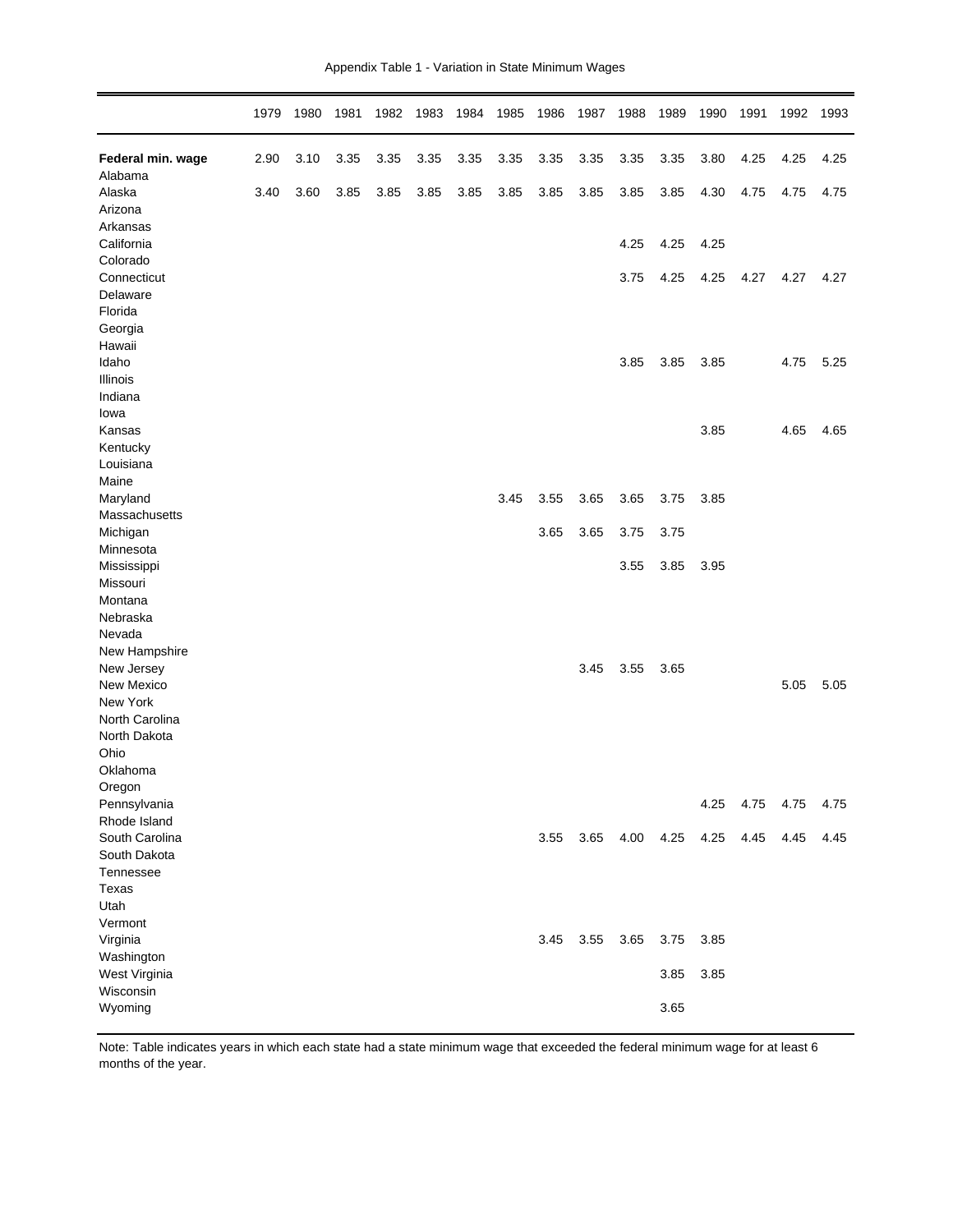|  |  |  | Appendix Table 1 - Variation in State Minimum Wages, cont. |  |  |  |  |
|--|--|--|------------------------------------------------------------|--|--|--|--|
|--|--|--|------------------------------------------------------------|--|--|--|--|

|                                                       | 1994         | 1995         | 1996         | 1997         | 1998 | 1999         | 2000         | 2001         | 2002         | 2003         | 2004         | 2005         | 2006                 | 2007                 |
|-------------------------------------------------------|--------------|--------------|--------------|--------------|------|--------------|--------------|--------------|--------------|--------------|--------------|--------------|----------------------|----------------------|
| Federal min. wage<br>Alabama                          | 4.25         | 4.25         | 4.25         | 4.75         | 5.15 | 5.15         | 5.15         | 5.15         | 5.15         | 5.15         | 5.15         | 5.15         | 5.15                 | 5.15                 |
| Alaska<br>Arizona                                     | 4.75         | 4.75         | 4.75         | 5.25         | 5.65 | 5.65         | 5.65         | 5.65         | 5.65         | 7.15         | 7.15         | 7.15         | 7.15                 | 7.15<br>6.75         |
| Arkansas<br>California<br>Colorado                    |              |              |              | 5.00         | 5.75 | 5.75         | 5.75         | 6.25         | 6.75         | 6.75         | 6.75         | 6.75         | 6.75                 | 6.25<br>7.50         |
| Connecticut<br>Delaware                               | 4.27         | 4.27         | 4.27<br>4.65 | 4.77         | 5.18 | 5.65<br>5.65 | 6.15<br>5.65 | 6.40<br>6.15 | 6.70<br>6.15 | 6.90<br>6.15 | 7.10<br>6.15 | 7.10<br>6.15 | 7.40<br>6.15         | 6.85<br>7.65<br>6.65 |
| Florida<br>Georgia<br>Hawaii                          |              |              |              |              |      |              |              |              |              |              |              | 6.15         | 6.40                 | 6.67                 |
| Idaho<br>Illinois                                     | 5.25         | 5.25         | 5.25         | 5.25         | 5.25 | 5.25         | 5.25         | 5.25         | 5.75         | 6.25         | 6.25         | 6.25         | 6.75                 | 7.25                 |
| Indiana<br>Iowa<br>Kansas                             |              |              |              |              |      |              |              |              |              |              | 5.50         | 6.50         | 6.50                 | 6.50                 |
| Kentucky<br>Louisiana<br>Maine                        | 4.65         | 4.65         | 4.65         |              |      |              |              |              |              |              |              |              |                      | 6.20                 |
| Maryland<br>Massachusetts                             |              |              |              |              |      |              |              |              | 5.75         | 6.25         | 6.25         | 6.35         | 6.50<br>6.15         | 6.75<br>6.15         |
| Michigan<br>Minnesota                                 |              |              | 4.75         | 5.25         | 5.25 | 5.25         | 6.00         | 6.75         | 6.75         | 6.75         | 6.75         | 6.75         | 6.75                 | 7.50<br>7.15         |
| Mississippi<br>Missouri<br>Montana                    |              |              |              |              |      |              |              |              |              |              |              |              | 6.15                 | 6.15<br>6.50         |
| Nebraska<br>Nevada                                    |              |              |              |              |      |              |              |              |              |              |              |              |                      | 6.15                 |
| New Hampshire<br>New Jersey<br>New Mexico             | 5.05         | 5.05         | 5.05         | 5.05         |      |              |              |              |              |              |              |              | 6.15                 | 6.33<br>7.15         |
| New York<br>North Carolina                            |              |              |              |              |      |              |              |              |              |              |              | 6.00         | 6.75                 | 7.15                 |
| North Dakota<br>Ohio                                  |              |              |              |              |      |              |              |              |              |              |              |              |                      | 6.15                 |
| Oklahoma<br>Oregon<br>Pennsylvania                    |              |              |              |              |      |              |              |              |              |              |              |              |                      | 6.85                 |
| Rhode Island<br>South Carolina                        | 4.75<br>4.45 | 4.75<br>4.45 | 4.75<br>4.45 | 5.50<br>5.15 | 6.00 | 6.50<br>5.65 | 6.50<br>5.65 | 6.50<br>6.15 | 6.50<br>6.15 | 6.90<br>6.15 | 7.05<br>6.75 | 7.25<br>6.75 | 7.50<br>7.10         | 7.80<br>7.15<br>7.40 |
| South Dakota<br>Tennessee<br>Texas<br>Utah<br>Vermont |              |              |              |              |      |              |              |              |              |              |              |              |                      |                      |
| Virginia<br>Washington                                |              | 4.50         | 4.75         | 5.00         | 5.25 | 5.25         | 5.75         | 6.25         | 6.25         | 6.25         | 6.75         | 7.00         | 7.25                 | 7.53                 |
| West Virginia<br>Wisconsin<br>Wyoming                 | 4.90         | 4.90         | 4.90         | 4.90         |      | 5.70         | 6.50         | 6.72         | 6.90         | 7.01         | 7.16         | 7.35<br>5.70 | 7.63<br>5.85<br>6.50 | 7.93<br>6.55<br>6.50 |

Note: Table indicates years in which each state had a state minimum wage that exceeded the federal minimum wage for at least 6 months of the year.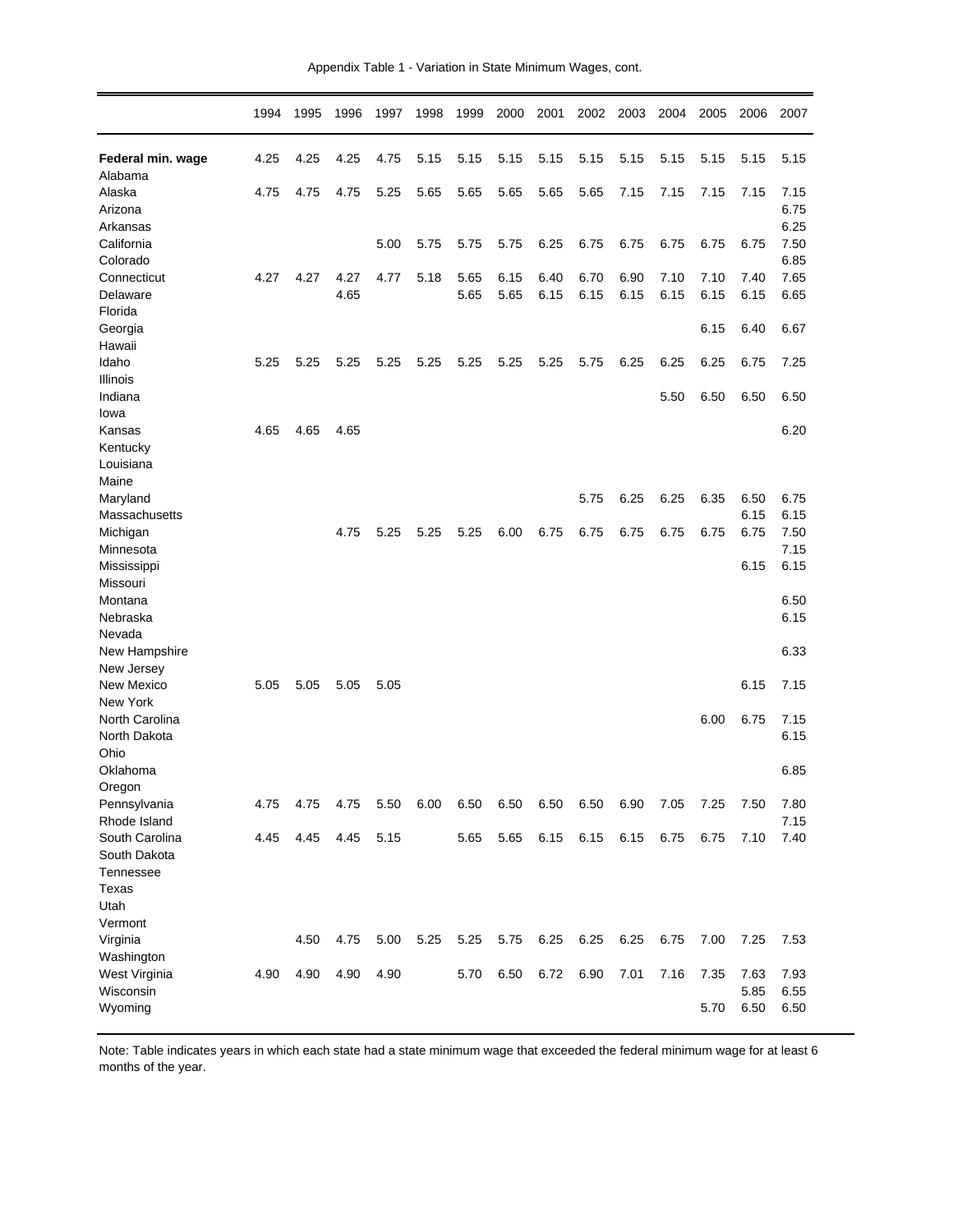

Figure 1A: Trends in state and federal minimum wages, and log(p10)-log(p50)

Figure 1B: Trends in state and federal minimum wages, and log(p90)-log(p50)



Note: Annual data on state and federal minimum wages and log percentiles. Minimum wages are in 2007 dollars.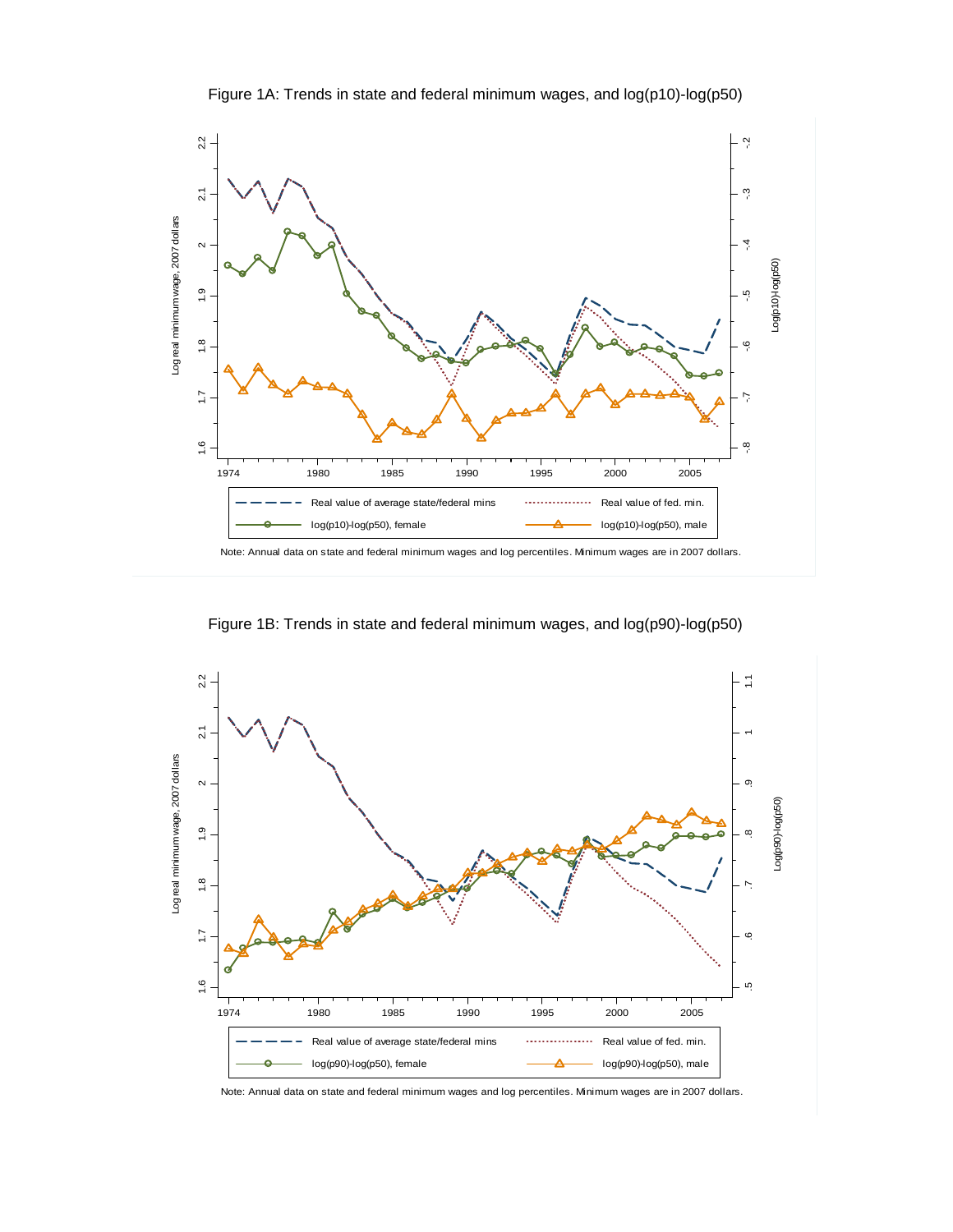Figure 2: The theoretical relationship between deviations in the minimum and latent wage percentile, and differences between the minimum wage and latent percentile



Note:  $w(p)-w(p)^*$  is the difference between the actual (observed) value of percentile p and the latent value of percentile p (i.e. its value in the absence of a minimum wage).  $w^m-w(p)^*$  is the difference between the minimum and the latent value of percentile p.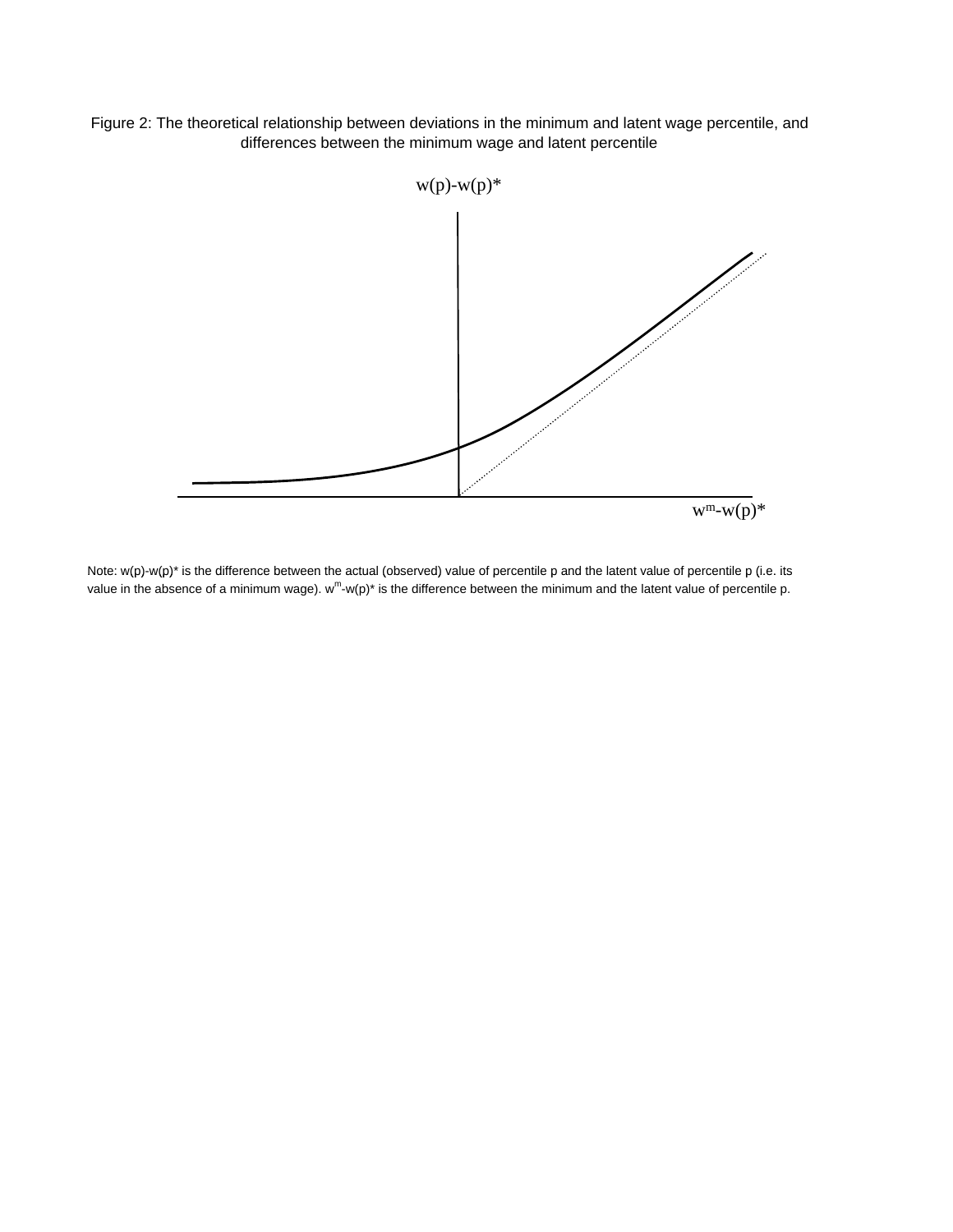

Note: Estimates are the marginal effects of log(min. wage)-log(p50), evaluated at the hours-weighted average of log(min. wage)-log(p50) across states and years. Observations are state-year observations. 95% confidence interval is represented by the dashed lines. Panel A corresponds with column 1 of Table 2. Panel B corresponds with column 3 of Table 2. Panel C corresponds with column 3 of Table 3. Panel D corresponds with column 5 of Table 3.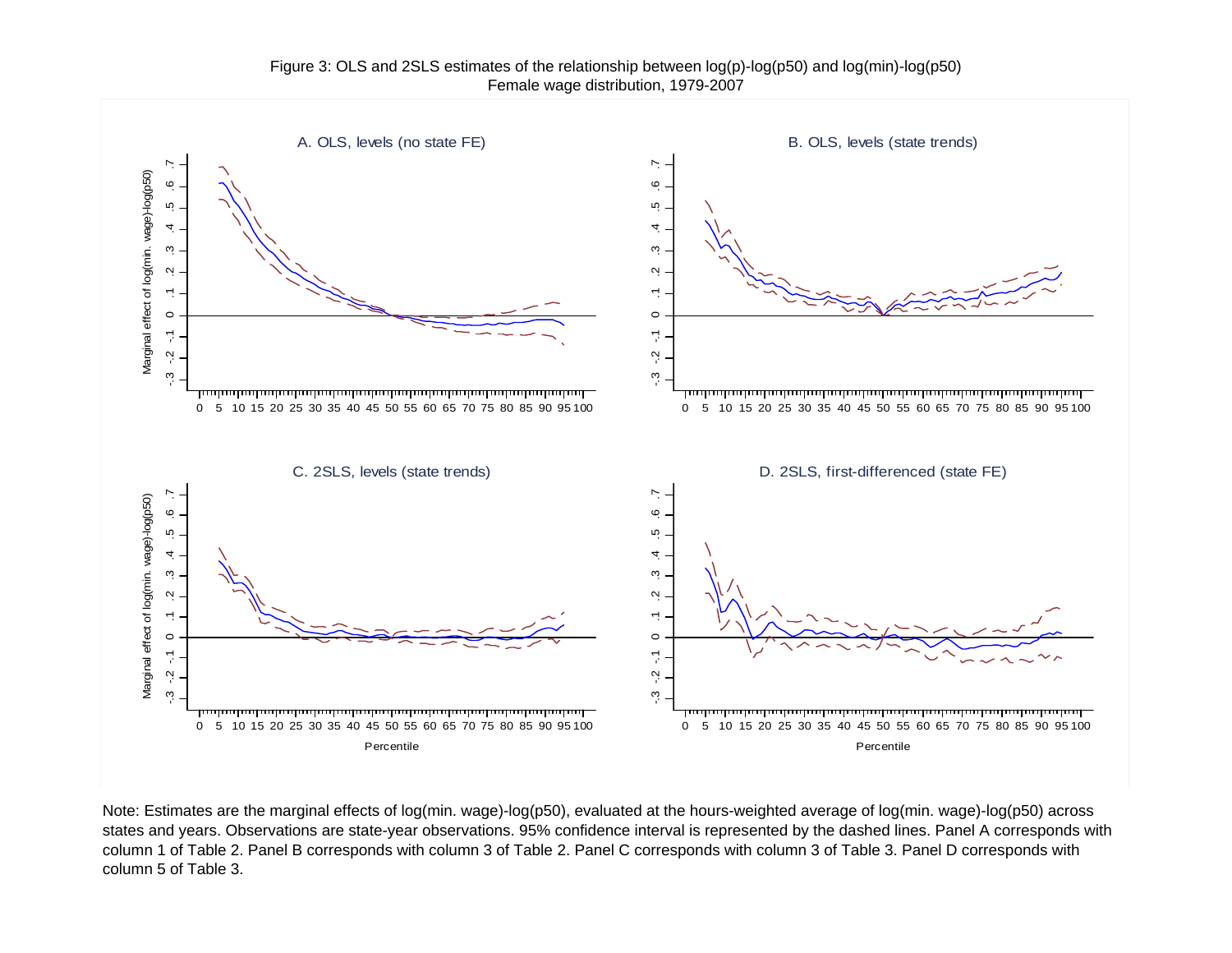

Note: Estimates are the marginal effects of log(min. wage)-log(p50), evaluated at the hours-weighted average of log(min. wage)-log(p50) across states and years. Observations are state-year observations. 95% confidence interval is represented by the dashed lines. Panel A corresponds with column 1 of Table 2. Panel B corresponds with column 3 of Table 2. Panel C corresponds with column 3 of Table 3. Panel D corresponds with column 5 of Table 3.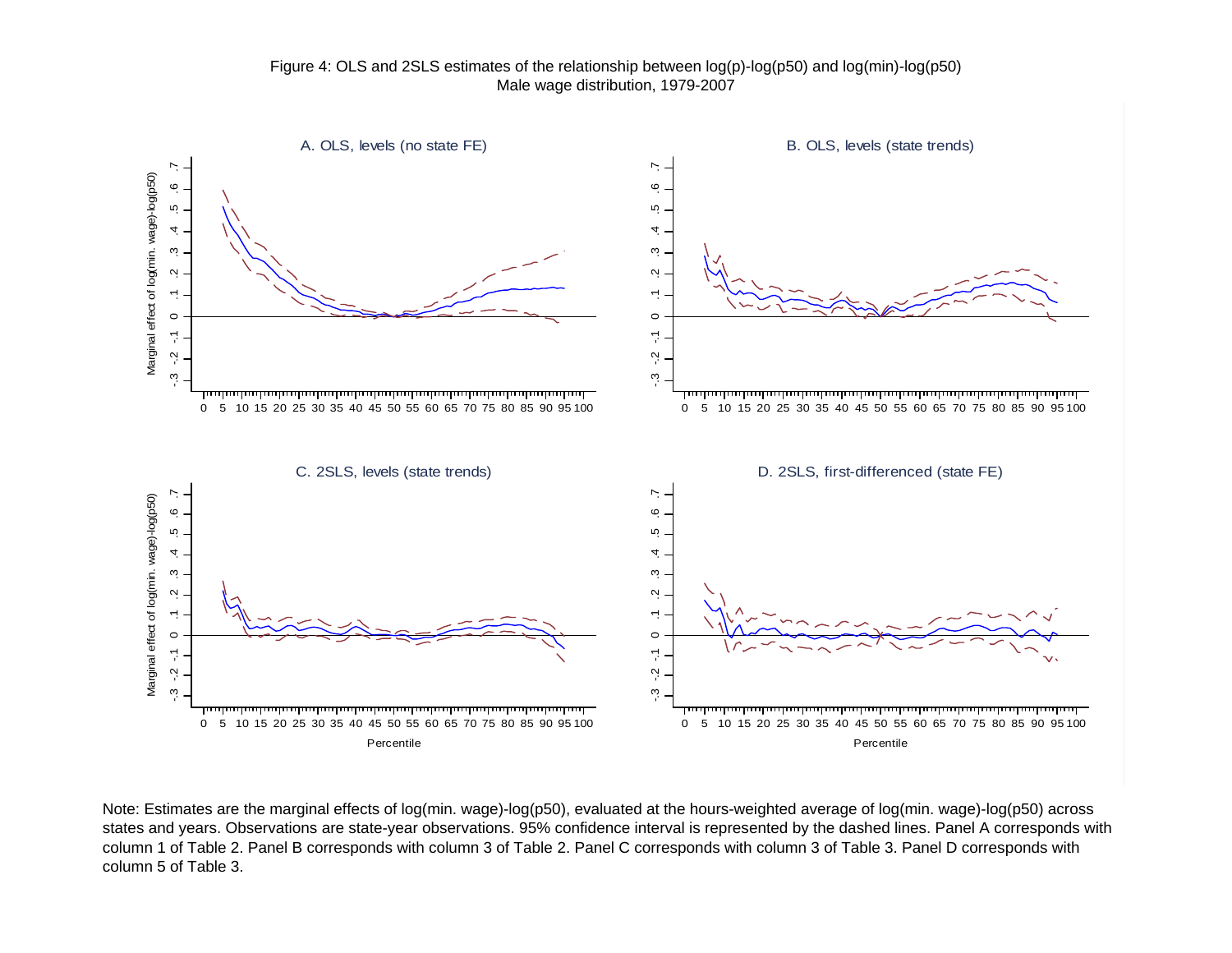

Note: Estimates are the marginal effects of log(min. wage)-log(p50), evaluated at the hours-weighted average of log(min. wage)-log(p50) across states and years. Observations are state-year observations. 95% confidence interval is represented by the dashed lines. Panel A corresponds with column 1 of Table 2. Panel B corresponds with column 3 of Table 2. Panel C corresponds with column 3 of Table 3. Panel D corresponds with column 5 of Table 3.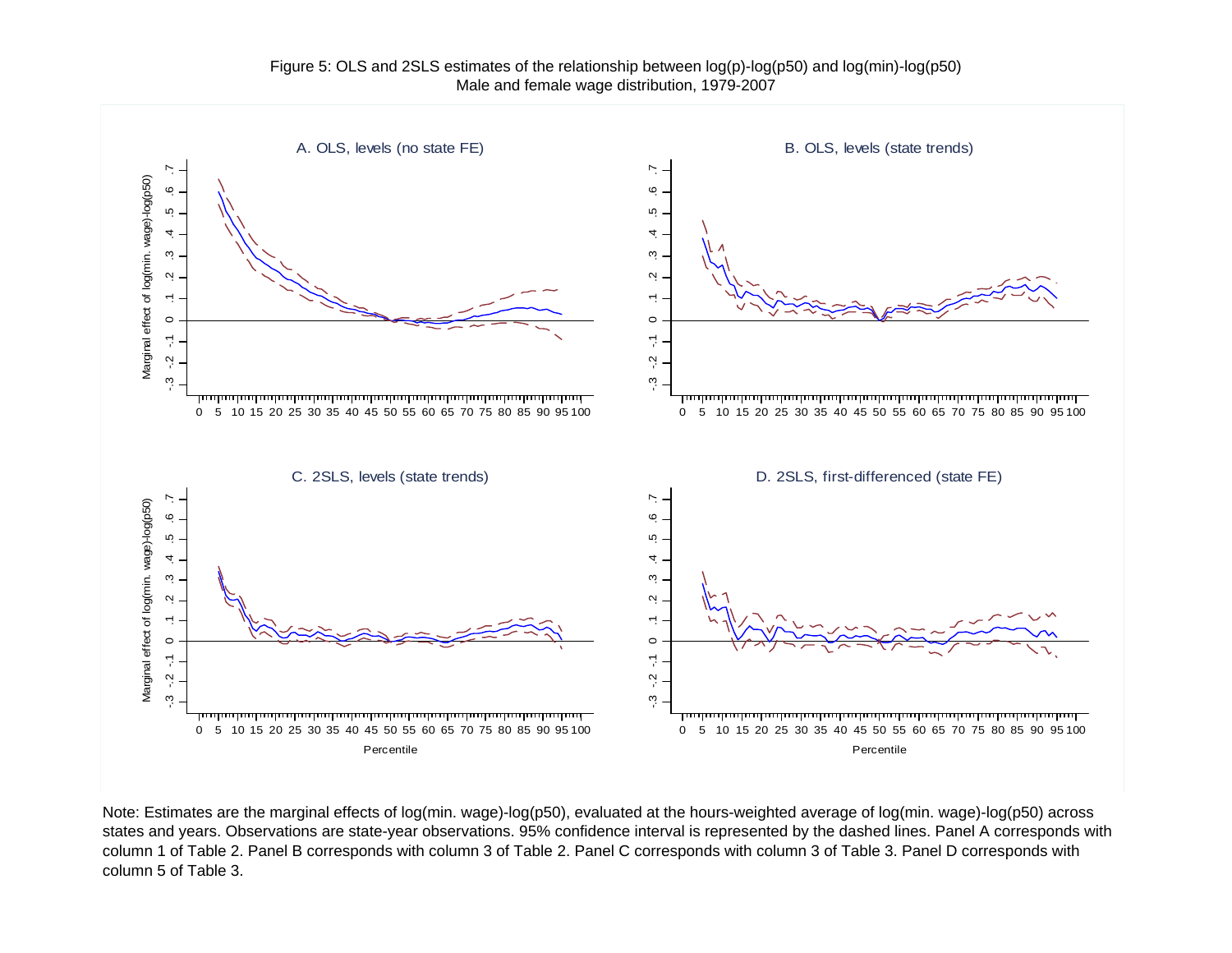

Figure 6: Actual and counterfactual change in log(p)-log(p50) Female wage distribution, 1979 to 1988

Note: Plots represent the actual and counterfactual changes in the 5th through 95th percentiles of the female wage distribution. Counterfactual changes are calculated by adjusting the 1979 wage distributions by the value of states' effective minima in 1988 and coefficients from OLS regressions (column 1 of Table 2) and 2SLS first-differenced regressions (column 5 of Table 3).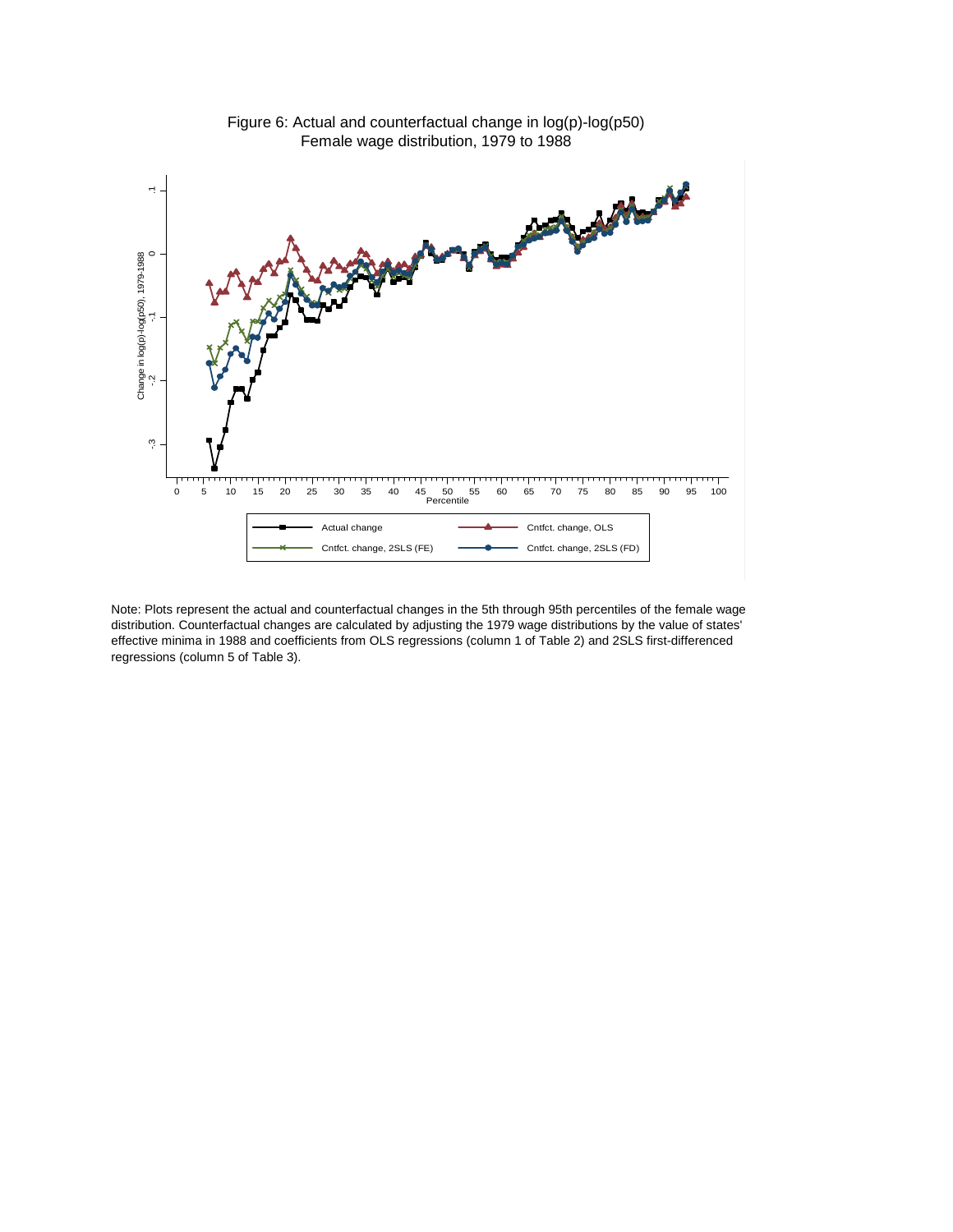

Figure 7: Actual and counterfactual change in log(p)-log(p50) Male wage distribution, 1979 to 1988

Note: Plots represent the actual and counterfactual changes in the 5th through 95th percentiles of the female wage distribution. Counterfactual changes are calculated by adjusting the 1979 wage distributions by the value of states' effective minima in 1988 and coefficients from OLS regressions (column 1 of Table 2) and 2SLS first-differenced regressions (column 5 of Table 3).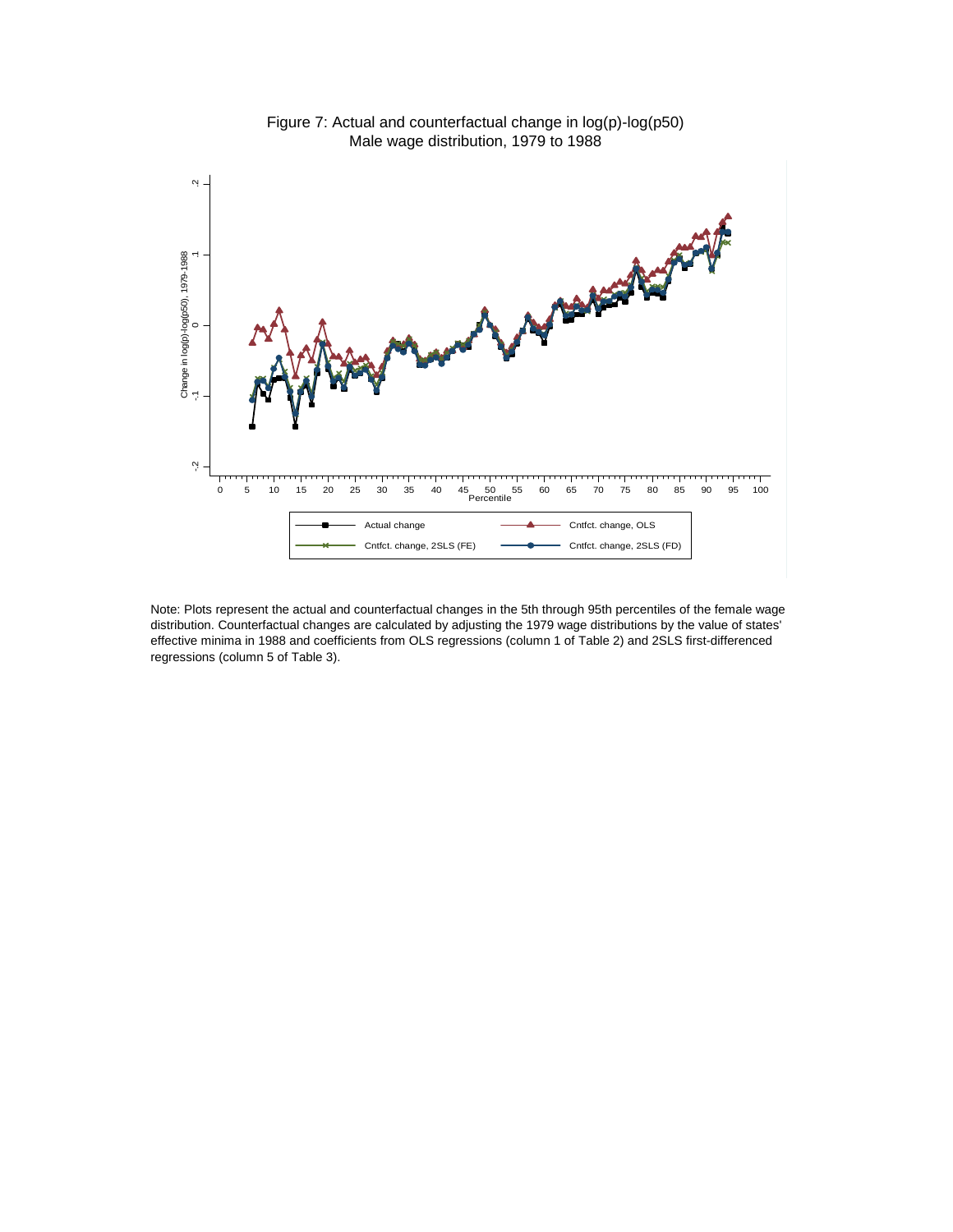

Figure 8b: Actual and counterfactual change in log(p)-log(p50) Male and female pooled wage distribution, 1979 to 2007



Note: Plots represent the actual and counterfactual changes in the 5th through 95th percentiles of the female wage distribution. Counterfactual changes are calculated by adjusting the 1979 and 2007 wage distributions by the value of states' effective minima in 1988 and coefficients from OLS regressions (column 1 of Table 2), 2SLS levels regressions with state trends (column 3 of Table 3), and 2SLS first-differenced regressions (column 5 of Table 3).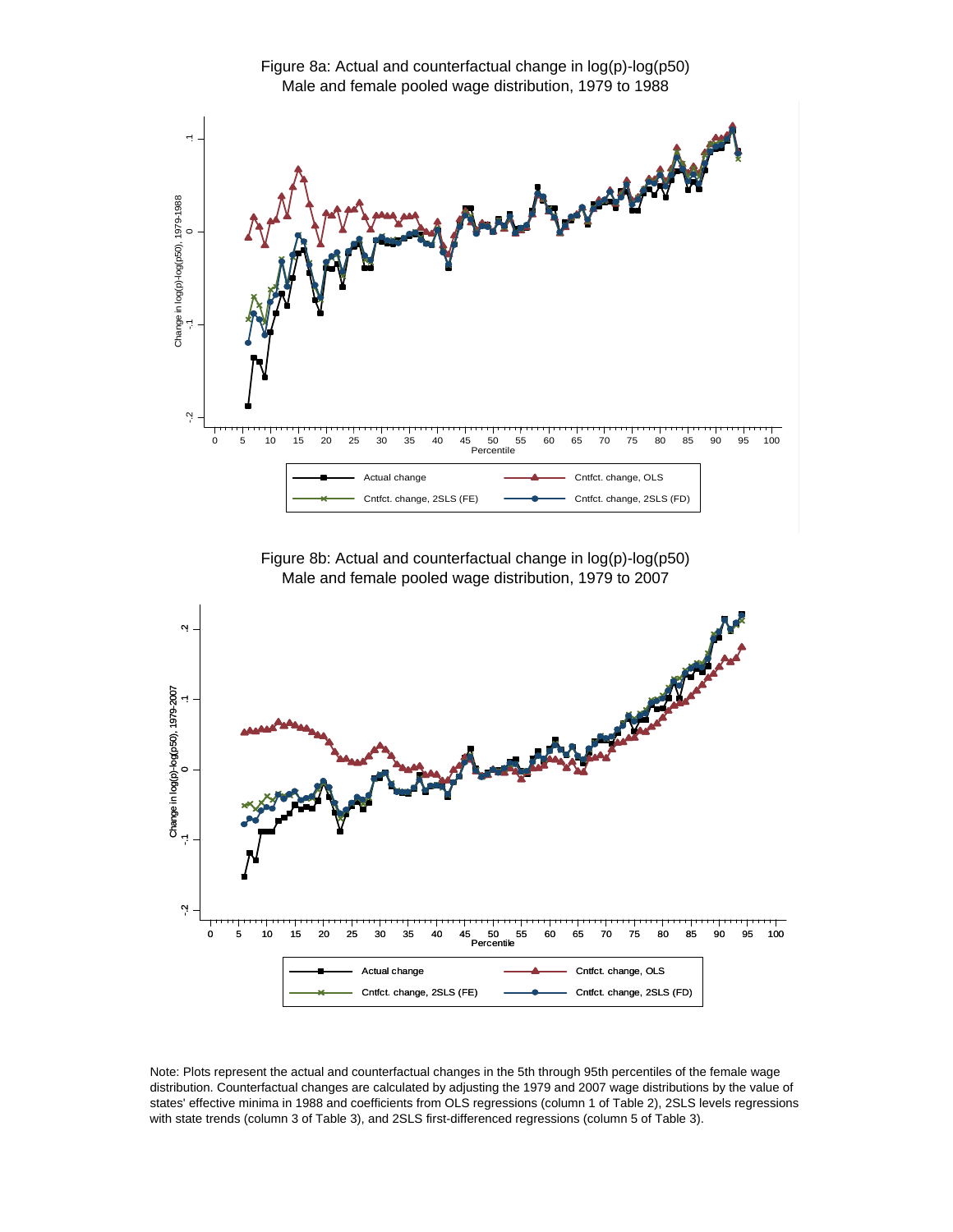

Figure 9 - Average difference between actual and latent percentiles

Note: Deviations are averaged across all states and years. See text for description of how devs. are computed.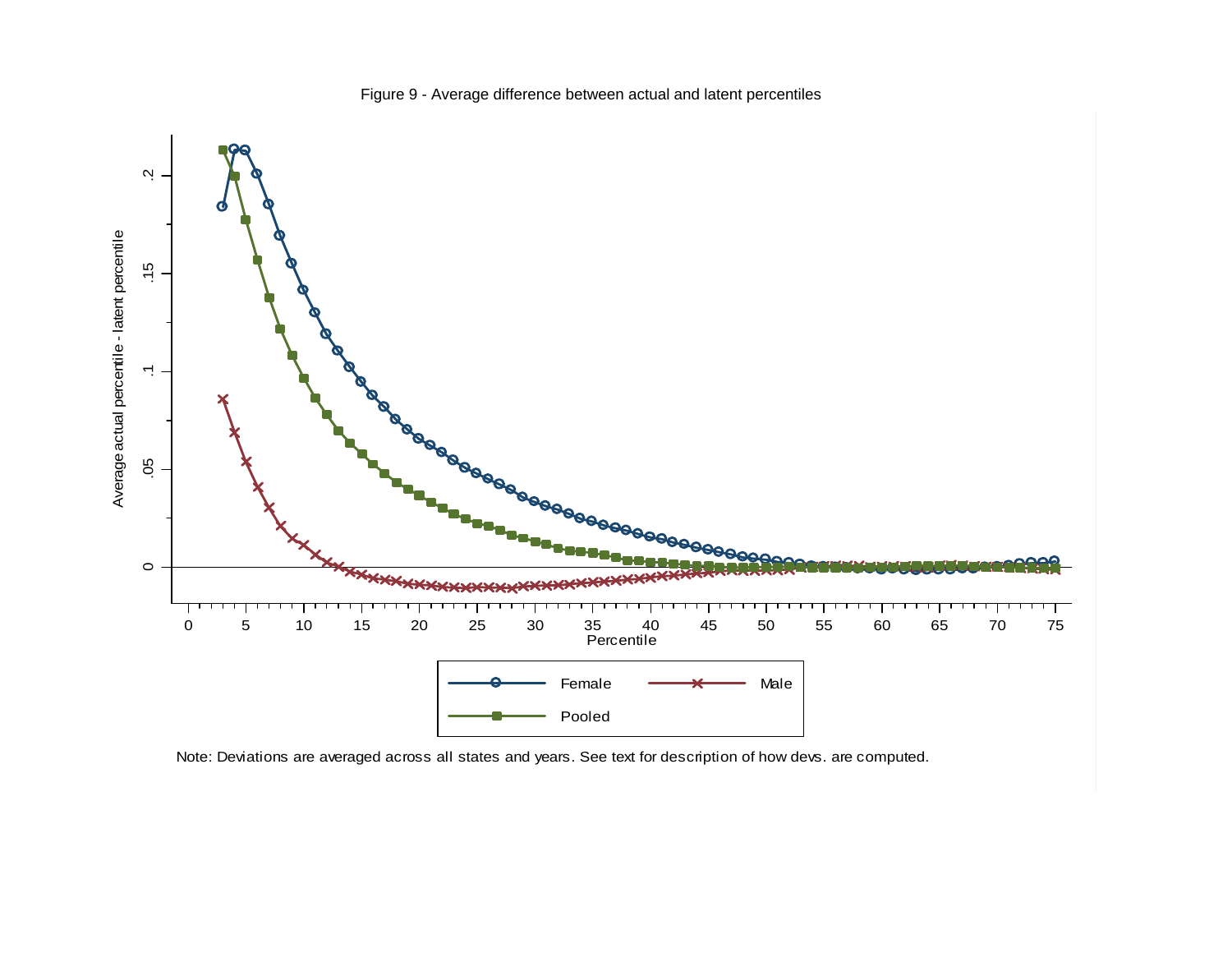

Figure 10 - Total effect, direct effect, and spillover effect of the minimum wage

Note: Differences between the actual and latent pctiles, and the minimum wage and latent pctiles are averaged across all states and years (1979-2007). The total effect is defined as the actual value of a pctile minus the estimated latent value.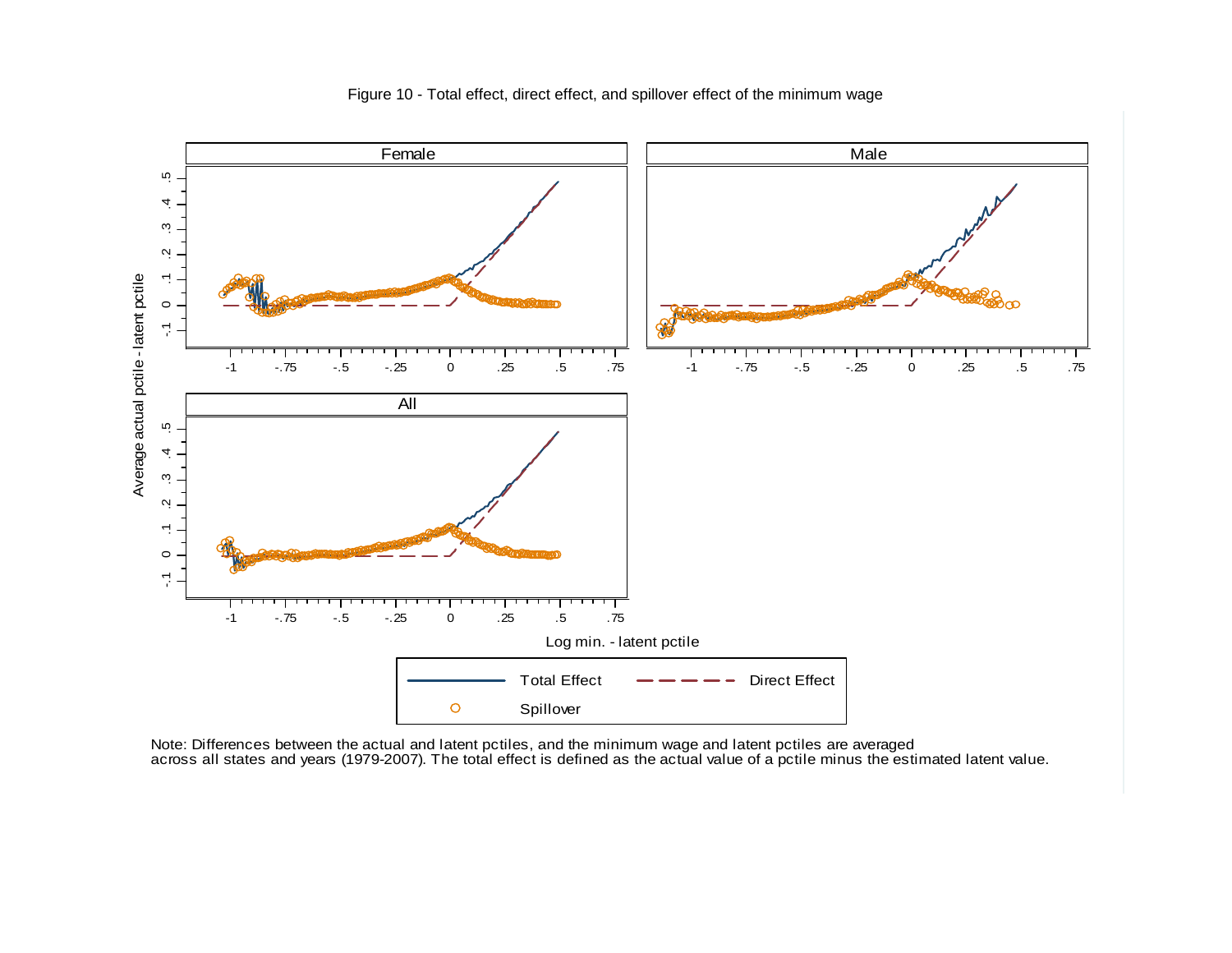

Figure 11 - Total, direct, and spillover effects of the minimum wage in 1979 and 1988 on lower percentiles, by gender

Plots display the total effect of the minimum wage, and the total effect decomposed into the direct and spillover effects. For some graphs, the total effect is difficult to view because the total and spillover effects overlap quite closely.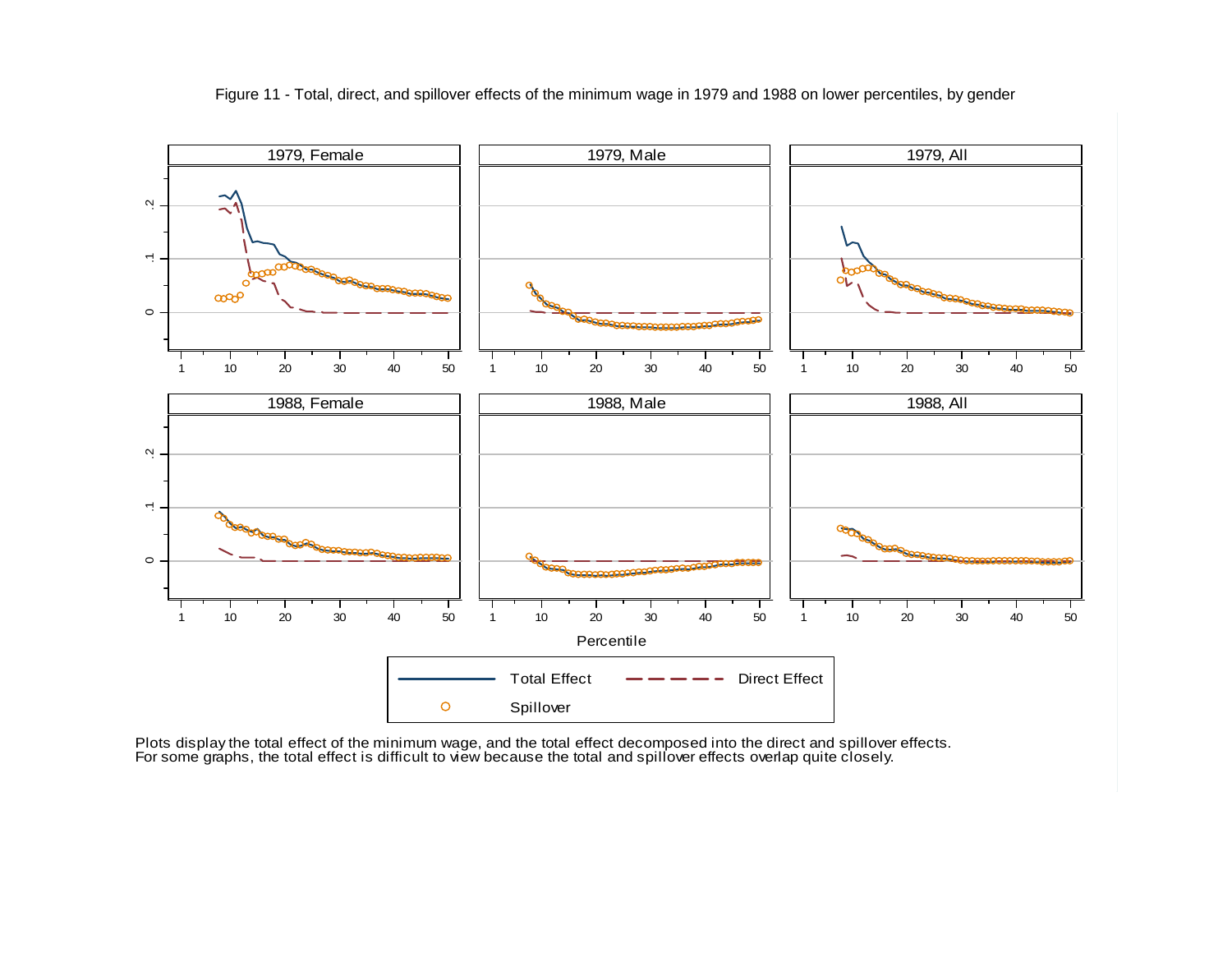

Figure 12 - Total, direct, and spillover effects of the minimum wage on the log(50)-log(10), by gender and year

Plots display the total effect of the minimum wage, and the total effect decomposed into the direct and spillover effects. For some graphs, the total effect is difficult to view because the total and spillover effects overlap quite closely.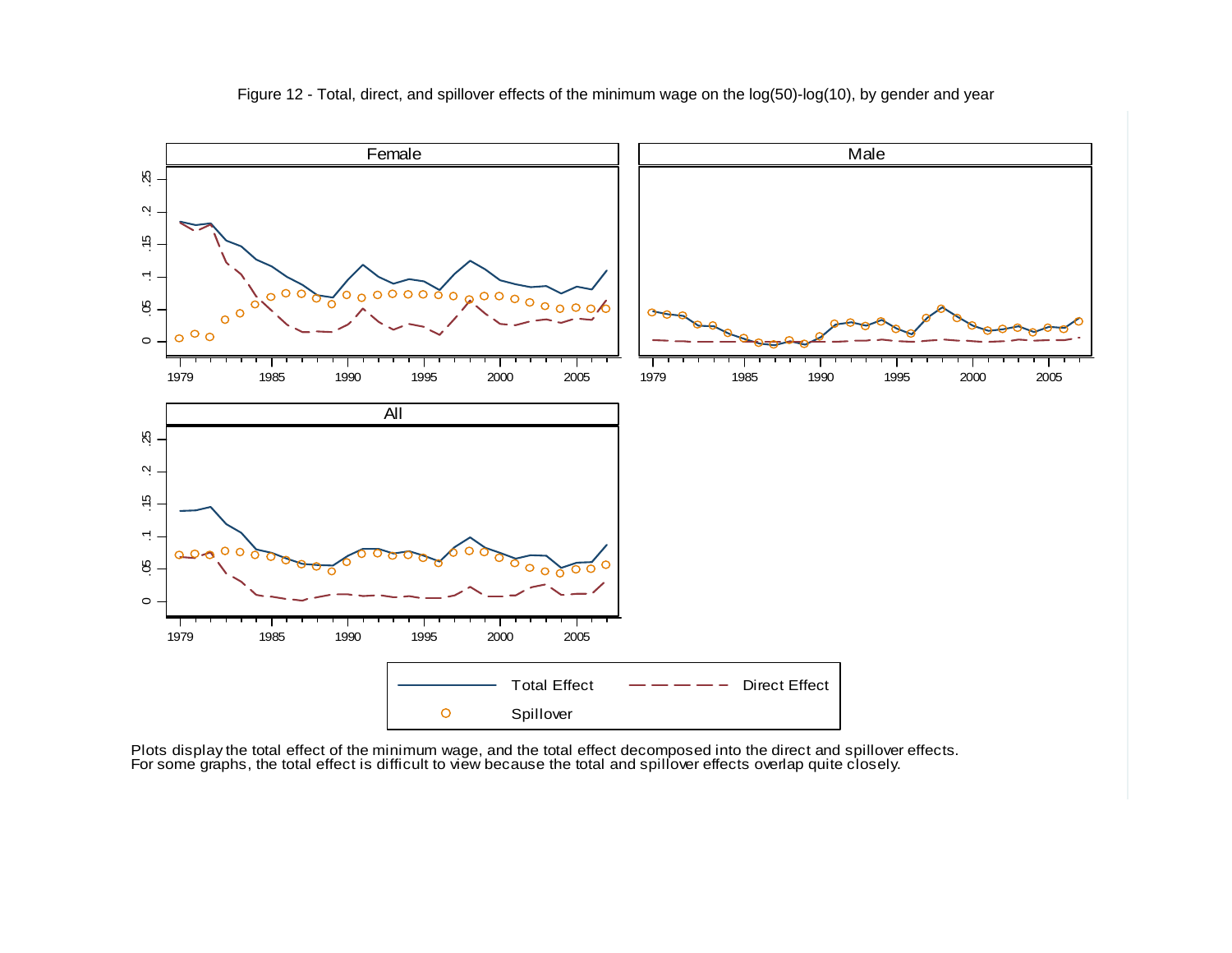

Figure 13 - Estimates of the probability of correctly reporting the wage, by gender and year

Note: p1 indicates probability for women, p2 is the probability for males, and p3 is the probability for the pooled sample.